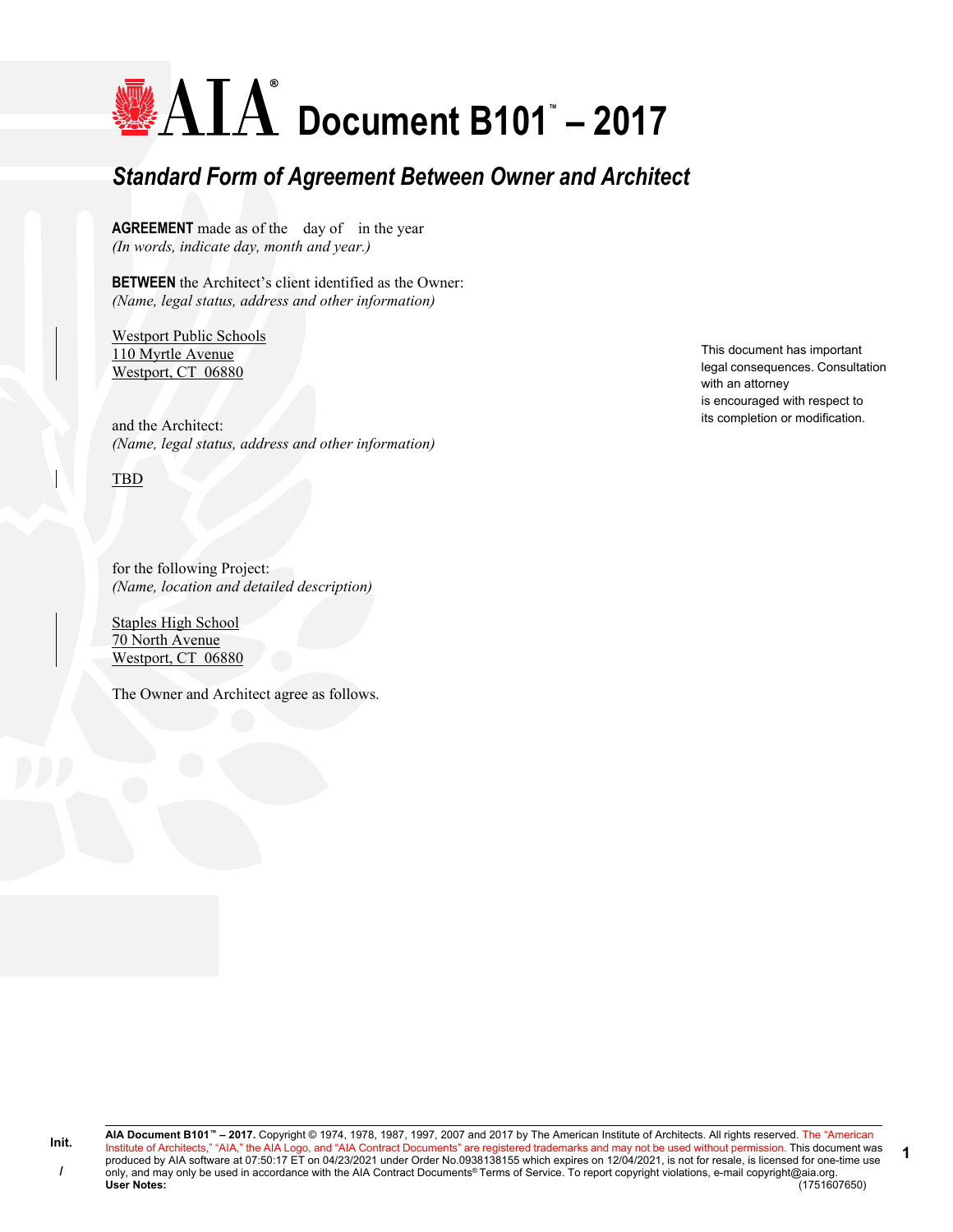#### **TABLE OF ARTICLES**

- **1 INITIAL INFORMATION**
- **2 ARCHITECT'S RESPONSIBILITIES**
- **3 SCOPE OF ARCHITECT'S BASIC SERVICES**
- **4 SUPPLEMENTAL AND ADDITIONAL SERVICES**
- **5 OWNER'S RESPONSIBILITIES**
- **6 COST OF THE WORK**
- **7 COPYRIGHTS AND LICENSES**
- **8 CLAIMS AND DISPUTES**
- **9 TERMINATION OR SUSPENSION**
- **10 MISCELLANEOUS PROVISIONS**
- **11 COMPENSATION**
- **12 SPECIAL TERMS AND CONDITIONS**
- **13 SCOPE OF THE AGREEMENT**

# **ARTICLE 1 INITIAL INFORMATION**

**§ 1.1** This Agreement is based on the Initial Information set forth in this Section 1.1. *(For each item in this section, insert the information or a statement such as "not applicable" or "unknown at time of execution.")*

**§ 1.1.1** The Owner's program for the Project:

 *(Insert the Owner's program, identify documentation that establishes the Owner's program, or state the manner in which the program will be developed.)*

Includes a partial roof replacements Staples High School as indicated as shown in Exhibit C of the RFP for services.

# **§ 1.1.2** The Project's physical characteristics:

*(Identify or describe pertinent information about the Project's physical characteristics, such as size; location; dimensions; geotechnical reports; site boundaries; topographic surveys; traffic and utility studies; availability of public and private utilities and services; legal description of the site, etc.)*

The Staples High School totals 178,588 square feet consisting of existing flat EPDM roofs with varying roof elevations.

**§ 1.1.3** The Owner's budget for the Cost of the Work, as defined in Section 6.1: *(Provide total and, if known, a line item breakdown.)*

The construction budgets is \$5,278,000 for Staples High School.

**§ 1.1.4** The Owner's anticipated design and construction milestone dates:

- **.1** Design phase milestone dates, if any:
- **AIA Document B101™ 2017.** Copyright © 1974, 1978, 1987, 1997, 2007 and 2017 by The American Institute of Architects. All rights reserved. The "American Institute of Architects," "AIA," the AIA Logo, and "AIA Contract Documents" are registered trademarks and may not be used without permission. This document was produced by AIA software at 07:50:17 ET on 04/23/2021 under Order No.0938138155 which expires on 12/04/2021, is not for resale, is licensed for one-time use only, and may only be used in accordance with the AIA Contract Documents® Terms of Service. To report copyright violations, e-mail copyright@aia.org. **User Notes:** (1751607650) **2**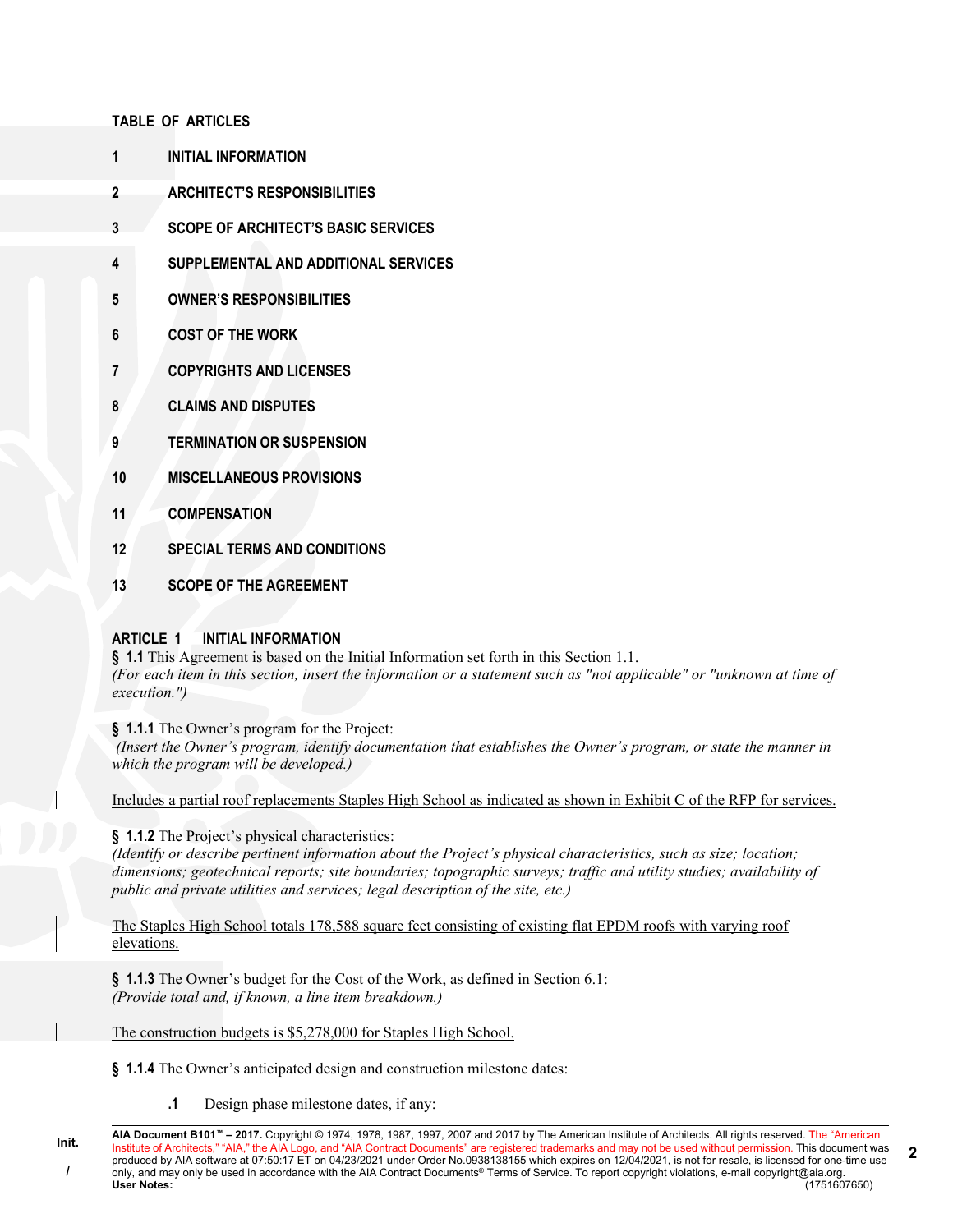100% Construction Documents: July 9, 2021 BOE/RTM/OSCGR Approvals: July 9th to December 8, 2021 Bidding: December 15, 2021

**.2** Construction commencement date:

June 20, 2022 (weather dependent)

**.3** Substantial Completion date or dates:

August 19, 2022

**.4** Other milestone dates:

Final Completion of Punchlist: August 26, 2022

**§ 1.1.5** The Owner intends the following procurement and delivery method for the Project: *(Identify method such as competitive bid or negotiated contract, as well as any requirements for accelerated or fast-track design and construction, multiple bid packages, or phased construction.)*

General Contractor through public bidding including prevailing wage rates.

**§ 1.1.6** The Owner's anticipated Sustainable Objective for the Project: *(Identify and describe the Owner's Sustainable Objective for the Project, if any.)*

**§ 1.1.6.1** If the Owner identifies a Sustainable Objective, the Owner and Architect shall complete and incorporate AIA Document E204™–2017, Sustainable Projects Exhibit, into this Agreement to define the terms, conditions and services related to the Owner's Sustainable Objective. If E204–2017 is incorporated into this agreement, the Owner and Architect shall incorporate the completed E204–2017 into the agreements with the consultants and contractors performing services or Work in any way associated with the Sustainable Objective.

**§ 1.1.7** The Owner identifies the following representative in accordance with Section 5.3: *(List name, address, and other contact information.)*

Mr. Elio Longo Chief Financial Officer Westport Public Schools 110 Myrtle Avenue Westport, CT 06880

**§ 1.1.8** The persons or entities, in addition to the Owner's representative, who are required to review the Architect's submittals to the Owner are as follows: *(List name, address, and other contact information.)*

**§ 1.1.9** The Owner shall retain the following consultants and contractors: *(List name, legal status, address, and other contact information.)*

#### **.1** Geotechnical Engineer: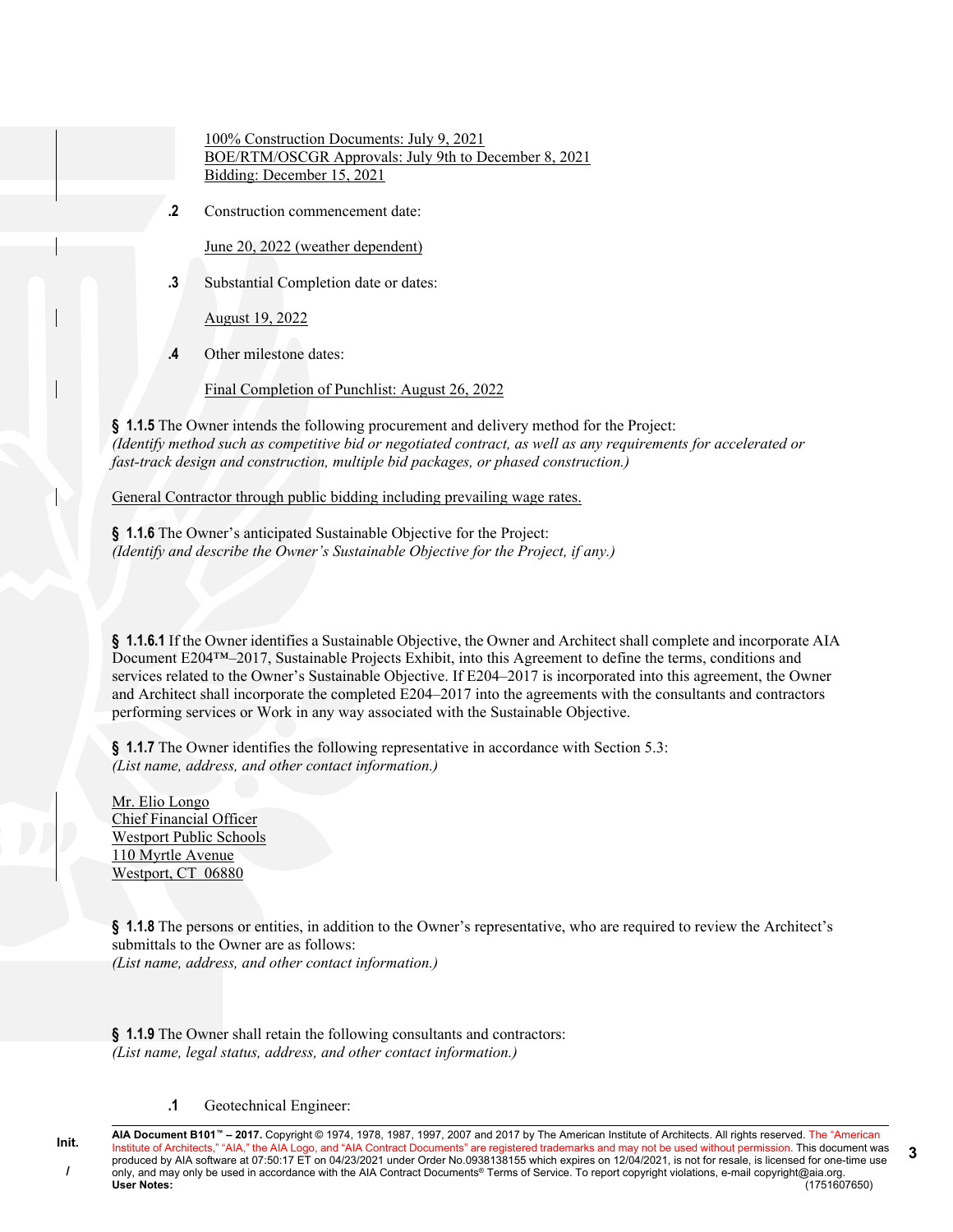N/A

**.2** Civil Engineer:

**.3** Other, if any: *(List any other consultants and contractors retained by the Owner.)*

**§ 1.1.10** The Architect identifies the following representative in accordance with Section 2.3: *(List name, address, and other contact information.)*

TBD

**§ 1.1.11** The Architect shall retain the consultants identified in Sections 1.1.11.1 and 1.1.11.2: *(List name, legal status, address, and other contact information.)*

§ 1.1.11.1 Consultants retained under Basic Services: **.1** Structural Engineer:

**.2** Mechanical Engineer:

**.3** Electrical Engineer: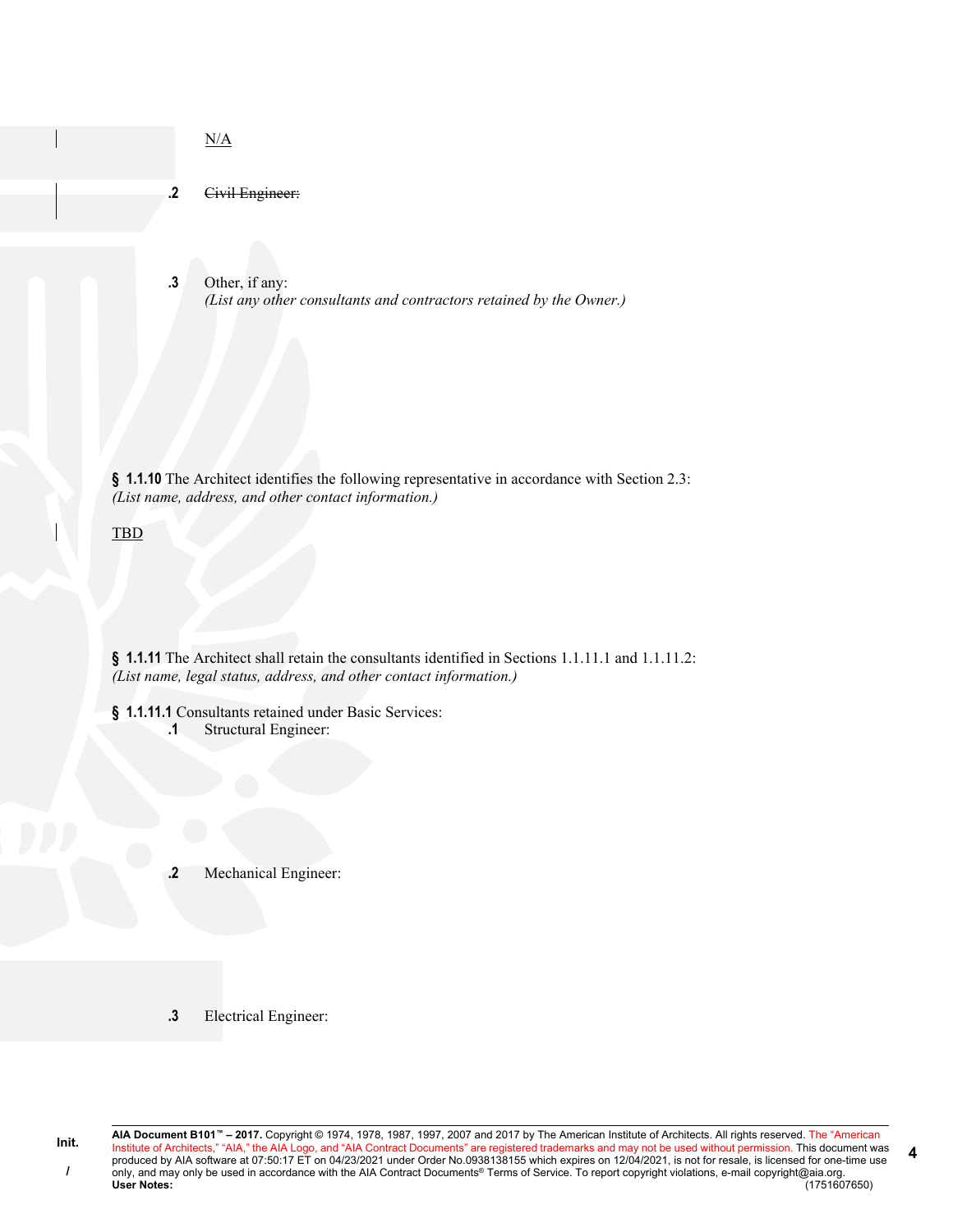**.4** Plumbing: **.5** Fire Protection: **.6** FF&E:

**.7** Civil Engineering:

**.8** Lighting Design:

**.9** Technology:

**.10** Telecommunications:

**Init. /**

**AIA Document B101™ – 2017.** Copyright © 1974, 1978, 1987, 1997, 2007 and 2017 by The American Institute of Architects. All rights reserved. The "American Institute of Architects," "AIA," the AIA Logo, and "AIA Contract Documents" are registered trademarks and may not be used without permission. This document was produced by AIA software at 07:50:17 ET on 04/23/2021 under Order No.0938138155 which expires on 12/04/2021, is not for resale, is licensed for one-time use<br>only, and may only be used in accordance with the AIA Contract Do **User Notes:** (1751607650) **5**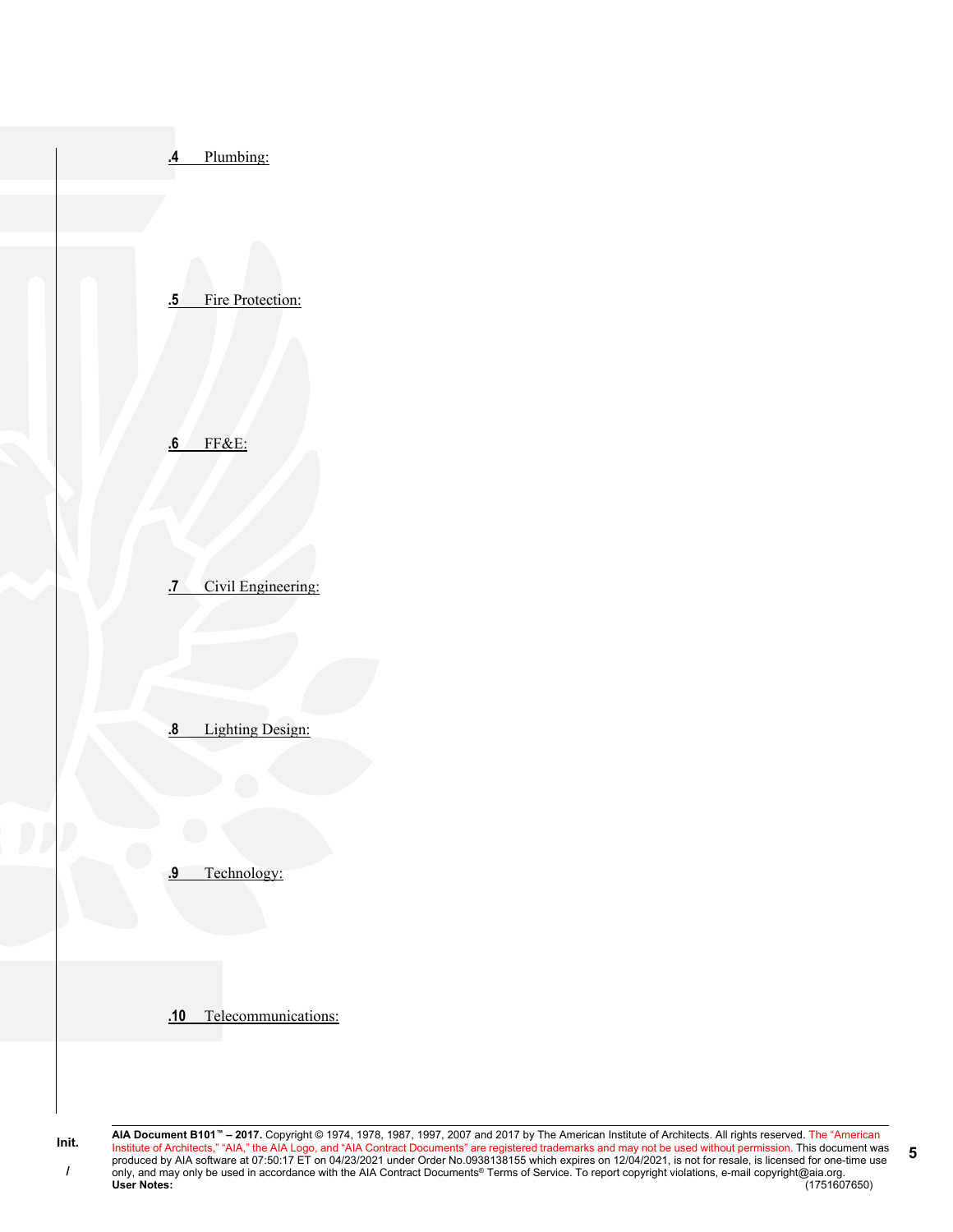**.11** Audio Visual:

**.12** Landscape:

**.13** Interior Design:

**.14** Acoustical Design:

**.15** Code Specialist:

**.16** Cost Estimating:

**§ 1.1.11.2** Consultants retained under Supplemental Services:

**§ 1.1.12** Other Initial Information on which the Agreement is based: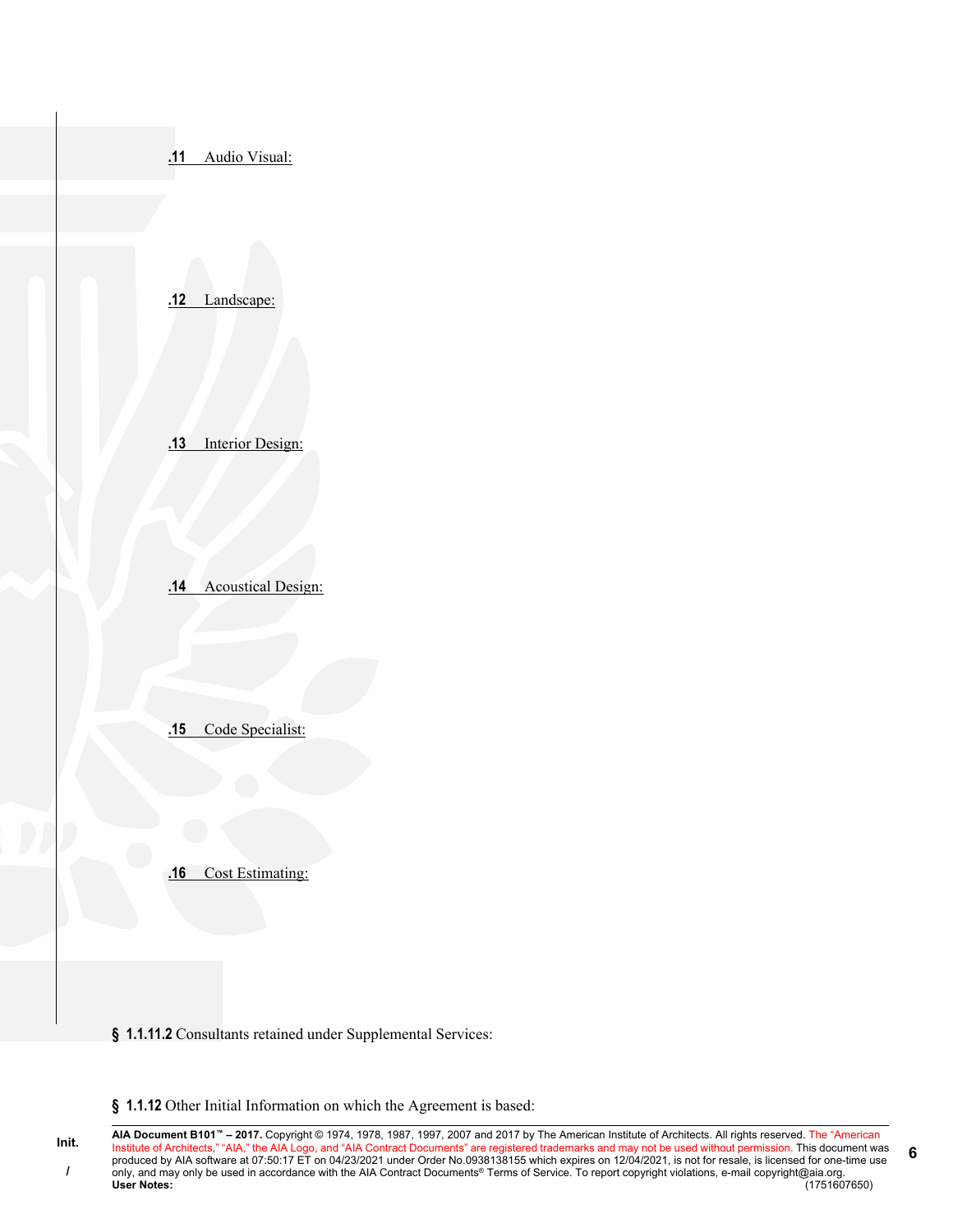1. Request for Qualifications/Proposals for Architectural Services and addenda there to.

2. Requirements of Connecticut Department of Administrative Services, Office of School Construction Grants and Review.

**§ 1.2** The Owner and Architect may rely on the Initial Information. Both parties, however, recognize that the Initial Information may materially change and, in that event, the Owner and the Architect shall appropriately adjust the Architect's services, schedule for the Architect's services, and the Architect's compensation. The Owner shall adjust the Owner's budget for the Cost of the Work and the Owner's anticipated design and construction milestones, as necessary, to accommodate material changes in the Initial Information.

**§ 1.3** The parties shall agree upon protocols governing the transmission and use of Instruments of Service or any other information or documentation in digital form. The parties will use AIA Document E203™–2013, Building Information Modeling and Digital Data Exhibit, to establish the protocols for the development, use, transmission, and exchange of digital data.

**§ 1.3.1** Any use of, or reliance on, all or a portion of a building information model without agreement to protocols governing the use of, and reliance on, the information contained in the model and without having those protocols set forth in AIA Document E203™–2013, Building Information Modeling and Digital Data Exhibit, and the requisite AIA Document G202™–2013, Project Building Information Modeling Protocol Form, shall be at the using or relying party's sole risk and without liability to the other party and its contractors or consultants, the authors of, or contributors to, the building information model, and each of their agents and employees.

# **ARTICLE 2 ARCHITECT'S RESPONSIBILITIES**

**§ 2.1** The Architect shall provide professional services as set forth in this Agreement. The Architect represents that it is properly licensed in the jurisdiction where the Project is located to provide the services required by this Agreement, or shall cause such services to be performed by appropriately licensed design professionals.

**§ 2.2** The Architect shall perform its services consistent with the professional skill and care ordinarily provided by architects practicing in the same or similar locality under the same or similar circumstances. The Architect shall perform its services as expeditiously as is consistent with such professional skill and care and the orderly progress of the Project. The Architect shall satisfy the requirements for the lawful practice of architecture in the state where the Project is located.

**§ 2.3** The Architect shall identify a representative authorized to act on behalf of the Architect with respect to the Project. The representative shall be a Principal in Charge.

**§ 2.4** Except with the Owner's knowledge and consent, the Architect shall not engage in any activity, or accept any employment, interest or contribution that would reasonably appear to compromise the Architect's professional judgment with respect to this Project.

**§ 2.5** The Architect shall maintain the following insurance until termination of this Agreement.If any of the requirements set forth below are in addition to the types and limits the Architect normally maintains, the Owner shall pay the Architect as set forth in Section 11.9.

The Architect shall furnish to the Owner annually, unless otherwise requested, during the active terms of this Agreement, a certificate from an Insurance Carrier authorized to do business in the location of the Project indicating: 1) the existence of the insurance required under this section; 2) the amount of deductible; and 3) the amount of coverage of such insurance. The Architect shall submit a Certificate of Insurance covering the Professional Liability Insurance requirement for one year beyond the Substantial Completion Date of the Project.

During any period in which the Architect is not in compliance with the terms of this Article, no compensation will be paid by the Owner to the Architect.

It is agreed that the Architect will indemnify and hold harmless the Owner, its officers, its employees and its Designated Representative from any claim or liability of any type, including, without limitation, loss of use, reasonable counsel fees and defense costs, resulting from the Architect's negligence or that of its employees or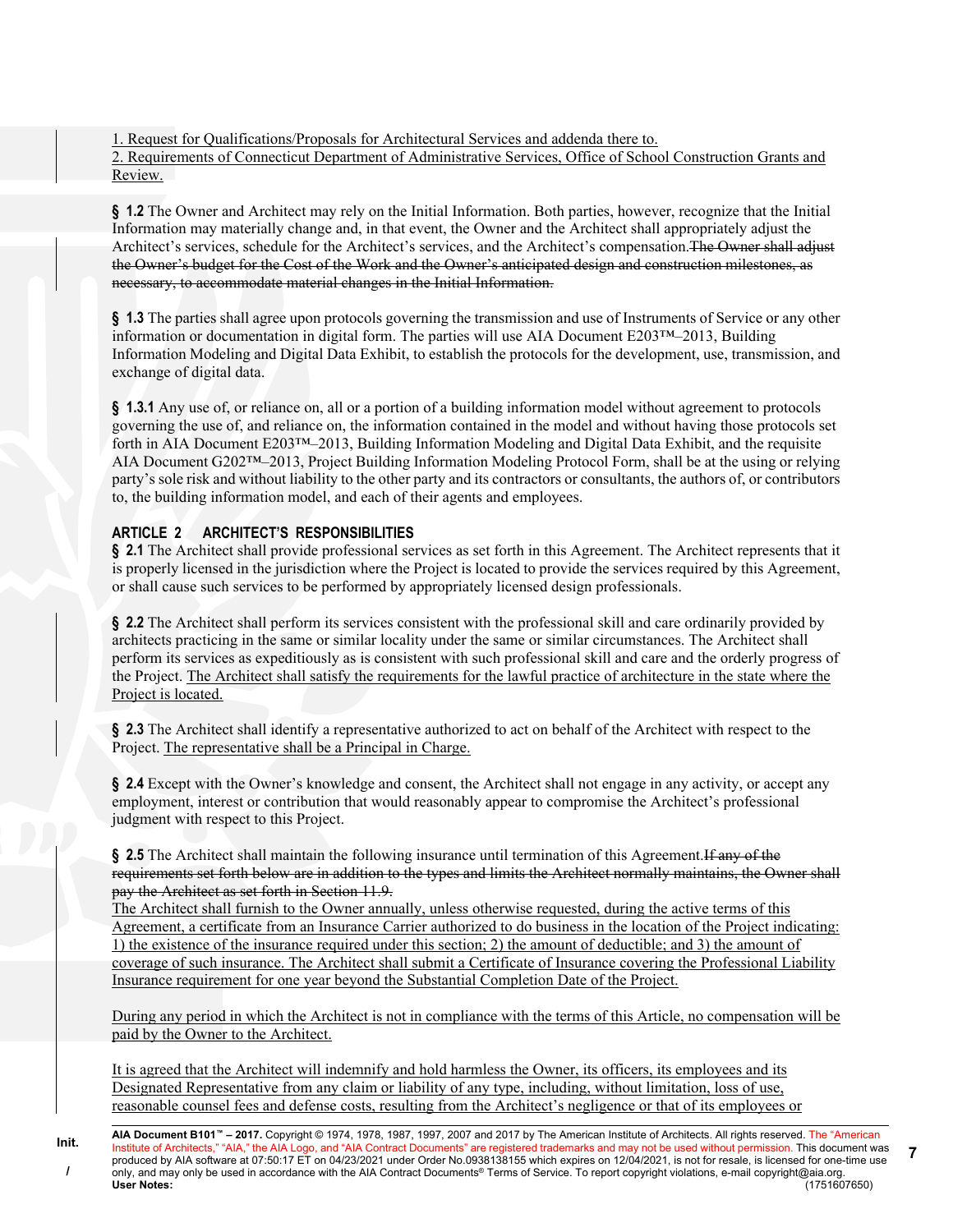subcontractors, in the performance of work under this contract. In the event that the Architect is requested and refuses to honor the indemnity provisions hereunder, then, in addition to all other obligations, and upon adjudication of the Architect's liability for indemnification, the Architect shall pay the cost of bringing any such action, including attorney's fees, to the Owner.

**§ 2.5.1** Commercial General Liability with policy limits of not less than (\$ ) for each occurrence and (\$ ) in the aggregate for bodily injury and property damage.

**§ 2.5.1.1** The Architect shall secure and maintain at its sole cost and expense, adequate General Liability Insurance to protect the Owner and its employees against claims arising out of the Architect's services during the design and construction of the Project for damages in law or equity for property damage and personal injury, including wrongful death. The Owner shall be named as an additional insured in the policy and the Architect shall submit a Certificate of Insurance to the Owner, prior to the Owner's submission of the executed Agreement to the Architect. Prior notification of the Owner is required should the policy have a reduction in limits or be cancelled for any reason. The Architect's General Liability Insurance shall include Personal Injury Liability; Property Damage Liability; Products/Completed Operations; Blanket Contractual Liability - All Written and Oral Contracts; Premises and Operation Liability; Personal Injury; Independent Contractors; Broad Form Property Damage; Severability of Interests Provisions; Personal Injury and Advertising Liability, Premises Medical Payments; Host Liquor Liability; Fire Damage Legal Liability; Incidental Malpractice (including employees); non-owned watercraft; and automatic coverage for newly acquired entities. The limits of liability for such coverage will be at the Architect's existing primary and excess liability limits with a minimum required limit of \$1,000,000 per occurrence and \$2,000,000 in the aggregate. Comprehensive Automobile Liability Insurance will have a combined limit of \$2,000,000. These limits can be satisfied by a combination for primary and excess insurance.

**§ 2.5.2** Automobile Liability covering vehicles owned, and non-owned vehicles used, by the Architect with policy limits of not less than  $(\frac{6}{5}, \frac{1000,000}{10})$  per occurrence, \$2,000,000 aggregate () per accident for bodily injury, death of any person, and property damage arising out of the ownership, maintenance and use of those motor vehicles, along with any other statutorily required automobile coverage.

**§ 2.5.3** The Architect may achieve the required limits and coverage for Commercial General Liability and Automobile Liability through a combination of primary and excess or umbrella liability insurance, provided such primary and excess or umbrella liability insurance policies result in the same or greater coverage as the coverages required under Sections 2.5.1 and 2.5.2, and in no event shall any excess or umbrella liability insurance provide narrower coverage than the primary policy. The excess policy shall not require the exhaustion of the underlying limits only through the actual payment by the underlying insurers.

**§ 2.5.4** Workers' Compensation at statutory limits.

**Init. /**

**§ 2.5.4.1** The Architect shall maintain Workmen's Compensation with the minimum statutory limit for all its employees to be engaged in the Project.

**§ 2.5.5** Employers' Liability with policy limits not less than one million dollars (\$ 1,000,000 ) each accident, two million dollars (\$ 2,000,000) each employee, and (\$) policy limit.

§ 2.5.6 Professional Liability covering negligent acts, errors and omissions in the performance of professional services with policy limits of not less than one million dollars (\$1,000,000) per claim and two million dollars (\$  $2,000,000$ ) in the aggregate.

**§ 2.5.6.1** The Architect shall secure and maintain at its sole cost and expense, professional liability insurance to protect against loss resulting from design errors and omissions, failure to coordinate properly the Drawings and Specifications of the Project, and failure to properly execute the construction administration duties for the Project. The Architect shall be required to secure and maintain Professional Liability Insurance with a minimum coverage of the total Architect's fees under contract with the Owner or one million dollars, whichever is greater. The Architect is required to secure and maintain Professional Liability Insurance in accordance with this paragraph, up to and including one year after the date of Substantial Completion of the Project.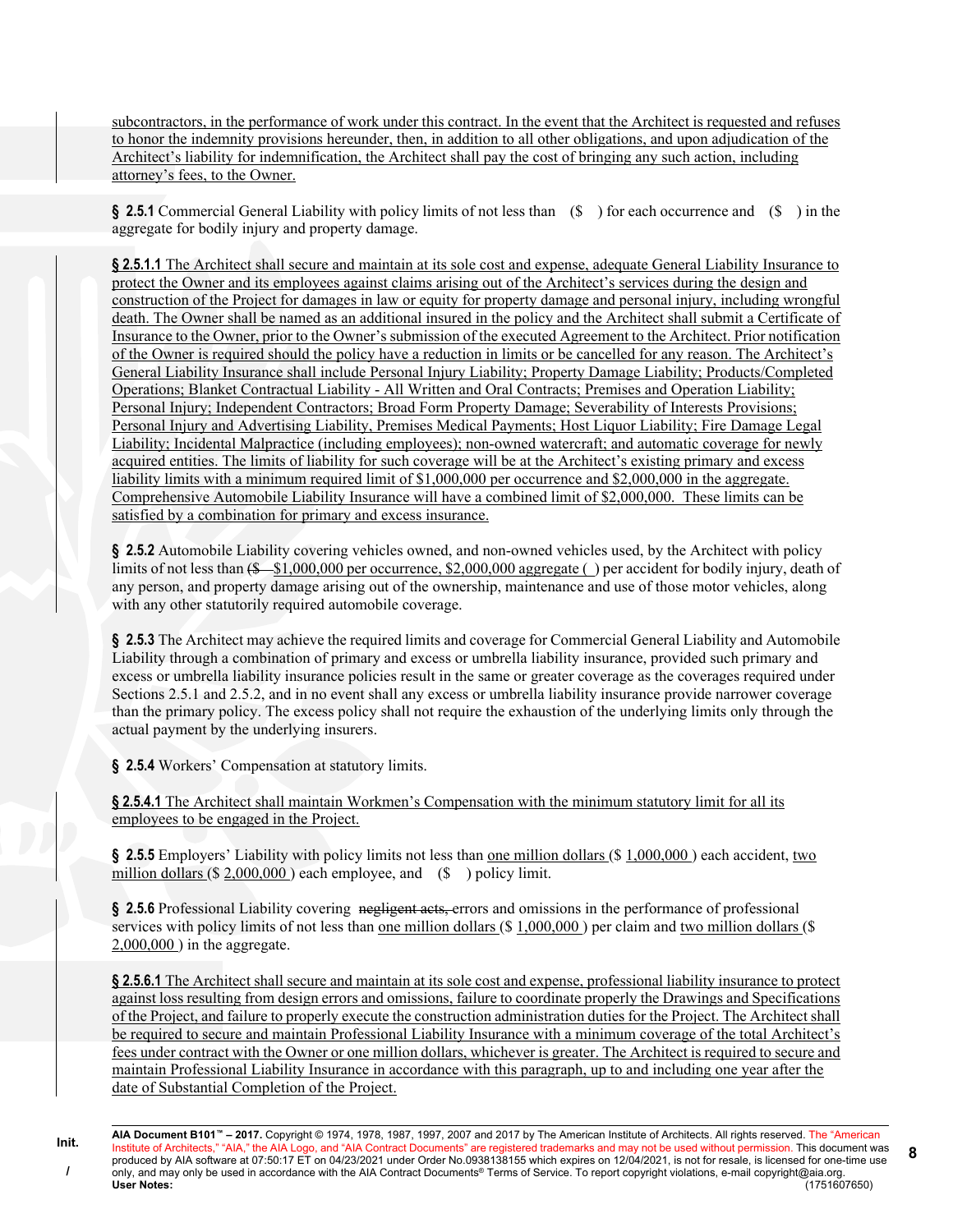**§ 2.5.7 Additional Insured Obligations.** To the fullest extent permitted by law, the Architect shall cause the primary and excess or umbrella polices for Commercial General Liability and Automobile Liability to include the Owner as an additional insured for claims caused in whole or in part by the Architect's negligent acts or omissions. The additional insured coverage shall be primary and non-contributory to any of the Owner's insurance policies and shall apply to both ongoing and completed operations.

**§ 2.5.8** The Architect shall provide certificates of insurance to the Owner that evidence compliance with the requirements in this Section 2.5.

# **ARTICLE 3 SCOPE OF ARCHITECT'S BASIC SERVICES**

§ 3.1 The Architect's Basic Services consist of those described in this Article 3 and include usual and customary structural, mechanical, and electrical engineering services. Services not set forth in this Article 3 are Supplemental or Additional Services.design services shall include, but are not limited to, normal structural, mechanical and electrical engineering services. The intent of this agreement is to contain full design services for the project. Therefore, under this Article and all articles under this Agreement, the Architect shall provide all required services necessary in formulating the design and bidding documents for the project including civil engineering, lighting design, technology, telecommunications systems design, AV system design, landscape design, interior design, acoustical design and/or specialty building design consultation as necessary. If the Architect's in-house personnel do not possess expertise and significant experience in these design disciplines, the Architect shall engage consultants with the required expertise within basic services. Section 3.1 identifies the exact services to be included as part of design services.

**§ 3.1.0** Prior to execution of any subconsultant agreement, the Architect shall submit to the Owner a list of all proposed subconsultants, together with the proposed scope of services for each, in order to establish to the Owner's reasonable satisfaction that all aspects of the Project will be designed and managed by qualified professionals. The Architect shall not enter into any subconsultant agreement to which the Owner has a reasonable objection. Subconsultants shall be those named in Sections 1.1.11.1 and 1.1.11.2 and shall not be changed prior to completion of the Project without written consent of the Owner, which shall not be unreasonably withheld.

**§ 3.1.0.1** During the design of the Project, the Architect and its consultants shall visit the Project site as required to obtain available record drawings, investigate the existing buildings and site to understand the project issues and record local and existing conditions. If additional measured drawings are required beyond what is available from the Owner's records, the Architect shall develop those drawings as part of Basic Services.

**§ 3.1.1** The Architect shall manage the Architect's services, (including subconsultants), consult with the Owner, research applicable design criteria, attend Project meetings, communicate with members of the Project team, and report progress to the Owner.

**§ 3.1.2** The Architect shall coordinate its services with those services provided by the Owner and the Owner's consultants. The Architect shall review information provided by consultants retained directly by the Owner and shall coordinate the work of such consultants with the Architect's work so as to provide a complete and consistent product at each phase. The Architect shall reasonably be entitled to rely on, and shall not be responsible for, the accuracy, completeness, and timeliness of, services and information furnished by the Owner and the Owner's consultants. The Architect shall provide prompt written notice to the Owner if the Architect becomes aware of any error, omission, or inconsistency in such services or information.

**§ 3.1.3** As soon as practicable after the date of this Agreement, the Architect shall submit for the Owner's approval a schedule for the performance of the Architect's services. The schedule initially shall include anticipated dates for the commencement of construction and for Substantial Completion of the Work as set forth in the Initial Information. The schedule shall include allowances for periods of time required for the Owner's review, for cost estimating, for cost/budget reconciliations, for the performance of the Owner's consultants, and for approval of submissions by authorities having jurisdiction over the Project. Once approved by the Owner, time limits established by the schedule shall not, except for reasonable cause, be exceeded by the Architect or Owner. With the Owner's approval, the Architect shall adjust the schedule, if necessary, The Architect and Owner shall promptly notify each other in the event that any changes to the established schedule are required and anticipated, and the Architect shall promptly revise and reissue the schedule accordingly, as the Project proceeds until the commencement of construction.

**9**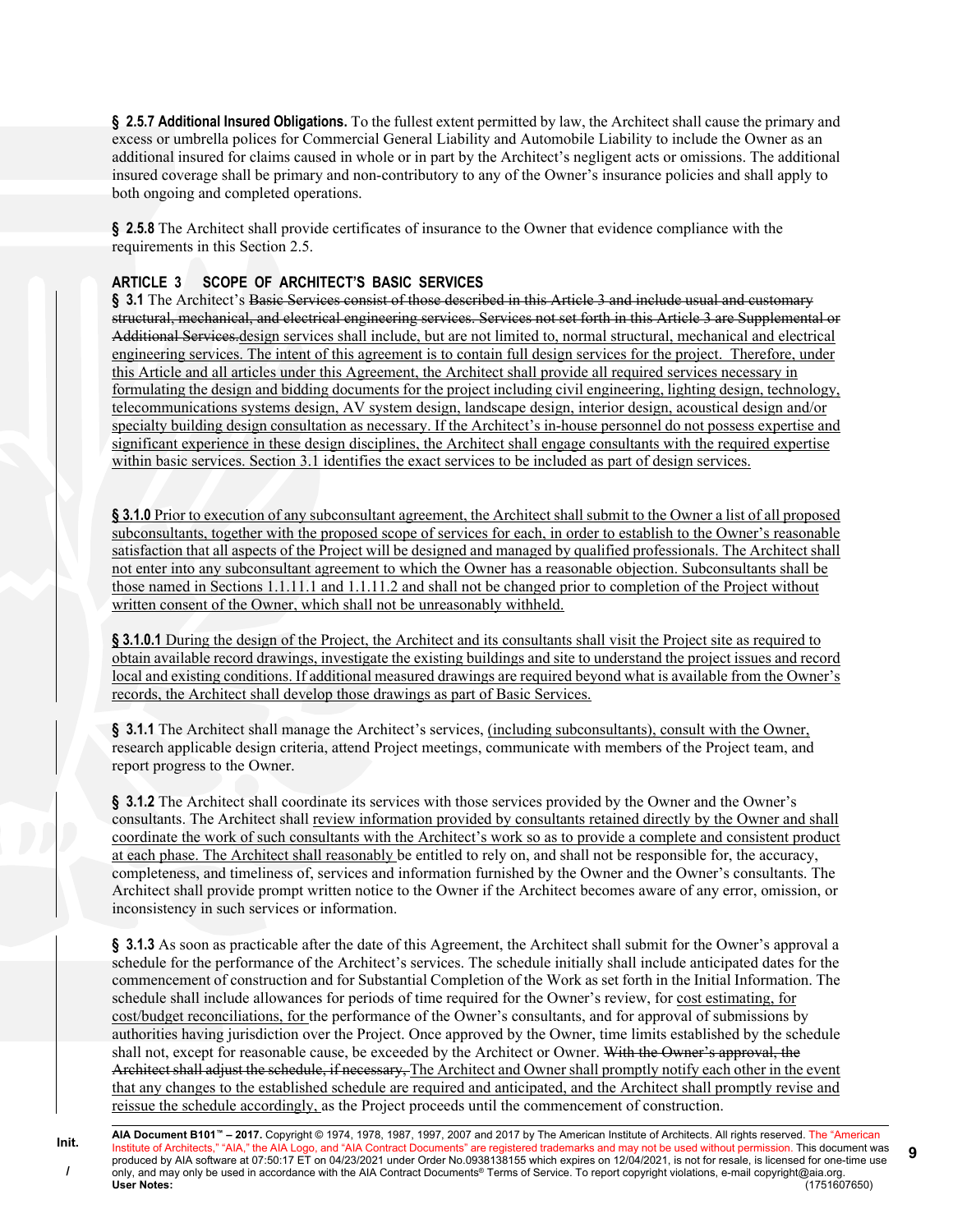**§ 3.1.3.1** The Architect shall meet with the Owner and make presentations to Owner's review groups as reasonably required or requested during each phase of the Project.

**§ 3.1.3.2** The Architect shall submit design documents to the Owner at intervals appropriate to the design process for purposes of evaluation and approval by the Owner. The Architect shall be entitled to rely on timely approvals received in writing from the Owner in the further development of the design. Owner review and approvals of Design Documents will be as identified in Article 3.

**§ 3.1.4** The Architect shall not be responsible for an Owner's directive or substitution, or for the Owner's acceptance of non-conforming Work, made or given without the Architect's written approval. approval, which shall not be reasonably withheld.

§ 3.1.5 The Architect shall contact governmental authorities required to approve the Construction Documents and entities providing utility services to the Project. The Architect shall design the Project to comply with all applicable federal, state and local laws, statutes, ordinances, codes, orders, rules and regulations and shall assist the Owner in obtaining required written approval of all governmental authorities having jurisdiction over the project. Review or approval of the Architect's documents by the Owner shall not relieve the Architect of any obligation for such compliance or for assistance in obtaining governmental approval by a governmental authority. The Architect shall respond to applicable design requirements imposed by those authorities and entities.entities providing utility services and incorporate said requirements into the Contract Documents.

**§ 3.1.6** The Architect shall assist the Owner in connection with the Owner's responsibility for filing documents required for the approval of governmental authorities having jurisdiction over the Project, and by preparing documents for and attending meetings with governmental authorities having jurisdiction over the design and construction approval of the Project. This includes, but is not limited to, completing building code reviews and satisfying requirements of local or regional planning and zoning boards, fire marshals, and state and municipal authorities.

# **§ 3.2 Schematic Design Phase Services – Not Applicable**

§ 3.2.1 The Architect shall review the program and other information-information, including Owner objectives, schedules, space requirements and other building and site considerations furnished by the Owner, and shall review laws, codes, and regulations applicable to the Architect's services.

**§ 3.2.2** The Architect shall prepare a preliminary evaluation of the Owner's program, schedule, budget for the Cost of the Work, Project site, the proposed procurement and delivery method, and other Initial Information, each in terms of the other, to ascertain the requirements of the Project. In preparation for, and in conjunction with, the schematic design phase, the Architect shall also modify the provided program information into a formalized concise program document which includes, at a minimum, the following for Owner approval:

|  |  |  |  |  |  | <b>a.</b> Listing of Building Program spaces and sizes in net square feet with delineation of existing versus new. |
|--|--|--|--|--|--|--------------------------------------------------------------------------------------------------------------------|
|  |  |  |  |  |  |                                                                                                                    |

- **b.** Documentation of required program space relationships.
- **c.** Listing of special needs for each programmed space.
- **d.** Target net square foot to gross square foot efficiency ratio.
	- **e**. Special building characteristics and requirements which should be included in design and construction parameters of the project.

The Architect shall notify the Owner of (1) any inconsistencies discovered in the information, and (2) other information or consulting services that may be reasonably needed for the Project.

**§ 3.2.2.1** The Architect shall advise the Owner of a need for tests, analyses, studies, reports, documentation of existing conditions or consultants' services not previously provided for in this Agreement.

**§ 3.2.3** The Architect shall present its preliminary evaluation to the Owner and shall discuss with the Owner alternative approaches to design and construction of the Project. Project, including the feasibility of incorporating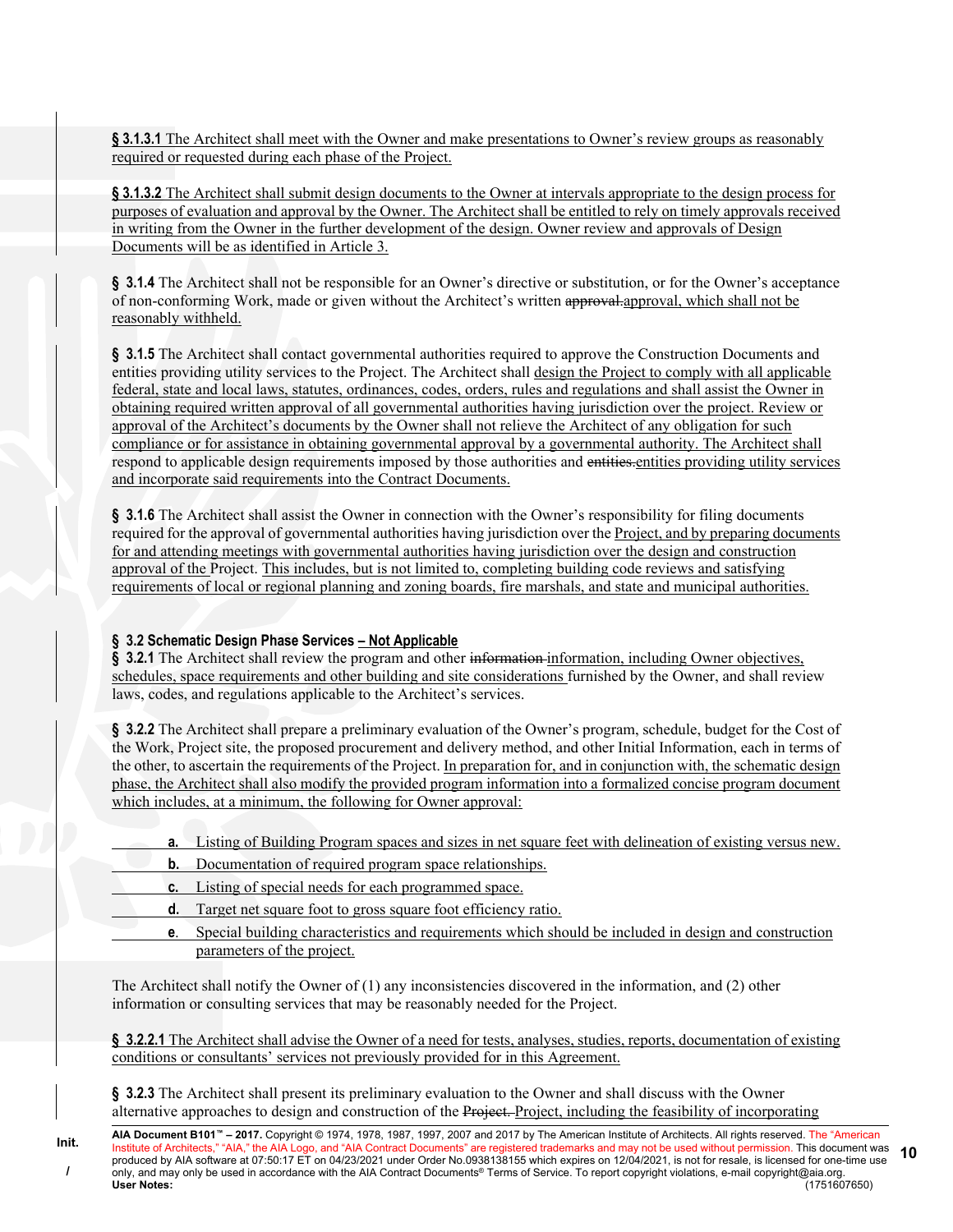environmentally responsible design approaches. The Architect shall reach an understanding with the Owner regarding the requirements of the Project.

**§ 3.2.4** Based on the Project requirements agreed upon with the Owner, the Architect shall prepare and present, for the Owner's approval, a preliminary design illustrating the scale and relationship of the Project components.

**§ 3.2.5** Based on the Owner's approval of the preliminary design, the Architect shall prepare Schematic Design Documents for the Owner's approval. The Schematic Design Documents shall consist of drawings and other documents including a site plan, if appropriate, and preliminary building plans, sections and elevations; and may include some combination of study models, perspective sketches, or digital representations. Preliminary selections of major building systems and construction materials shall be noted on the drawings or described in writing.

**§ 3.2.5.0** The Architect shall respond in writing, in the format requested by the Owner, to all written comments from the Owner regarding the Architect's Schematic Design Phase submittal, and shall secure Owner's final written approval of such submittal. Schematic Design Documents shall, if reasonably requested by the Owner, be revised and resubmitted incorporating modifications needed to obtain such approval.

**§ 3.2.5.1** The Architect shall consider sustainable design alternatives, such as material choices and building orientation, together with other considerations based on program and aesthetics, in developing a design that is consistent with the Owner's program, schedule and budget for the Cost of the Work. The Owner may obtain more advanced sustainable design services as a Supplemental Service under Section 4.1.1.

**§ 3.2.5.2** The Architect shall consider the value of alternative materials, building systems and equipment, together with other considerations based on program and aesthetics, in developing a design for the Project that is and offer options for consideration by the Owner that are consistent with the Owner's program, schedule, and budget for the Cost of the Work.

**§ 3.2.5.3** Schematic Design documentation shall also include, but not be limited to, the following:

- **1** An evaluation of HVAC systems including a narrative and drawings of at least three alternative system strategies delineating advantages, disadvantages, flow diagrams, approximate loads, sizing and capacity information, and relative order of magnitude costs for operation and installation.
- **.2** A written description, flow diagrams, and design loads of the preferred mechanical and electrical systems for the Project. After review and approval by the Owner, these documents will serve as the "Basis of Design" for the mechanical and electrical systems of the Project.
- **.3** Schematic Design documentation shall include drawings and/or narrative description of and performance criteria for all principal construction materials and systems proposed for the project, including exterior and interior building materials and finishes; structural system; plumbing and piping systems and fixtures, HVAC systems including major equipment items and control systems; lighting concept and fixture types; electrical power and telecommunications systems; and other significant building or site components as required to complete a detailed construction cost estimate for the full scope of the Project.
- **.4** Tabular comparison of all room areas shown in Owner's building program compared to all room areas as shown in schematic design document.

**§ 3.2.5.4** When Schematic Design Documents have been prepared by the Architect, the Architect shall prepare for review by the Owner an estimate of construction costs with supporting data. The Estimate shall be in the Construction Specification Institute's (CSI's) format, or any other format requested by the Owner, and shall include separate line item costs, projected to the scheduled construction dates, for all major systems and components of the Work. The Architect shall also prepare comparative estimates for cost evaluations of alternative materials and systems. The Owner is not required to approve the Schematic Design Documents unless and until all of the following conditions have been met:

- **1)** The Schematic Design Documents have been completed;
- **2)** The Owner has completed an estimate of construction costs based upon the Schematic Design Documents;
- **3)** The Architect has completed an estimate of construction costs based on the Schematic Design Documents;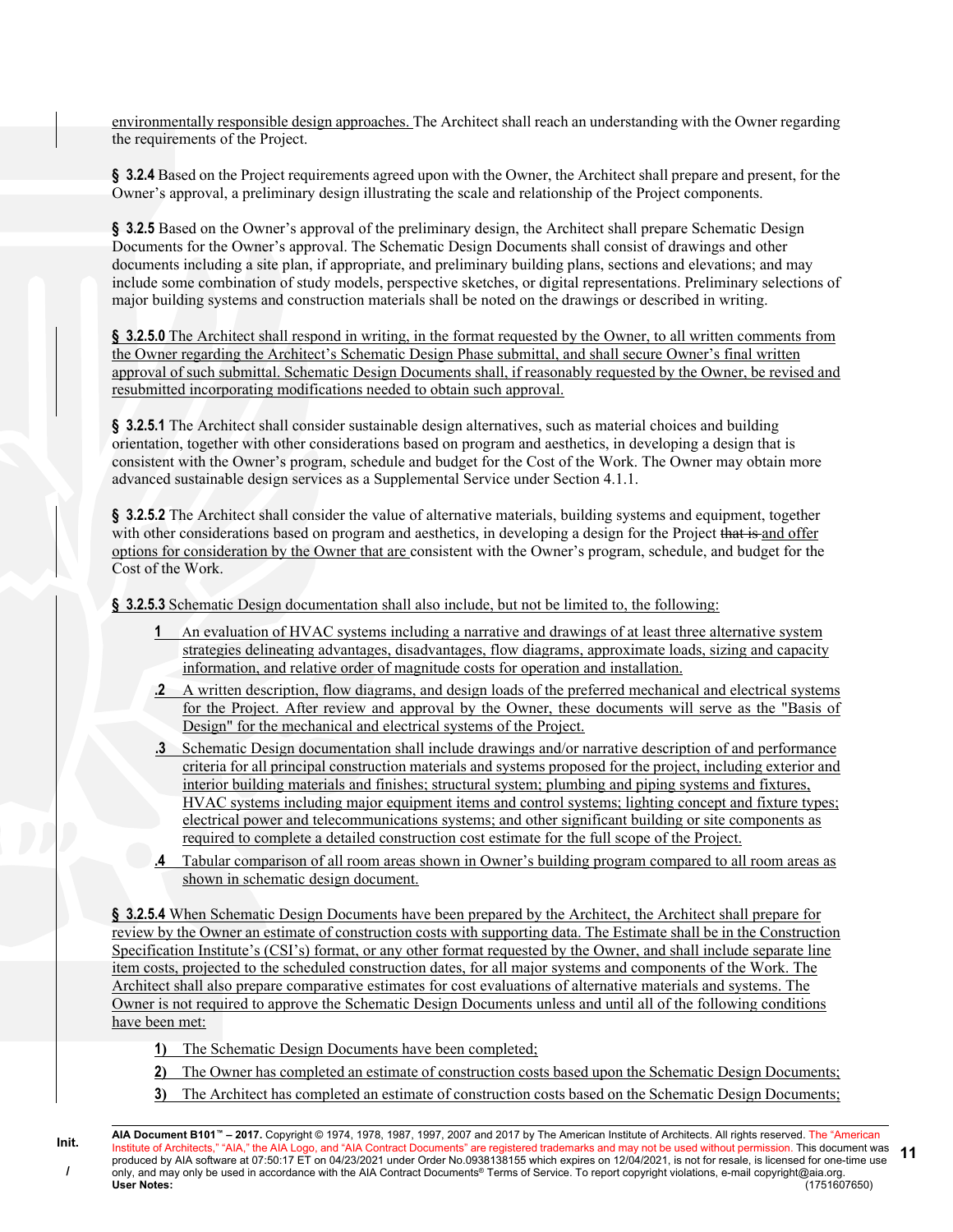- **4)** The construction cost estimates of the Owner and the Architect have been reconciled ("Reconciled Cost Estimates");
- **5)** The Reconciled Cost Estimates are mutually determined by the Architect and the Owner to be within the construction budget;
- **6)** The Owner has reviewed the Schematic Design Documents;
- **7)** The Architect has modified the Schematic Design Documents to conform with the budget reconciliation and the Owner's review comments. The modifications shall be as mutually agreed by the Architect and Owner to establish a revised construction scope which is within the budget constraints.

**§ 3.2.6** The Architect shall submit to the Owner an estimate of the Cost of the Work prepared in accordance with Section 6.3.

**§ 3.2.7**The Architect shall submit the Schematic Design Documents to the Owner, and request the Owner's approval.

### **§ 3.3 Design Development Phase Services – Not Applicable**

**§ 3.3.1** Based on the Owner's approval of the Schematic Design Documents, and on the Owner's authorization of any adjustments in the Project requirements and the budget for the Cost of the Work, the Architect shall prepare Design Development Documents for the Owner's approval. The Design Development Documents shall illustrate and describe the development of the approved Schematic Design Documents and shall consist of drawings and other documents including plans, sections, elevations, typical construction details, and diagrammatic layouts of building systems to fix and describe the size and character of the Project as to architectural, structural, mechanical and electrical systems, and other appropriate elements. The Design Development Documents shall also include outline specifications that identify major materials and systems and establish, in general, their quality levels.

**§ 3.3.2** The Architect shall update the estimate of the Cost of the Work prepared in accordance with Section 6.3.

**§ 3.3.3**The Architect shall submit the Design Development Documents to the Owner, advise the Owner of any adjustments to the estimate of the Cost of the Work, and request the Owner's approval.

**§ 3.3.4** Design Development documentation shall also include, but not be limited to, the following:

- **.1** The "Basis of Design" for the mechanical systems approved in Schematic Design shall be expanded in the Design Development Phase to report detailed engineering assumptions and results of calculations. Detailed engineering criteria such as indoor design temperatures and humidity levels, room and building occupancy numbers, climatic design values, hydronic distribution temperatures, peak loads, relative seasonal dates, design values for lighting, and domestic hot water temperatures are some of the information that must be recorded by the design engineer and submitted to the Owner for review and approval. The HVAC Designer shall prepare, for review and approval by the Owner, a spreadsheet that lists all rooms and spaces in the project and their respective design criteria such as heating and cooling loads, ventilation requirements, and discharge air velocities. HVAC design will include an energy modeling computer program and a printout report shall be provided to the Owner. The energy modeling computer program will be a program accepted by the USGBC LEEDTM Certification process. Mechanical systems documentation shall include equipment schedules, general diagrammatic layout of ductwork and piping, typical details, riser diagrams for all systems, control diagrams showing sequence of operation;
- **.2** Electrical systems documentation shall include riser diagrams for power, telephone, data, and emergency power systems as well as electrical equipment and lighting schedules;
- **.3** Tabular comparison of all room areas as programmed, as shown in the Schematic Design submittal, and as shown in the Design Development submittal;
- **.4** Comprehensive synopsis of regulatory requirements for the project, identifying salient design criteria and requirements of all applicable codes, laws and regulations.

**§ 3.3.5** The Architect shall advise the Owner of any adjustments to the Design which affect the Schematic Estimate of Construction Cost.

**AIA Document B101™ – 2017.** Copyright © 1974, 1978, 1987, 1997, 2007 and 2017 by The American Institute of Architects. All rights reserved. The "American Institute of Architects," "AIA," the AIA Logo, and "AIA Contract Documents" are registered trademarks and may not be used without permission. This document was produced by AIA software at 07:50:17 ET on 04/23/2021 under Order No.0938138155 which expires on 12/04/2021, is not for resale, is licensed for one-time use only, and may only be used in accordance with the AIA Contract Documents® Terms of Service. To report copyright violations, e-mail copyright@aia.org. **User Notes:** (1751607650) **12**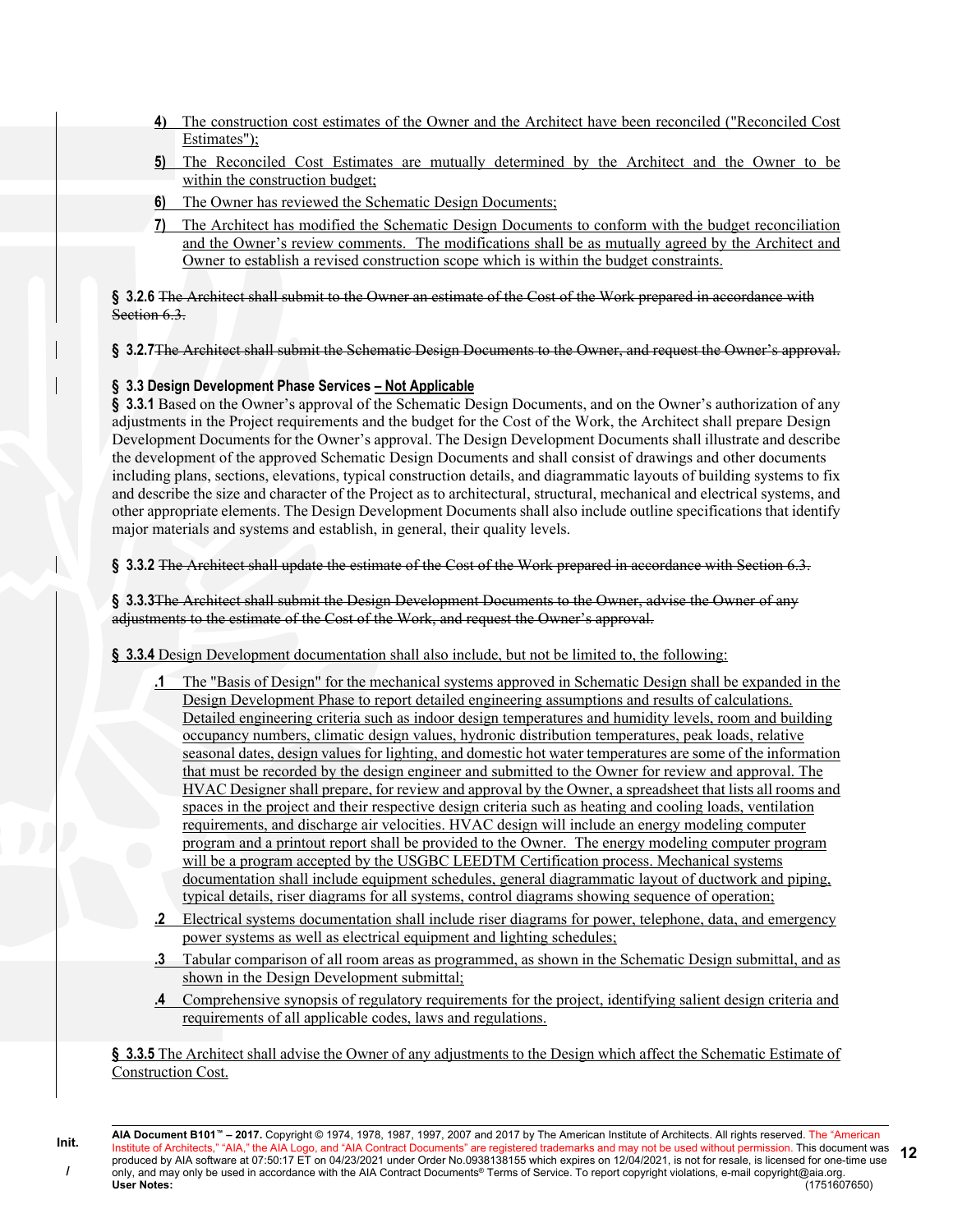**§ 3.3.6** When Design Development Documents have been prepared by the Architect, the Architect shall prepare for review by the Owner, an estimate of construction costs with supporting data. The Estimate shall be in the Construction Specification Institute's (CSI's) 16 Division format, or any other format requested by the Owner, and shall include separate line item costs, projected to the scheduled construction dates, for all major systems and components of the Work. The Architect shall also prepare comparative estimates for cost evaluations of alternative materials and systems. The Owner is not required to approve the Design Development Documents unless and until all of the following conditions have been met:

- **1)** The Design Development Documents have been completed;
- **2)** The Owner has completed the estimate of construction costs based upon the Design Development Documents;
- **3)** The Architect has completed the estimate of construction costs based on the Design Development Documents;
- **4)** The construction cost estimates of the Owner and the Architect have been reconciled ("Reconciled Cost Estimates");
- **5)** The Reconciled Cost Estimates are mutually determined by the Architect and the Owner to be within the construction budget;
- **6)** The Owner has reviewed the Design Development Documents;
- **7)** The Architect has modified the Design Development Documents to conform with the budget reconciliation and the Owner's review. The modifications shall be as mutually agreed by the Architect and Owner to establish a revised construction scope which is within the budget constraints.

§ 3.3.7 The Architect shall respond in writing, in the format requested by the Owner, to all written comments from the Owner regarding the Architect's Design Development Phase submittal, and shall secure Owner's final written approval of such submittal. Design Development Documents shall, if reasonably requested by the Owner, be revised and resubmitted incorporating modifications needed to obtain such approval.

#### **§ 3.4 Construction Documents Phase Services**

**§ 3.4.1** Based on the Owner's approval of the Design Development Documents, and on the Owner's authorization of any adjustments in the Project requirements and the budget for the Cost of the Work, the Architect shall prepare Construction Documents for the Owner's approval. The Construction Documents shall illustrate and describe the further development of the approved Design Development Documents and shall consist of Drawings and Specifications setting forth in detail the quality levels and performance criteria of materials and systems and other requirements for the construction of the Work. The Owner and Architect acknowledge that, in order to perform the Work, the Contractor will provide additional information, including Shop Drawings, Product Data, Samples and other similar submittals, which the Architect shall review in accordance with Section 3.6.4.

**§ 3.4.1.1** The Architect shall advise the Owner if the Construction Documents are estimated to exceed the Construction budget.

**§ 3.4.1.2** When Construction Documents are approximately 90% complete, the Architect shall prepare a detailed estimate of construction costs with supporting data for review by the Owner. The Owner is not required to approve the Construction Documents unless and until all of the following conditions have been met:

**1)** The Construction Documents have been completed;

- **2)** The Architect has completed the estimate of construction costs based upon the 90% completed Construction Documents;
- **3)** The Owner has reviewed the 100% complete Construction Documents;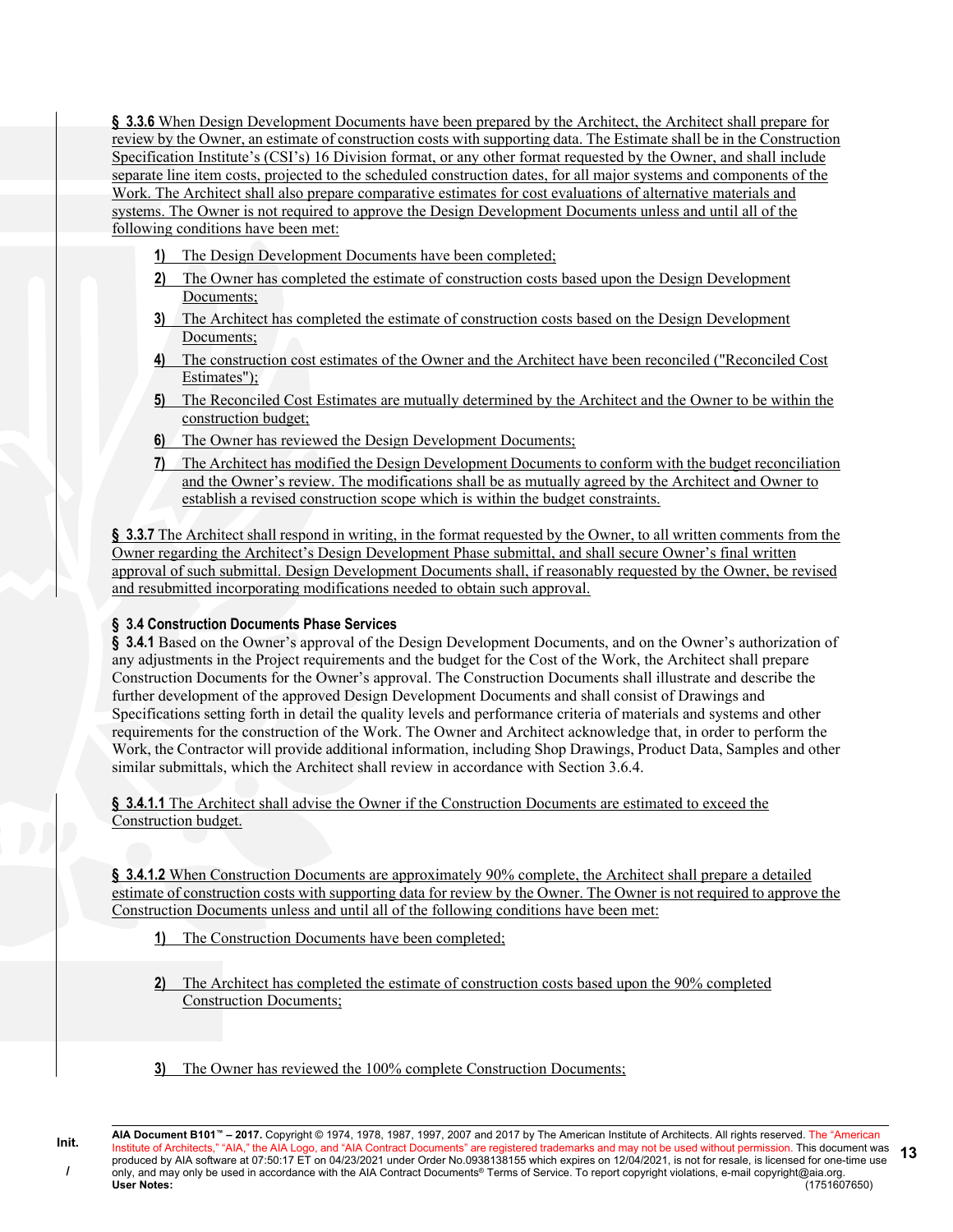**4)** The Architect has modified the Construction Documents to conform with the budget reconciliation and the Owner's review. The modifications shall be as mutually agreed by the Architect and Owner to establish a revised construction scope which is within the budget constraint.

**§ 3.4.1.3** The Architect shall respond in writing, in the format requested by the Owner, to all written comments from the Owner regarding the Architect's one-hundred percent (100%) completion of the Construction Documents submittal, and shall secure Owner's final written approval of such submittal. Documents shall, if reasonably requested by the Owner, be revised and resubmitted incorporating modifications needed to obtain such approval.

**§ 3.4.2** The Architect shall incorporate the design requirements of governmental authorities having jurisdiction over the Project into the Construction Documents.

**§ 3.4.3** During the development of the Construction Documents, the Architect shall assist the Owner in the development and preparation of (1) bidding procurement information that describes the time, place, and conditions of bidding, including bidding or proposal forms; (2) the form of agreement between the Owner and Contractor; and (3) the Conditions of the Contract for Construction (General, Supplementary and other Conditions). The Architect shall also compile a project manual that includes the Conditions of the Contract for Construction and Specifications, the AIA Document A201-2017 modified, and may include bidding requirements and sample forms. No provision of these General Conditions shall be deleted, changed or contravened by any other provision of the Construction Documents without the Owner's express written consent. Construction drawings and specifications or other construction documents or contract documents submitted by the Architect to the Owner for approval or to any contractor's bidding or negotiating shall be complete and unambiguous. The Architect shall exercise usual and customary professional care to comply with all applicable codes, ordinances, statutes, regulations, and laws in effect at the time Architect's services are performed.

**§ 3.4.3.1** All proposed Alternates must be approved by the Owner in writing prior to inclusion in the Construction Documents. Preparation of Alternates proposed by the Architect shall be included in Architect's Design Services and shall not be compensated as a Change in Service.

**§ 3.4.3.2** The Architect shall provide services for alternate or separate bids as mutually agreed upon by the Owner and Architect where it is done to satisfy maximum budget constraints in the bid process. The Architect will be required to provide one complete set of contract documents with division of work clearly defined.

**§ 3.4.4**The Architect shall update the estimate for the Cost of the Work prepared in accordance with Section 6.3.

**§ 3.4.5**The Architect shall submit the Construction Documents to the Owner, advise the Owner of any adjustments to the estimate of the Cost of the Work, take any action required under Section 6.5, and request the Owner's approval.

# **§ 3.5 Procurement Phase Services**

# **§ 3.5.1 General**

**Init. /**

The Architect shall assist the Owner in establishing a list of prospective contractors. Following the Owner's approval of the Construction Documents, the Architect shall assist the Owner in (1) obtaining either competitive bids or negotiated proposals; (2) confirming responsiveness of bids or proposals; (3) determining the successful bid or proposal, if any; and, (4) awarding and preparing contracts for construction.

# **§ 3.5.2 Competitive Bidding**

§ 3.5.2.1 Bidding Documents shall consist of bidding requirements and proposed Contract <del>Documents.forms, General</del> Conditions (AIA Document A201-2017 modified, General Conditions of the Contract for Construction), Specifications and Drawings, and any other pertinent Documents mutually agreed to by the Owner and Architect.

**§ 3.5.2.2** The Architect shall assist the Owner in bidding the Project by:

- **.1** facilitating the distribution of Bidding Documents to prospective bidders;
- **2** organizing and conducting  $a$ -an on-site pre-bid conference for prospective bidders;
- **.3** preparing responses to questions from prospective bidders and providing clarifications and interpretations of the Bidding Documents to the prospective bidders in the form of addenda; and,

**AIA Document B101™ – 2017.** Copyright © 1974, 1978, 1987, 1997, 2007 and 2017 by The American Institute of Architects. All rights reserved. The "American Institute of Architects," "AIA," the AIA Logo, and "AIA Contract Documents" are registered trademarks and may not be used without permission. This document was produced by AIA software at 07:50:17 ET on 04/23/2021 under Order No.0938138155 which expires on 12/04/2021, is not for resale, is licensed for one-time use only, and may only be used in accordance with the AIA Contract Documents® Terms of Service. To report copyright violations, e-mail copyright@aia.org. **User Notes:** (1751607650) **14**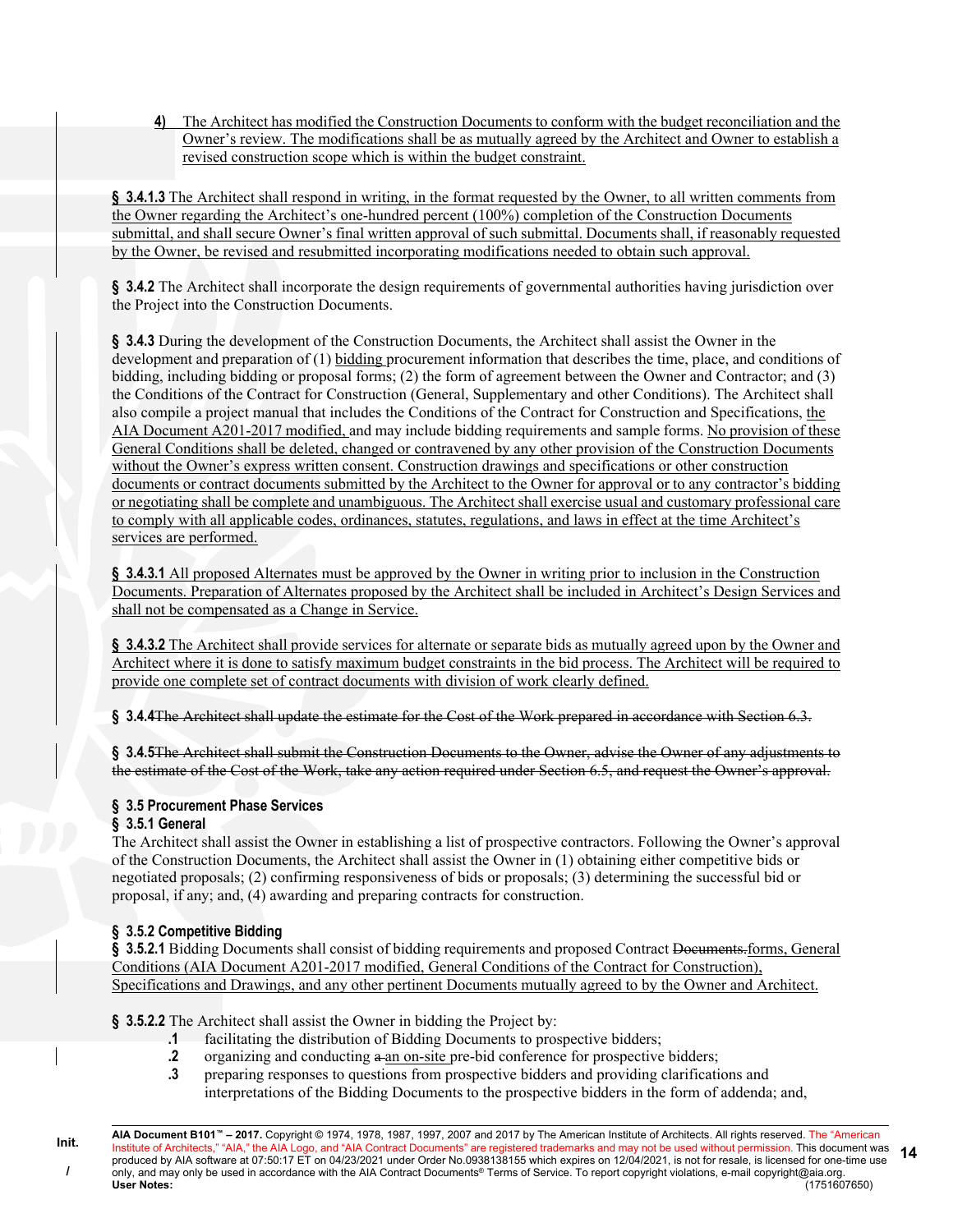**.4** organizing and conducting the opening of the bids, and subsequently documenting and distributing the bidding results, as directed by the Owner.

**§ 3.5.2.2.1** If during the bidding and negotiation process contractors provide alternatives to add value to the project, the Architect will review and evaluate these options, provide recommendations to the Owner and incorporate the mutually agreed upon alternatives into the Project. The evaluation and incorporation of these value engineering alternatives shall be included in Architect's design services and shall not be compensated as a Change in Service if required to meet budget.

**§ 3.5.2.3** If the Bidding Documents permit substitutions, upon the Owner's written authorization, the Architect shall, as an Additional Service, shall consider requests for substitutions and prepare and distribute addenda identifying approved substitutions to all prospective bidders.

# **§ 3.5.3 Negotiated Proposals**

**§ 3.5.3.1** Proposal Documents shall consist of proposal requirements and proposed Contract Documents.forms, General Conditions (AIA Document A201-2017 modified, General Conditions of the Contract for Construction) and any other pertinent Documents mutually agreed to be the Owner and Architect.

**§ 3.5.3.2** The Architect shall assist the Owner in obtaining proposals by:

- **.1** facilitating the distribution of Proposal Documents for distribution to prospective contractors or Construction Managers and requesting their return upon completion of the negotiation process;
- **2** organizing and participating in selection interviews with prospective contractors;contractors or Construction Managers;
- **.3** preparing responses to questions from prospective contractors or Construction Managers and providing clarifications and interpretations of the Proposal Documents to the prospective contractors or Construction Mangers in the form of addenda; and,
- **.4** participating in negotiations with prospective contractors, contractors or Construction Managers, and subsequently preparing a summary report of the negotiation results, as directed by the Owner.

**§ 3.5.3.3** If the Proposal Documents permit substitutions, upon the Owner's written authorization, the Architect shall, as an Additional Service, shall consider requests for substitutions and prepare and distribute addenda identifying approved substitutions to all prospective contractors.

**§ 3.5.3.4** The Architect shall participate in pre-award conferences with bidders.

**§ 3.5.3.5** If during the bidding and negotiation process contractors provide alternatives to add value to the Project, the Architect will review and evaluate these options, provide recommendations to the Owner and incorporate the mutually agreed upon alternatives into the Project. The evaluation and incorporation of these value engineering alternatives shall be included in Architect's design services and shall not be compensated as a Change in Service if required to meet budget.

# **§ 3.6 Construction Phase Services**

# **§ 3.6.1 General**

**§ 3.6.1.1** The Architect shall provide administration of the Contract between the Owner and the Contractor as set forth below and in AIA Document A201™–2017, A201™–2017 modified, General Conditions of the Contract for Construction.If the Owner and Contractor modify AIA Document A201–2017, those modifications shall not affect the Architect's services under this Agreement unless the Owner and the Architect amend this Agreement.

**§ 3.6.1.2** The Architect shall advise and consult with the Owner during the Construction Phase Services. The Architect shall have authority to act on behalf of the Owner only to the extent provided in this Agreement. The Architect shall not have control over, charge of, or responsibility for the construction means, methods, techniques, sequences or procedures, or for safety precautions and programs in connection with the Work, nor shall the Architect be responsible for the Contractor's failure to perform the Work in accordance with the requirements of the Contract Documents. The Architect shall be responsible for the Architect's negligent acts or omissions, but shall not have control over or charge of, and shall not be responsible for, acts or omissions of the Contractor or of any other persons or entities performing portions of the Work. The Architect shall promptly notify the Owner in writing of any known deviations from the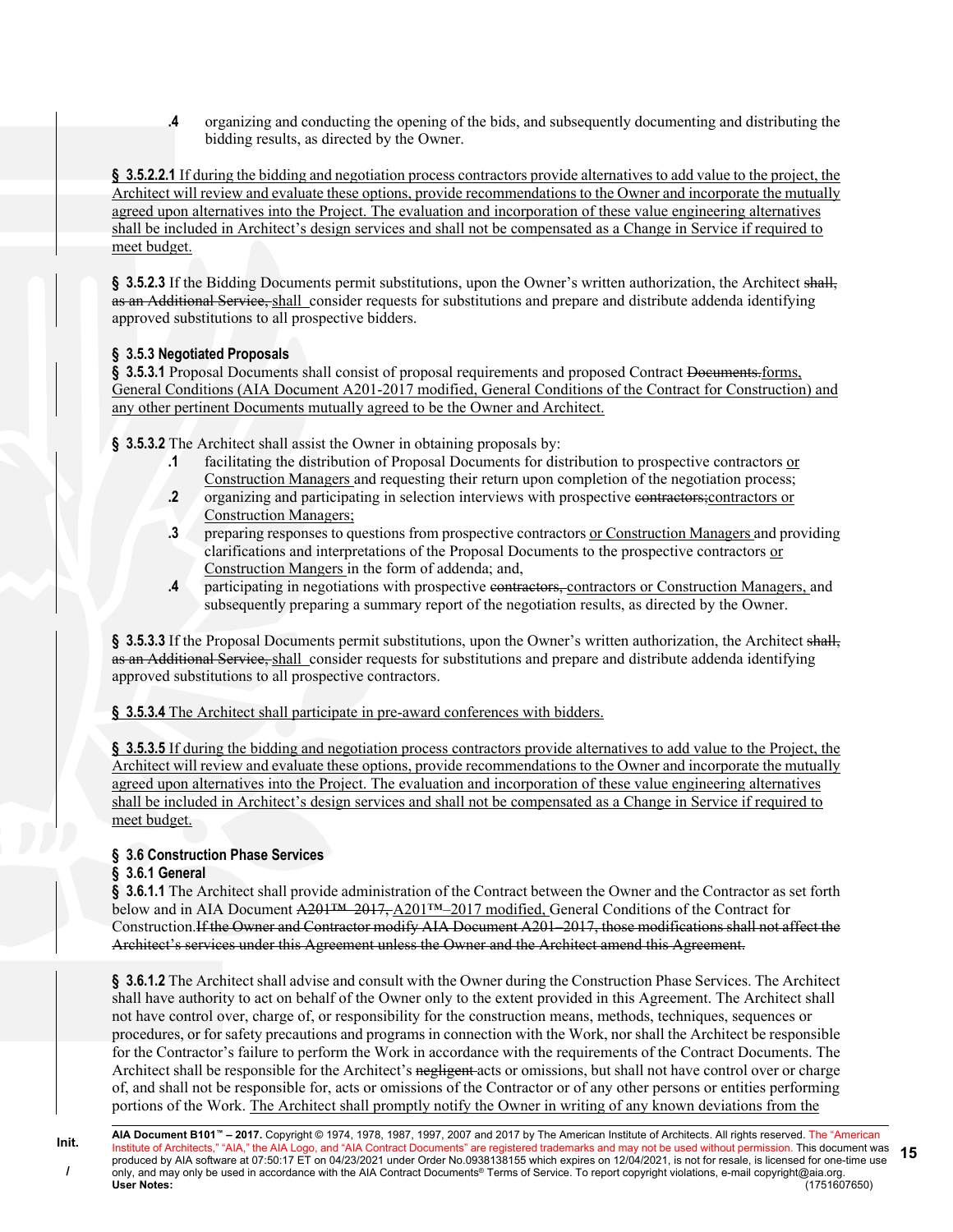intent of Contract Documents and schedule deviations from the most recent Construction Schedule submitted by the Contractor.

**§ 3.6.1.3** Subject to Section 4.2 and except as provided in Section 3.6.6.5, the Architect's responsibility to provide Construction Phase Services commences with the award of the Contract for Construction and terminates on the date the Architect issues the final Certificate for Payment. Payment, provided all requirements have been met by the Contractor.

**§ 3.6.1.3.1** Duties, responsibilities and limitations of authority of the Architect under this Article 2.6 shall not be restricted, modified or extended without written agreement of the Owner and Architect.

### **§ 3.6.2 Evaluations of the Work**

**Init. /**

**§ 3.6.2.1** The Architect Architect, utilizing personnel with expertise in the specific disciplines required, shall visit the site at intervals appropriate to the stage of construction, or as otherwise required in Section 4.2.3, to become generally familiar with but not less than every one (1) week or as otherwise agreed by the Owner and the Architect, to become generally familiar with and observe all reasonably apparent conditions at the site, the progress and quality of the portion of the Work completed, and to determine, in general, if the Work observed is being performed in a manner indicating that the Work, when fully completed, will be in accordance with the Contract Documents. However, the Architect shall not be required to make exhaustive or continuous on-site inspections to check the quality or quantity of the Work. On the basis of the site visits, the Architect shall keep the Owner reasonably informed about the progress and quality of the portion of the Work completed, and promptly report to the Owner in writing, (1) known deviations from the Contract Documents, (2) known deviations from the most recent construction schedule submitted by the Contractor, and (3) defects and deficiencies observed in the Work.in the Work, and shall prepare and submit notes from job site observations to the Owner within seven (7) calendar days after each site visit. The Architect shall schedule, attend and chair, at the request of the Owner, all job meetings, and pre-construction meetings. Job meetings shall be held weekly unless otherwise provided in the Contract Documents or mutually agreed by the Architect, Owner and Contractor. The Architect shall prepare and distribute minutes of each such meeting to the Owner, Contractor, Clerk of the Works if any, consultants and others as appropriate not later than seven (7) calendar days after the meeting unless mutually agreed otherwise by the Owner and Architect. The Architect shall secure the attendance at job meetings of Architect's subconsultants and others as appropriate and as reasonably requested by the Owner..

§ 3.6.2.2 The Architect has the authority to reject Work that does not conform to the Contract Documents. Documents and shall immediately report such rejection and the reason for the rejection in writing to the Owner. Whenever the Architect considers it necessary or advisable, the Architect shall have the authority to require inspection or testing of the Work in accordance with the provisions of the Contract Documents, whether or not the Work is fabricated, installed or completed. However, neither this authority of the Architect nor a decision made in good faith either to exercise or not to exercise such authority shall give rise to a duty or responsibility of the Architect to the Contractor, Subcontractors, suppliers, their agents or employees, or other persons or entities performing portions of the Work.

**§ 3.6.2.2.1** Throughout the Project, the Architect shall monitor the development of the "red lined" as-built documentation prepared by the Contractor. The "red lined" documents shall be maintained by the Contractor at the Project Site. The Architect will notify the Contractor and Owner in writing, if in the Architect's professional judgement, the documents are incomplete, inaccurate or the recording is untimely. The Contractor shall provide this documentation to the Architect for the development of a record set of drawings as required in Section 2.

§ 3.6.2.3 The Architect shall interpret and decide advise on matters concerning performance under, and requirements of, the Contract Documents on written request of either the Owner or Contractor. The Architect's response to such requests shall be made in writing within any time limits agreed upon or otherwise with reasonable promptness.

**§ 3.6.2.4** Interpretations and decisions of the Architect shall be consistent with the intent of, and reasonably inferable from, the Contract Documents and shall be in writing or in the form of drawings. When making such interpretations and decisions, interpretations, the Architect shall endeavor to secure faithful performance by both Owner and the Contractor, shall not show partiality to either, either the Owner or Contractor, and shall not be liable for results of interpretations or decisions rendered in good faith. The Architect's decisions interpretations on matters relating to aesthetic effect shall be final if consistent with the intent expressed in the Contract Documents.

**AIA Document B101™ – 2017.** Copyright © 1974, 1978, 1987, 1997, 2007 and 2017 by The American Institute of Architects. All rights reserved. The "American Institute of Architects," "AIA," the AIA Logo, and "AIA Contract Documents" are registered trademarks and may not be used without permission. This document was produced by AIA software at 07:50:17 ET on 04/23/2021 under Order No.0938138155 which expires on 12/04/2021, is not for resale, is licensed for one-time use only, and may only be used in accordance with the AIA Contract Documents® Terms of Service. To report copyright violations, e-mail copyright@aia.org. **User Notes:** (1751607650) **16**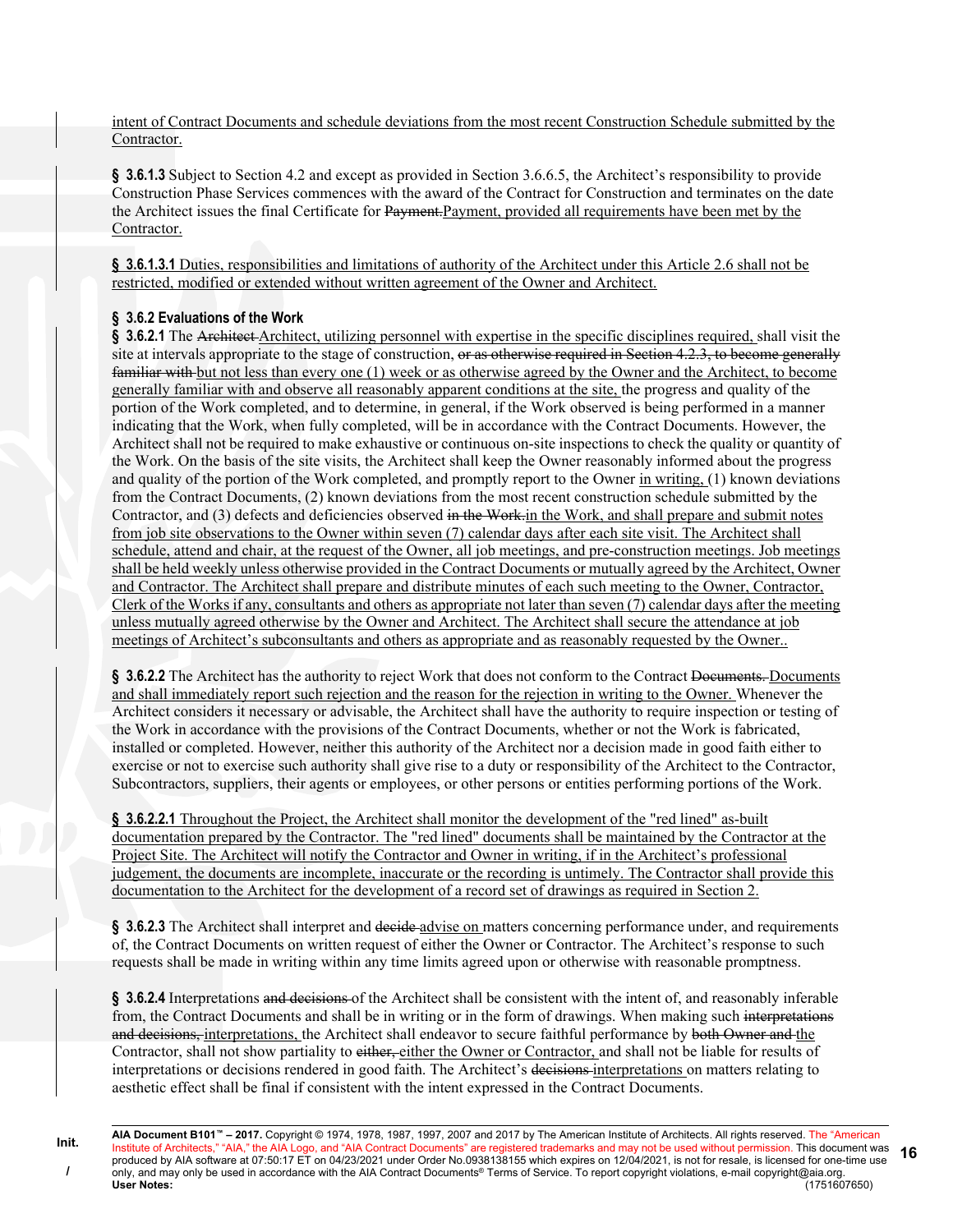**§ 3.6.2.5** Unless the Owner and Contractor designate another person to serve as an Initial Decision Maker, as that term is defined in AIA Document A201–2017, the Architect shall render initial decisions , the Architect shall render initial interpretations on Claims between the Owner and Contractor as provided in the Contract Documents.

### **§ 3.6.3 Certificates for Payment to Contractor**

§ 3.6.3.1 The Architect shall review and certify the amounts due the Contractor and shall issue certificates in such amounts. The Architect's certification for payment shall constitute a representation to the Owner, based on the Architect's evaluation of the Work as provided in Section 3.6.2 and on the data comprising the Contractor's Application for Payment, that, to the best of the Architect's knowledge, information and belief, the Work has progressed to the point indicated, the quality of the Work is in accordance with the Contract Documents, and that the Contractor is entitled to payment in the amount certified. The foregoing representations are subject to (1) an evaluation of the Work for conformance with the Contract Documents upon Substantial Completion, (2) results of subsequent tests and inspections, (3) correction of minor deviations from the Contract Documents prior to completion, and (4) specific qualifications expressed by the Architect.

**§ 3.6.3.2** The issuance of a Certificate for Payment shall not be a representation that the Architect has (1) made exhaustive or continuous on-site inspections to check the quality or quantity of the Work, (2) reviewed construction means, methods, techniques, sequences or procedures, (3) reviewed copies of requisitions received from Subcontractors and suppliers and other data requested by the Owner to substantiate the Contractor's right to payment, or (4) ascertained how or for what purpose the Contractor has used money previously paid on account of the Contract Sum.procedures.

**§ 3.6.3.3** The Architect shall maintain a record of the Applications and Certificates for Payment.

#### **§ 3.6.4 Submittals**

**§ 3.6.4.1** The Architect shall review the Contractor's submittal schedule and shall not unreasonably delay or withhold approval of the schedule. The Architect's action in reviewing submittals shall be taken in accordance with the approved submittal schedule or, in the absence of an approved submittal schedule, with reasonable promptness while allowing sufficient time, in the Architect's professional judgment, to permit adequate review.

**§ 3.6.4.2** The Architect shall review and approve, or take other appropriate action upon, the Contractor's submittals such as Shop Drawings, Product Data and Samples, but only for the limited purpose of checking for conformance with information given and the design concept expressed in the Contract Documents. The Architect's actions shall be taken with such reasonable promptness not to exceed seven (7) calendar days unless mutually agreed otherwise. Review of such submittals is not for the purpose of determining the accuracy and completeness of other information such as dimensions, quantities, details not within the intended scope of submittal, and installation or performance of equipment or systems, which are the Contractor's responsibility. The Architect's review shall not constitute approval of safety precautions or or, unless otherwise provided in the Contract Documents, of any construction means, methods, techniques, sequences or procedures. The Architect's approval of a specific item shall not indicate approval of an assembly of which the item is a component. Substitutions of materials or components of work proposed by the Contractor during construction shall be considered, evaluated, documented and incorporated into the Construction Documents by the Architect within design services if the proposed substitution is mutually determined by the Architect and Owner to increase the value of the Project or the change is done to meet the Owner's budget.

**§ 3.6.4.3** If the Contract Documents specifically require the Contractor to provide professional design services or certifications by a design professional related to systems, materials, or equipment, the Architect shall specify the appropriate performance and design criteria that such services must satisfy. The Architect shall review and take appropriate action on Shop Drawings and other submittals related to the Work designed or certified by the Contractor's design professional, provided the submittals bear such professional's seal and signature when submitted to the Architect. The Architect's review shall be for the limited purpose of checking for conformance with information given and the design concept expressed in the Contract Documents. The Architect shall be entitled to rely upon, and shall not be responsible for, the adequacy and accuracy of the services, certifications, and approvals performed or provided by such design professionals. The Architect shall not require supplemental Design Services from the Contractor through the Contract Documents unless specifically approved by the Owner.

**Init. /**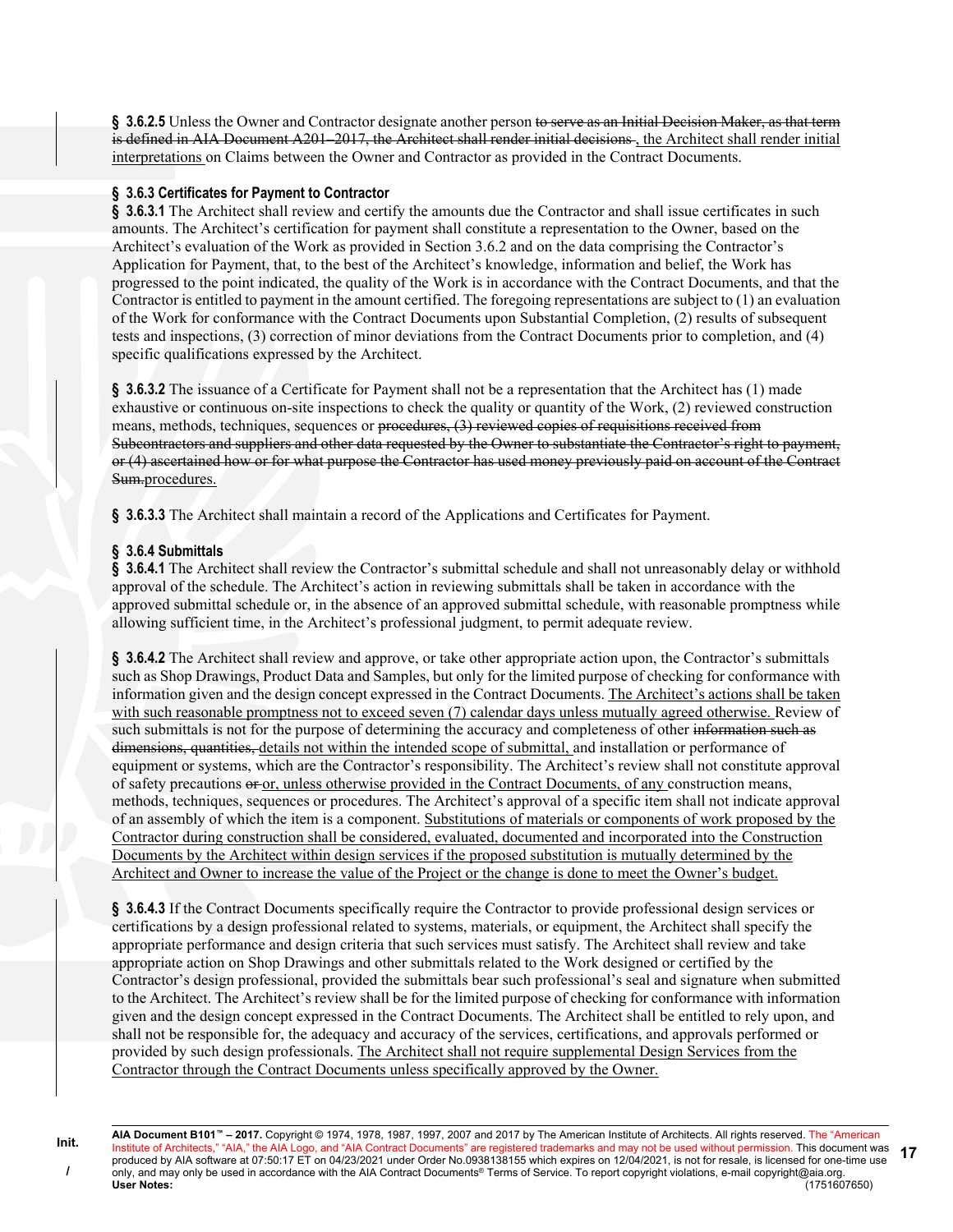§ 3.6.4.3.1 The Architect shall provide to the Contractor a base set of contract drawings in electronic format for their use in the preparation of coordination drawings and submittals. This service shall be provided by the Architect at no additional cost to the Owner or Contractor.

**§ 3.6.4.4** Subject to Section 4.2, the Architect shall review and respond to requests for information about the Contract Documents. The Architect shall set forth, in the Contract Documents, the requirements for requests for information. Requests for information shall include, at a minimum, a detailed written statement that indicates the specific Drawings or Specifications in need of clarification and the nature of the clarification requested. The Architect's response to such requests shall be made in writing within any time limits agreed upon, or otherwise with reasonable promptness. If appropriate, the three (3) calendar days. The Architect shall prepare and issue supplemental Drawings and Specifications in response to the requests for information.

**§ 3.6.4.5** The Architect shall maintain a record of submittals and copies of submittals supplied by the Contractor in accordance with the requirements of the Contract Documents.

#### **§ 3.6.5 Changes in the Work**

**§ 3.6.5.1** The Architect may order minor changes in the Work that are consistent with the intent of the Contract Documents and do not involve an adjustment in the Contract Sum or an extension of the Contract Time. Subject to Section 4.2, the Architect shall prepare Change Orders and Construction Change Directives with supporting documentation and data if deemed necessary by the Architect or Owner's Representative for the Owner's approval and execution in accordance with the Contract Documents.Documents prior to being issued to the Contractor.

§ 3.6.5.1.1 The Architect shall review and analyze requests by the Owner or Contractor for changes in the Work, including adjustments to the Contract Sum or Contract Time. A properly prepared request for a change in the Work shall be accompanied by sufficient supporting data and information to permit the Architect to make a reasonable determination without extensive investigation or preparation of additional drawings or specifications. If the Architect determines that requested changes in the Work are not materially different from the requirements of the Contract Documents, the Architect may issue an order for a minor change in the Work with approval of the Owner or recommend to the Owner that the requested change be denied with reasons for denial.

**§ 3.6.5.1.2** If the Architect determines that implementation of the requested changes would result in a material change to the Contract that may cause an adjustment in the Contract Time or Contract Sum, the Architect shall make a recommendation to the Owner, who may authorize further investigation of such change. Upon such authorization, and based upon information furnished by the Contractor, if any, the Architect shall estimate the additional cost and time that might result from such change, including any additional costs attributable to a Change in Services of the Architect. With the Owner's approval, the Architect shall incorporate those estimates into a Change Order or other appropriate documentation for the Owner's execution or negotiation with the Contractor.

**§ 3.6.5.1.3** The Architect shall revise Contract Documents, prepare supplementary documents including drawings, specifications or other written instructions as reasonably necessary to establish the appropriateness of, and to implement the Work incorporated in the Contract by Change Orders or Change Directives. The cost of such services by the Architect shall be included in Architect's basic services including changes requested in writing by the Owner, if the cost of the requested changes is within the construction contingency or project contingency as delineated in Sections 6.1.3 and 6.1.4. Although these contingency funds are not within the Project Control Budget, the Architect shall be responsible for the review and issuance of change orders as described. Owner requested changes that exceed these contingency amounts shall be considered Changes in Services and compensated as provided in Section 3.3 unless required due to error or omission of the Architect.

**§ 3.6.5.2** The Architect shall maintain records relative to changes in the Work.

# **§ 3.6.6 Project Completion**

**§ 3.6.6.1** The Architect shall:

- **.1** conduct inspections to mutually determine with the Owner the date or dates of Substantial Completion and the date of final completion;
- **.2** issue Certificates of Substantial Completion;

**AIA Document B101™ – 2017.** Copyright © 1974, 1978, 1987, 1997, 2007 and 2017 by The American Institute of Architects. All rights reserved. The "American Institute of Architects," "AIA," the AIA Logo, and "AIA Contract Documents" are registered trademarks and may not be used without permission. This document was produced by AIA software at 07:50:17 ET on 04/23/2021 under Order No.0938138155 which expires on 12/04/2021, is not for resale, is licensed for one-time use only, and may only be used in accordance with the AIA Contract Documents® Terms of Service. To report copyright violations, e-mail copyright@aia.org. **User Notes:** (1751607650) **18**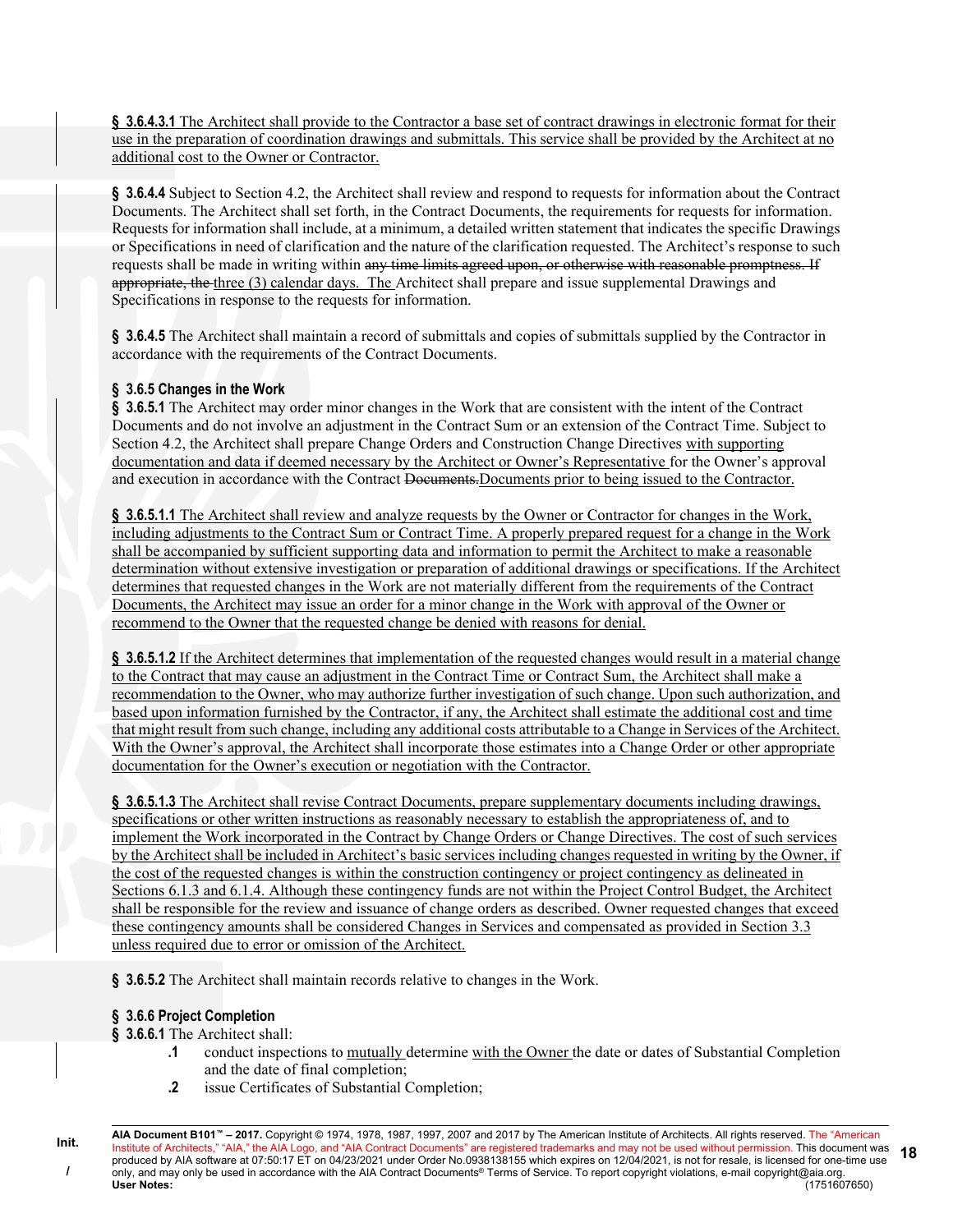- **.3** review and forward to the Owner, for the Owner's review and records, written warranties and related documents required by the Contract Documents and received from the Contractor; and,
- **.4** issue a final Certificate for Payment based upon a final inspection indicating that, to the best of the Architect's knowledge, information, and belief, the Work complies with the requirements of the Contract Documents.

**§ 3.6.6.2** The Architect's inspections shall be conducted with the Owner to check conformance of the Work with the requirements of the Contract Documents and to verify the accuracy and completeness of the list submitted by the Contractor of Work to be completed or corrected. The Architect shall provide comprehensive documentation of Work not in conformance with Contract Documents (punch list) for the Owner's and Contractor's review. This comprehensive list shall be inclusive of all architectural, mechanical and electrical disciplines. Prior to the issuance of final Certificate for Payment the Architect will reinspect to verify conformance with the Contact Documents.

§ 3.6.6.2.1 The Architect shall, within 30 calendar days after issuance of the final Certificate for Payment, prepare and deliver to the Owner a complete set of all original Contract Drawings modified to incorporate all changes directed by "SK" and other supplementary instructions prepared by the Architect or the Architect's Consultants and issued after execution of the construction contract, all changes in the Work, including detail and dimensional changes and the final locations of all plumbing, storm drainage, fire protection, mechanical and electrical lines, outlets, manholes, etc. both inside and outside the building, as recorded on the Contractor's "red-line" documents, and any other changes of which the Architect may be aware. These modified documents shall be dated and labeled "Record Documents", and the Architect shall provide the Owner with one complete full-size set of documents and, in addition, one electronic copy using the latest version of AutoCAD, an AutoCAD-compatible DWG format, or other format approved in advance by the Owner.

**§ 3.6.6.3** When Substantial Completion has been achieved, the Architect shall inform the Owner about the balance of the Contract Sum remaining to be paid the Contractor, including the amount to be retained from the Contract Sum, if any, for final completion or correction of the Work.

**§ 3.6.6.4** The Architect shall forward to the Owner the following information received from the Contractor: (1) consent of surety or sureties, if any, to reduction in or partial release of retainage or the making of final payment; (2) affidavits, receipts, releases and waivers of liens, or bonds indemnifying the Owner against liens; and (3) any other documentation required of the Contractor under the Contract Documents.

**§ 3.6.6.5** Upon request of the Owner, and prior to the expiration of one year from the date of Substantial Completion, the Architect shall, without additional compensation, conduct a meeting with the Owner to review the facility operations and performance.

# **§ 3.6.6.6 Warranty Period Services**

The Architect shall assist as reasonably requested by the Owner during the warranty period set forth in the Contract Documents in identifying defects in the Project and in determining and implementing appropriate corrective measures in accordance with the requirements of the Construction Contract. Approximately one month before expiration of the Contractor's warranty period, the Architect shall conduct an inspection of the Project together with the Owner's representatives, and shall report in writing any observed discrepancies under warranties or guarantees required by the Contract Documents.

# **ARTICLE 4 SUPPLEMENTAL AND ADDITIONAL SERVICES**

#### **§ 4.1 Supplemental Services**

§ 4.1.1 The services listed below are not included in Basic Services but defined as included in Basic Services or Additional Services as may be required for the Project. The Architect shall provide the listed Supplemental Services only if specifically designated in the table below as the Architect's responsibility, and the Owner shall compensate the Architect as provided in Section 11.2. Unless otherwise specifically addressed in this Agreement, if neither the Owner nor the Architect is designated, the parties agree that the listed Supplemental Service is not being provided for the Project.

*(Designate the Architect's Supplemental Services and the Owner's Supplemental Services required for the Project by indicating whether the Architect or Owner shall be responsible for providing the identified Supplemental Service.* 

**AIA Document B101™ – 2017.** Copyright © 1974, 1978, 1987, 1997, 2007 and 2017 by The American Institute of Architects. All rights reserved. The "American Institute of Architects," "AIA," the AIA Logo, and "AIA Contract Documents" are registered trademarks and may not be used without permission. This document was produced by AIA software at 07:50:17 ET on 04/23/2021 under Order No.0938138155 which expires on 12/04/2021, is not for resale, is licensed for one-time use only, and may only be used in accordance with the AIA Contract Documents® Terms of Service. To report copyright violations, e-mail copyright@aia.org. **User Notes:** (1751607650) **19**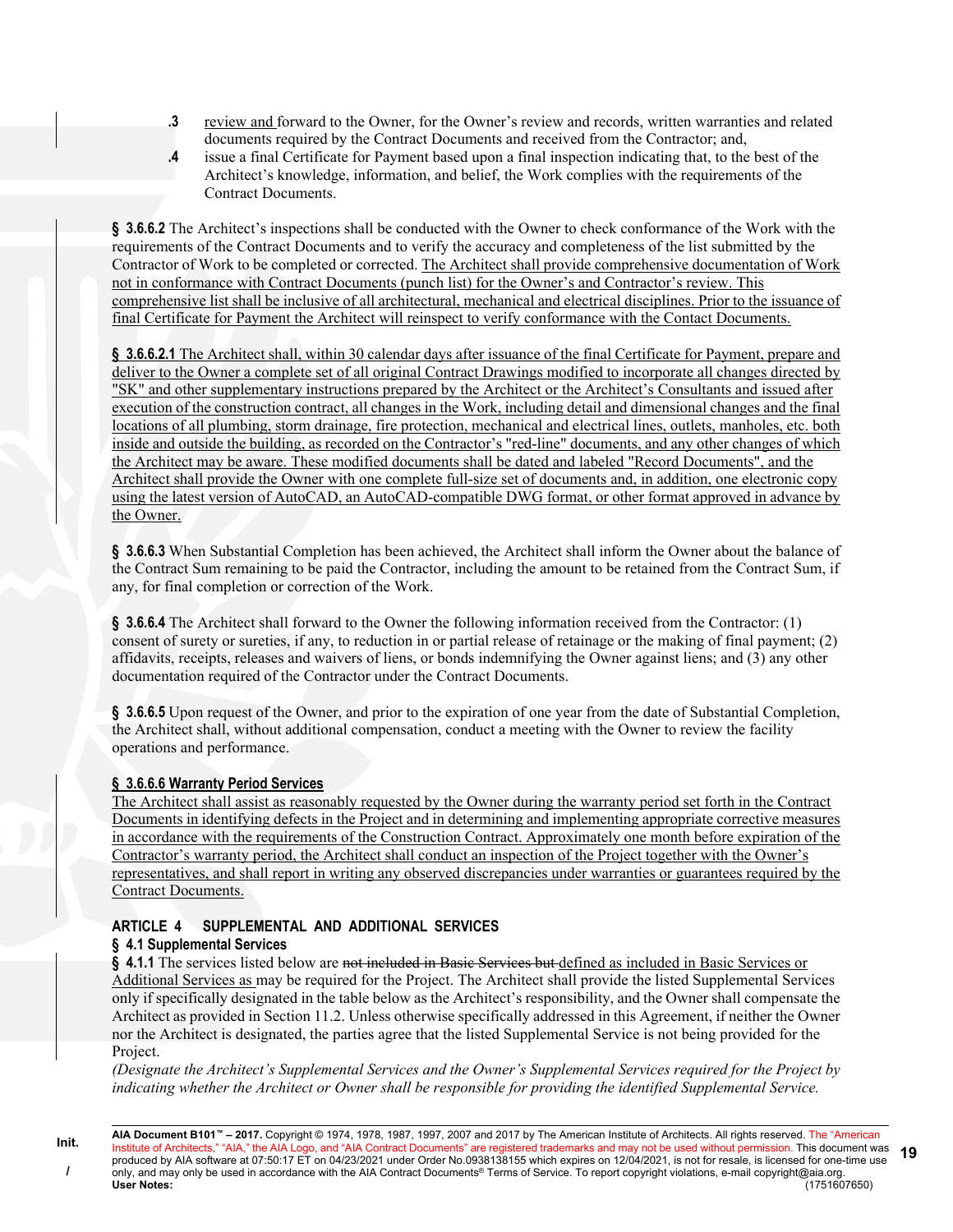|              | <b>Supplemental Services</b>                                               | <b>Responsibility</b>               |  |  |  |
|--------------|----------------------------------------------------------------------------|-------------------------------------|--|--|--|
|              |                                                                            | (Architect, Owner, or not provided) |  |  |  |
| $§$ 4.1.1.1  | Programming                                                                | <b>Architect Basic Service</b>      |  |  |  |
| $§$ 4.1.1.2  | Multiple preliminary designs                                               | <b>Architect Basic Service</b>      |  |  |  |
| $§$ 4.1.1.3  | Measured drawings                                                          | <b>Architect Basic Service</b>      |  |  |  |
| $§$ 4.1.1.4  | Existing facilities surveys                                                | <b>Architect Basic Service</b>      |  |  |  |
| $§$ 4.1.1.5  | Site evaluation and planning                                               | Not Provided                        |  |  |  |
| $§$ 4.1.1.6  | Building Information Model management<br>responsibilities                  | Not Provided                        |  |  |  |
| $§$ 4.1.1.7  | Development of Building Information Models for<br>post construction use    | Not Provided                        |  |  |  |
| $§$ 4.1.1.8  | Civil engineering                                                          | Not Provided                        |  |  |  |
| $§$ 4.1.1.9  | Landscape design                                                           | Not Provided                        |  |  |  |
|              | § 4.1.1.10 Architectural interior design                                   | Not Provided                        |  |  |  |
|              | $§$ 4.1.1.11 Value analysis                                                | Architect Basic Service             |  |  |  |
|              | § 4.1.1.12 Detailed cost estimating beyond that<br>required in Section 6.3 | <b>Architect Basic Service</b>      |  |  |  |
|              | § 4.1.1.13 On-site project representation                                  | <b>Architect Basic Service</b>      |  |  |  |
|              | § 4.1.1.14 Conformed documents for construction                            | <b>Architect Basic Service</b>      |  |  |  |
|              | § 4.1.1.15 As-designed record drawings                                     | Architect Basic Service             |  |  |  |
|              | § 4.1.1.16 As-constructed record drawings                                  | <b>Architect Basic Service</b>      |  |  |  |
|              | § 4.1.1.17 Post-occupancy evaluation                                       | <b>Architect Basic Service</b>      |  |  |  |
|              | § 4.1.1.18 Facility support services                                       |                                     |  |  |  |
|              | § 4.1.1.19 Tenant-related services                                         |                                     |  |  |  |
|              | § 4.1.1.20 Architect's coordination of the Owner's<br>consultants          | Owner                               |  |  |  |
|              | § 4.1.1.21 Telecommunications/data design                                  | Not Provided                        |  |  |  |
|              | § 4.1.1.22 Security evaluation and planning                                | Not Provided                        |  |  |  |
|              | § 4.1.1.23 Commissioning                                                   | Not Provided                        |  |  |  |
|              | § 4.1.1.24 Sustainable Project Services pursuant to Section<br>4.1.3       |                                     |  |  |  |
|              | § 4.1.1.25 Fast-track design services                                      |                                     |  |  |  |
|              | § 4.1.1.26 Multiple bid packages                                           |                                     |  |  |  |
|              | § 4.1.1.27 Historic preservation                                           |                                     |  |  |  |
|              | § 4.1.1.28 Furniture, furnishings, and equipment design                    | Not Provided                        |  |  |  |
| $§$ 4.1.1.29 | Other services provided by specialty Consultants                           |                                     |  |  |  |
|              | § 4.1.1.30 Other Supplemental Services                                     |                                     |  |  |  |
|              |                                                                            |                                     |  |  |  |

*Insert a description of the Supplemental Services in Section 4.1.2 below or attach the description of services as an exhibit to this Agreement.)*

# **§ 4.1.2 Description of Supplemental Services**

**§ 4.1.2.1** A description of each Supplemental Service identified in Section 4.1.1 as the Architect's responsibility is provided below.

*(Describe in detail the Architect's Supplemental Services identified in Section 4.1.1 or, if set forth in an exhibit, identify the exhibit. The AIA publishes a number of Standard Form of Architect's Services documents that can be included as an exhibit to describe the Architect's Supplemental Services.)*

**AIA Document B101™ – 2017.** Copyright © 1974, 1978, 1987, 1997, 2007 and 2017 by The American Institute of Architects. All rights reserved. The "American Institute of Architects," "AIA," the AIA Logo, and "AIA Contract Documents" are registered trademarks and may not be used without permission. This document was produced by AIA software at 07:50:17 ET on 04/23/2021 under Order No.0938138155 which expires on 12/04/2021, is not for resale, is licensed for one-time use only, and may only be used in accordance with the AIA Contract Documents® Terms of Service. To report copyright violations, e-mail copyright@aia.org. **User Notes:** (1751607650) **20**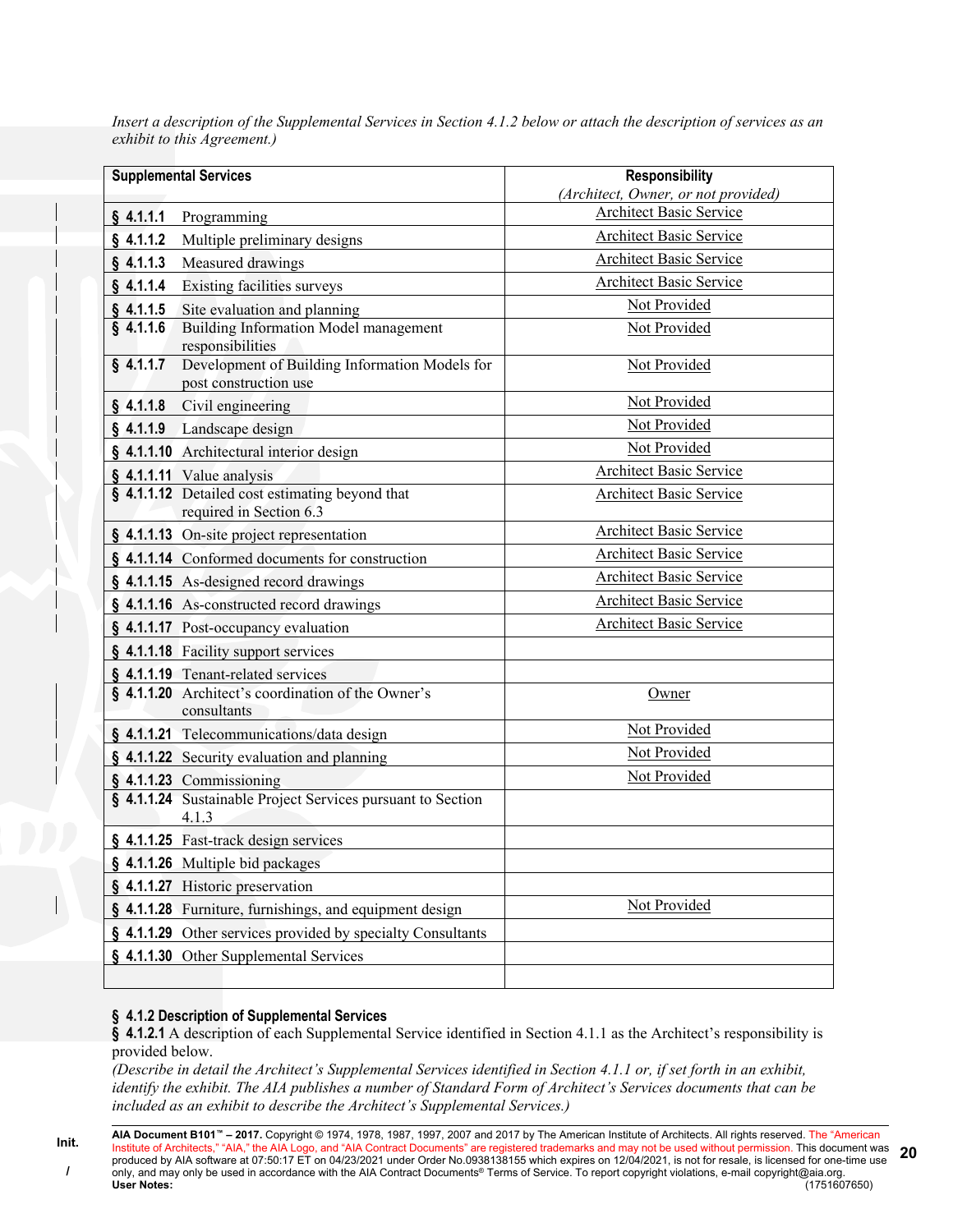Preliminary hazardous materials assessment (visual inspection).

**§ 4.1.2.2** A description of each Supplemental Service identified in Section 4.1.1 as the Owner's responsibility is provided below.

*(Describe in detail the Owner's Supplemental Services identified in Section 4.1.1 or, if set forth in an exhibit, identify the exhibit.)*

§ 4.1.3 If the Owner identified a Sustainable Objective in Article 1, the Architect shall provide, as a Supplemental Basic Service, the Sustainability Services required in AIA Document E204™–2017, Sustainable Projects Exhibit, attached to this Agreement.The Owner shall compensate the Architect as provided in Section 11.2.

#### **§ 4.2 Architect's Additional Services**

The Architect may provide Additional Services after execution of this Agreement without invalidating the Agreement. Agreement, if mutually agreed in writing, if required by circumstances beyond the Architect's control, or if the Architect's services are affected as described in Section 3.3.1. In the absence of mutual agreement in writing, the Architect shall notify the Owner in writing prior to providing such services. If the Owner deems that all or a part of such Change in Services is not required, the Owner shall give prompt written notice to the Architect, and the Architect shall have no obligation to provide those services. Except for services required due to the fault of the Architect, any Additional Services provided in accordance with this Section 4.2 shall entitle the Architect to compensation pursuant to Section 11.3 and an appropriate adjustment in the Architect's schedule. If the Architect believes that such circumstances beyond its control exist, the Architect shall promptly so notify the Owner in writing, stating the reasons for such belief and stating, insofar as can then be determined or estimated, the amount of any adjustment to the Architect's compensation or time for performance or both, which may be required. The Owner shall promptly respond in writing to the Architect's notice, either authorizing the Change in Services in its entirety, or stating that all or a part of such Change is not authorized. Except in an emergency which significantly threatens life safety, property damage or delay to the Project, the Architect shall have no obligation to provide, and shall not be entitled to any additional compensation for any services which the Owner states are not authorized.

**§ 4.2.1** Upon recognizing the need to perform the following Additional Services, the Architect shall notify the Owner in writing with reasonable promptness and explain the facts and circumstances giving rise to the need. The Architect shall not proceed to provide the following Additional Services until the Architect receives the Owner's written authorization:

- **.1** Services necessitated by a change in the Initial Information, previous instructions or approvals given by the Owner, or a material change in the Project including size, quality, complexity, the Owner's schedule or budget for Cost of the Work, or procurement or delivery method;Project;
- **.2** Services necessitated by the enactment or revision of codes, laws, or regulations, including changing or editing previously prepared Instruments of Service; Service, not reasonably anticipated;
- **.3** Changing or editing previously prepared Instruments of Service necessitated by official interpretations of applicable codes, laws or regulations that are either (a) contrary to specific interpretations by the applicable authorities having jurisdiction made prior to the issuance of the building permit, or  $(b)$ contrary to requirements of the Instruments of Service when those Instruments of Service were prepared in accordance with the applicable standard of care; permit,;
- **.4** Services necessitated by decisions of the Owner not rendered in a timely manner after receipt of written notice from the Architect or any other failure of performance on the part of the Owner or the Owner's consultants or contractors;
- **.5** Preparing digital models or other design documentation for transmission to the Owner's consultants and contractors, or to other Owner-authorized recipients;
- **.6** Preparation of design and documentation for alternate bid or proposal requests proposed by the Owner;
- **.7** Preparation for, and attendance at, a public presentation, meeting or hearing;
- **.8** Preparation for, and attendance at, a dispute resolution proceeding or legal proceeding, except where the Architect is party thereto;
- **.9** Evaluation of the qualifications of entities providing bids or proposals;

**AIA Document B101™ – 2017.** Copyright © 1974, 1978, 1987, 1997, 2007 and 2017 by The American Institute of Architects. All rights reserved. The "American Institute of Architects," "AIA," the AIA Logo, and "AIA Contract Documents" are registered trademarks and may not be used without permission. This document was produced by AIA software at 07:50:17 ET on 04/23/2021 under Order No.0938138155 which expires on 12/04/2021, is not for resale, is licensed for one-time use only, and may only be used in accordance with the AIA Contract Documents® Terms of Service. To report copyright violations, e-mail copyright@aia.org. **User Notes:** (1751607650) **21**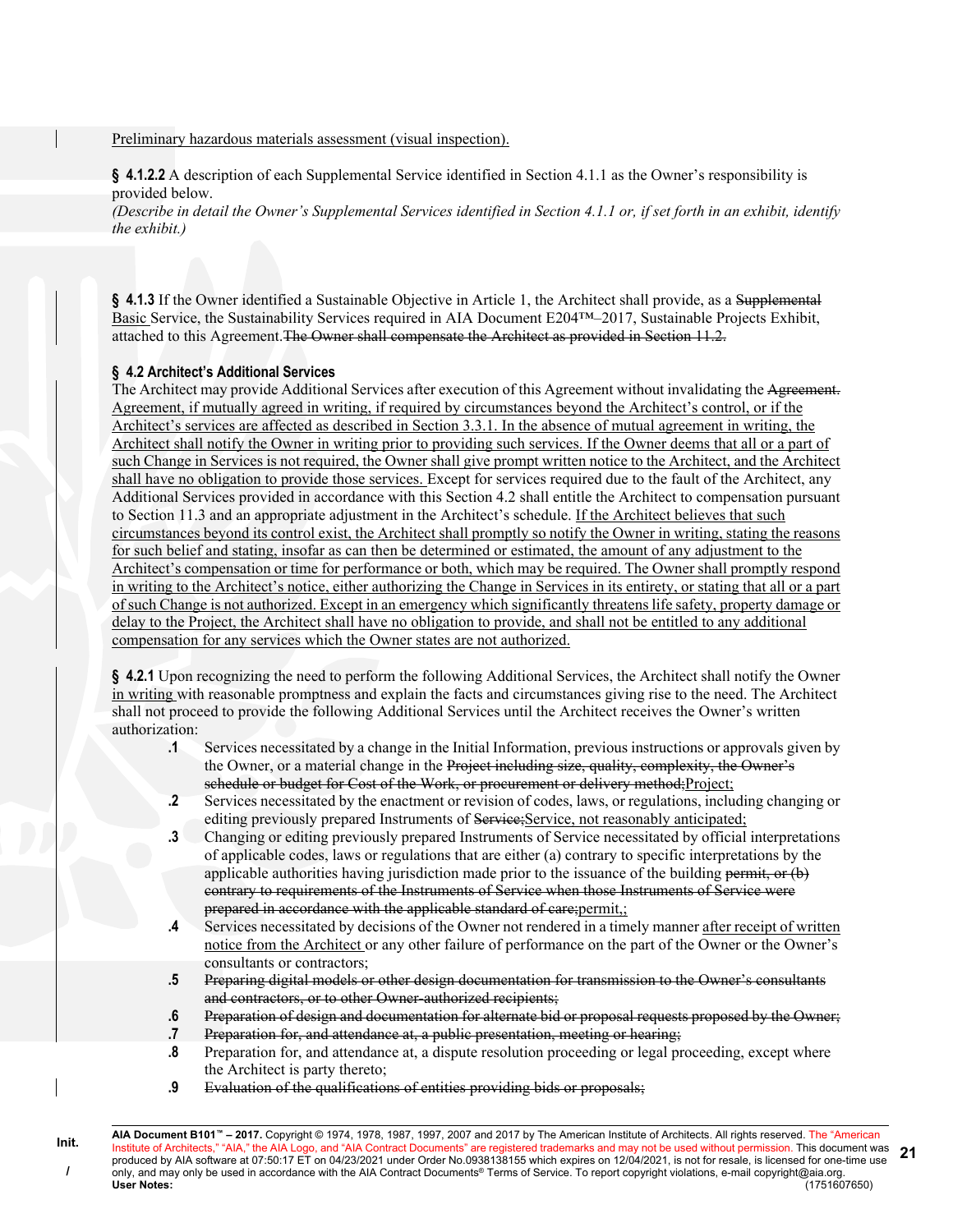- **.10** Consultation concerning replacement of Work resulting from fire or other cause during construction;  $-$ er,construction.
- **.11** Assistance to the Initial Decision Maker, if other than the Architect*.*

§ 4.2.2<del>To avoid delay in the Construction Phase, the Architect shall provide the following Additional Services, notify</del> the Owner with reasonable promptness, and explain the facts and circumstances giving rise to the need. If, upon receipt of the Architect's notice, the Owner determines that all or parts of the services are not required, the Owner shall give prompt written notice to the Architect of the Owner's determination. The Owner shall compensate the Architect for the services provided prior to the Architect's receipt of the Owner's notice.

- **.1** Reviewing a Contractor's submittal out of sequence from the submittal schedule approved by the Architect:
- **.2** Responding to the Contractor's requests for information that are not prepared in accordance with the Contract Documents or where such information is available to the Contractor from a careful study and comparison of the Contract Documents, field conditions, other Owner-provided information, Contractor-prepared coordination drawings, or prior Project correspondence or documentation;
- **.3** Preparing Change Orders and Construction Change Directives that require evaluation of Contractor's proposals and supporting data, or the preparation or revision of Instruments of Service;
- **.4** Evaluating an extensive number of Claims as the Initial Decision Maker; or,
- **.5** Evaluating substitutions proposed by the Owner or Contractor and making subsequent revisions to Instruments of Service resulting therefrom.

**§ 4.2.3** The Architect shall provide Construction Phase Services exceeding the limits set forth below as Additional Services. When the limits below are reached, the Architect shall notify the Owner:

- **.1** three ( 3 ) reviews of each Shop Drawing, Product Data item, sample and similar submittals of the **Contractor**
- **2** twelve (12) visits to the site by the Architect and subconsultants during construction
- **.3** three ( 3 ) inspections for any portion of the Work to determine whether such portion of the Work is substantially complete in accordance with the requirements of the Contract Documents
- **.4** three ( 3 ) inspections for any portion of the Work to determine final completion.

**§ 4.2.4**Except for services required under Section 3.6.6.5 and those services that do not exceed the limits set forth in Section 4.2.3, Construction Phase Services provided more than 60 days after (1) the date of Substantial Completion of the Work or (2) the initial date of Substantial Completion identified in the agreement between the Owner and Contractor, whichever is earlier, shall be compensated as Additional Services to the extent the Architect incurs additional cost in providing those Construction Phase Services.

**§ 4.2.5**If the services covered by this Agreement have not been completed within ( ) months of the date of this Agreement, through no fault of the Architect, extension of the Architect's services beyond that time shall be compensated as Additional Services.

#### **ARTICLE 5 OWNER'S RESPONSIBILITIES**

**§ 5.1** Unless otherwise provided for under this Agreement, the Owner shall provide information in a timely manner regarding requirements for and limitations on the Project, including a written program, which shall set forth the Owner's objectives; schedule; constraints and criteria, including space requirements and relationships; flexibility; expandability; special equipment; systems; and site requirements.Project.

**§ 5.2** The Owner shall establish the Owner's budget for the Project, including (1) the budget for the Cost of the Work as defined in Section 6.1; (2) the Owner's other costs; and, (3) reasonable contingencies related to all of these costs. The Owner shall update the Owner's budget for the Project as necessary throughout the duration of the Project until final completion. If the Owner significantly increases or decreases the Owner's budget for the Cost of the Work, the Owner shall notify the Architect. The Owner and the Architect shall thereafter agree to a corresponding change in the Project's scope and quality.

**§ 5.3** The Owner shall identify a representative authorized to act on the Owner's behalf with respect to the Project. The Owner shall render decisions and approve the Architect's submittals submitted documents in a timely manner in order to avoid unreasonable delay in the orderly and sequential progress of the Architect's services.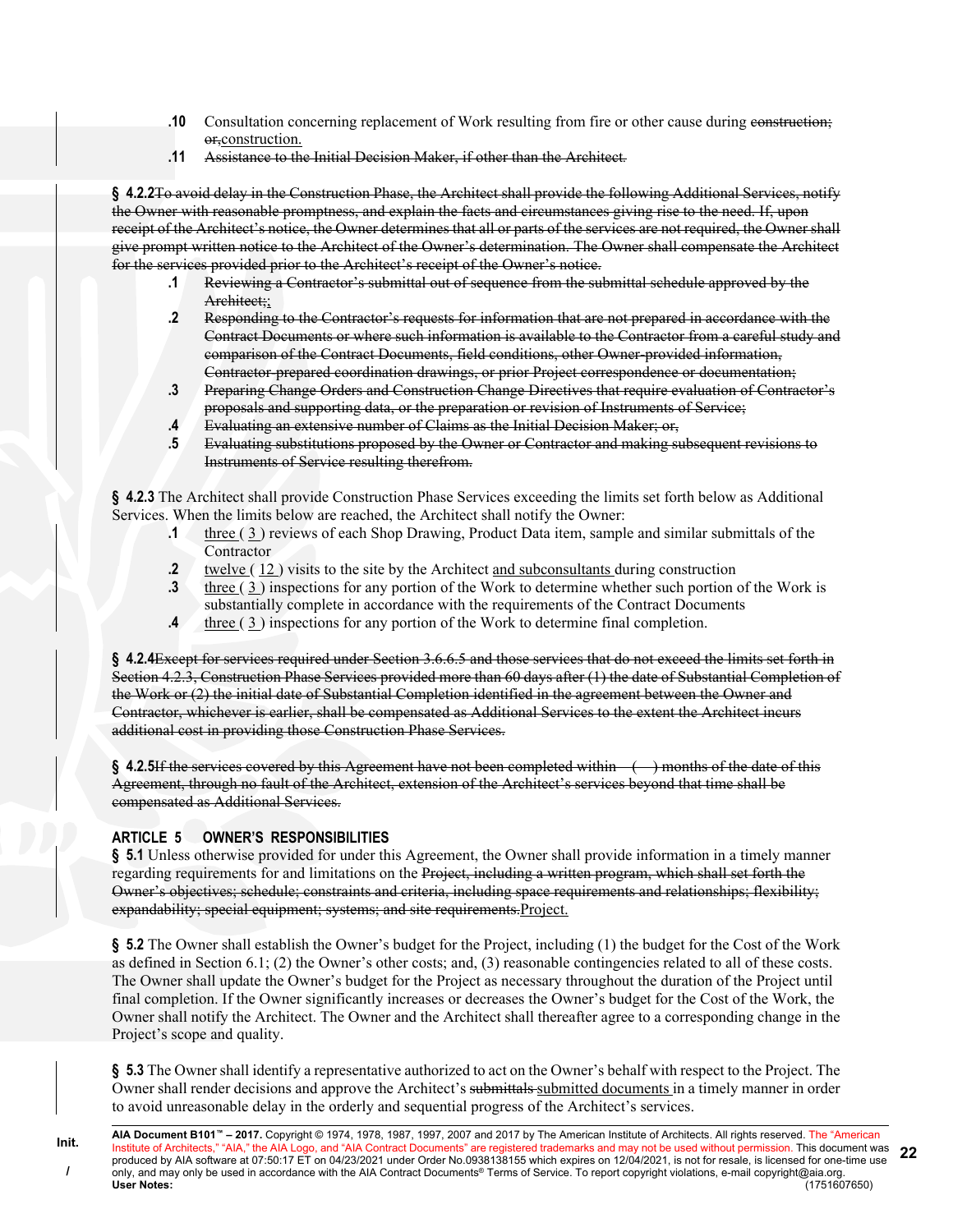**§ 5.4** The Owner shall furnish surveys to describe physical characteristics, legal limitations and utility locations for the site of the Project, and a written legal description of the site. The surveys and legal information shall include, as applicable, grades and lines of streets, alleys, pavements and adjoining property and structures; designated wetlands; adjacent drainage; rights-of-way, restrictions, easements, encroachments, zoning, deed restrictions, boundaries and contours of the site; locations, dimensions, and other necessary data with respect to existing buildings, other improvements and trees; and information concerning available utility services and lines, both public and private, above and below grade, including inverts and depths. All the information on the survey shall be referenced to a Project benchmark.

§ 5.5 The Owner shall furnish services of geotechnical engineers, which when such services are requested by the Architect and when determined to be reasonably necessary by the Owner. Such services may include test borings, test pits, determinations of soil bearing values, percolation tests, evaluations of hazardous materials, seismic evaluation, ground corrosion tests and resistivity tests, including necessary operations for anticipating subsoil conditions, with written reports and appropriate recommendations. The geotechnical consultant services provided by the Owner will be limited to testing and analyzing subsoil conditions of the site and providing results of the analysis to the Architect for use as design criteria or capacity of subsurface conditions. The Architect shall be responsible for services in providing a design solution for the project which satisfies these criteria within Basic Services. If geotechnical design services are required beyond those described above as being provided by the geotechnical engineer engaged by the Owner, then the Architect shall engage those services from the geotechnical engineer within Basic Services. Services required of the geotechnical engineer during construction will be considered "special inspections" or "materials testing services" as addressed in Article 3.3.

**§ 5.6** The Owner shall provide the Supplemental Services designated as the Owner's responsibility in Section 4.1.1.

§ 5.7 If the Owner identified a Sustainable Objective in Article 1, the Owner shall fulfill its responsibilities as required in AIA Document E204™–2017, Sustainable Projects Exhibit, attached to this Agreement.

**§ 5.8** The Owner shall coordinate the services of its own consultants with those services provided by the Architect. Upon the Architect's request, the Owner shall furnish copies of the scope of services in the contracts between the Owner and the Owner's consultants. The Owner shall furnish the services of consultants other than those designated as the responsibility of the Architect in this Agreement, or authorize the Architect to furnish them as an Additional Service, when the Architect requests such services and demonstrates that they are reasonably required by the scope of the Project. The Owner shall require that its consultants and contractors maintain insurance, including professional liability insurance, as appropriate to the services or work provided.

**§ 5.9** Unless otherwise provided in this Agreement, or otherwise customarily provided by the Architect, The Owner shall furnish tests, inspections and reports required by law or the Contract Documents, such as structural, mechanical, and chemical tests, tests for air and water pollution, and tests for hazardous materials.

**§ 5.10** The Owner shall furnish all legal, insurance and accounting services, including auditing services, that may be reasonably necessary at any time for the Project to meet the Owner's needs and interests.

**§ 5.11** The Owner shall provide prompt written notice to the Architect if the Owner becomes aware of any fault or defect in the Project, including errors, omissions or inconsistencies in the Architect's Instruments of Service.

**§ 5.12** As deemed necessary by the Owner, The Owner shall include the Architect in all communications with the Contractor that relate to or affect the Architect's services or professional responsibilities. The Owner shall promptly notify the Architect of the substance of any direct communications between the Owner and the Contractor otherwise relating to the Project. Communications by and with the Architect's consultants shall be through the Architect.

**§ 5.13** Before executing the Contract for Construction, the Owner shall coordinate the Architect's duties and responsibilities set forth in the Contract for Construction with the Architect's services set forth in this Agreement. The Owner shall provide the Architect a copy of the executed agreement between the Owner and Contractor, including the General Conditions of the Contract for Construction.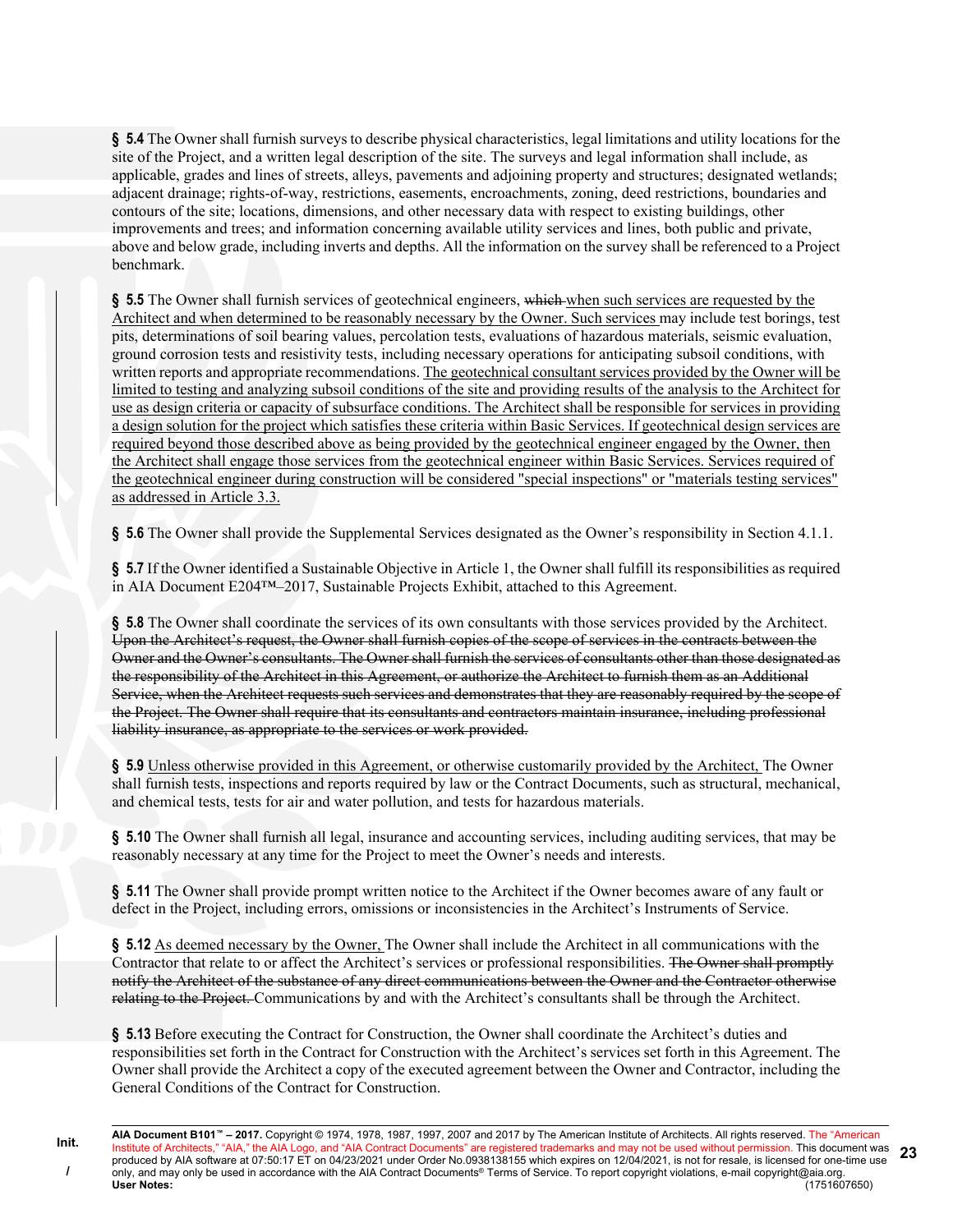**§ 5.14** The Owner shall provide the Architect access to the Project site prior to commencement of the Work and shall obligate the Contractor to provide the Architect access to the Work wherever it is in preparation or progress.

**§ 5.15**Within 15 days after receipt of a written request from the Architect, the Owner shall furnish the requested information as necessary and relevant for the Architect to evaluate, give notice of, or enforce lien rights.

**§ 5.16** The Owner may, at its sole option and expense, hire and direct the activity of a full or part-time Clerk of the Works, a Commissioning Agent, a consultant for peer design review, or other consultants reasonably acceptable to the Architect for the Project.

### **ARTICLE 6 COST OF THE WORK**

**Init. /**

§ 6.1 For purposes of this Agreement, the The Cost of the Work shall be the total cost to the Owner to construct cost to the extent the Project is not completed, the estimated cost to the Owner of all elements of the Project designed or specified by the Architect and shall include contractors' general conditions costs, overhead and profit. Architect. The Cost of the Work also includes the reasonable value of labor, materials, and equipment, donated to, or otherwise furnished by, the Owner. The Cost of the Work does not include the compensation of the Architect; the costs of the land, rights-of-way, financing, or contingencies for changes in the Work; or other costs that are the responsibility of the Owner.

**§ 6.1.1** The Cost of the Work shall include the cost at current market rates of labor and materials furnished by the Owner and equipment designed, specified, selected or specially provided for by the Architect, including the costs of management or supervision of construction or installation provided by a separate construction manager or contractor, plus a reasonable allowance for their overhead and profit. In addition, a reasonable allowance for market condition adjustments at the time of bidding and for changes shall be included in the Cost of the Work.

**§ 6.1.2** The Cost of the Work does not include the compensation of the Architect and the Architect's consultants, the costs of the land, rights-of-way and financing or other costs that are the responsibility of the Owner .

**§ 6.1.3** The Cost of the Work does not include the Construction Contingency which is to be spent if necessary during the construction phase of the Project. The Construction Contingency is however within the design and documentation scope of the Architect and should be included in the Basic Services. An amount of up to (5%) five percent of the Total Construction line of the budget may be expended by the Owner during the construction phase for changes in the Project. Non-limiting examples of these changes include unforeseen conditions discovered during construction, errors and omissions or opportunities to improve the value of the Project through quality or other construction enhancements. See Article 6.1.6.

**§ 6.1.4** The Cost of the Work does not include the Project Contingency which may be spent during the construction phase of the Project. The Project Contingency is however within the design and documentation scope of the Architect and should be included in the Basic Services. An amount of up to (5%) five percent of the Cost of the Work which includes the construction cost and all remaining items within the Architect's design scope . These funds may be expended by the Owner during the construction phase for changes in the Project. Non-limiting examples of these changes include unexpected expenses, construction changes, minor construction enhancements or minor program related enhancements. See Article 6.1.6.

**§ 6.1.5** Funds from the Construction Contingency and the Project Contingency cannot be committed or expended without the authorization of the Owner.

**§ 6.1.6** Enhancements paid through the use of Construction Contingency or Project Contingency funds that will be considered part of the Architect's Basic Services include those enhancements approved by the Owner that are identified and designed during the design phases of the project. Other enhancements within Basic Services identified after the completion of the design phases must meet the following criteria to be considered within the Architect's Basic Services:

- **1.** The enhancement does not involve the expansion of the Owner's Program as established in the Design Phases.
- **AIA Document B101™ 2017.** Copyright © 1974, 1978, 1987, 1997, 2007 and 2017 by The American Institute of Architects. All rights reserved. The "American Institute of Architects," "AIA," the AIA Logo, and "AIA Contract Documents" are registered trademarks and may not be used without permission. This document was produced by AIA software at 07:50:17 ET on 04/23/2021 under Order No.0938138155 which expires on 12/04/2021, is not for resale, is licensed for one-time use only, and may only be used in accordance with the AIA Contract Documents® Terms of Service. To report copyright violations, e-mail copyright@aia.org. **User Notes:** (1751607650) **24**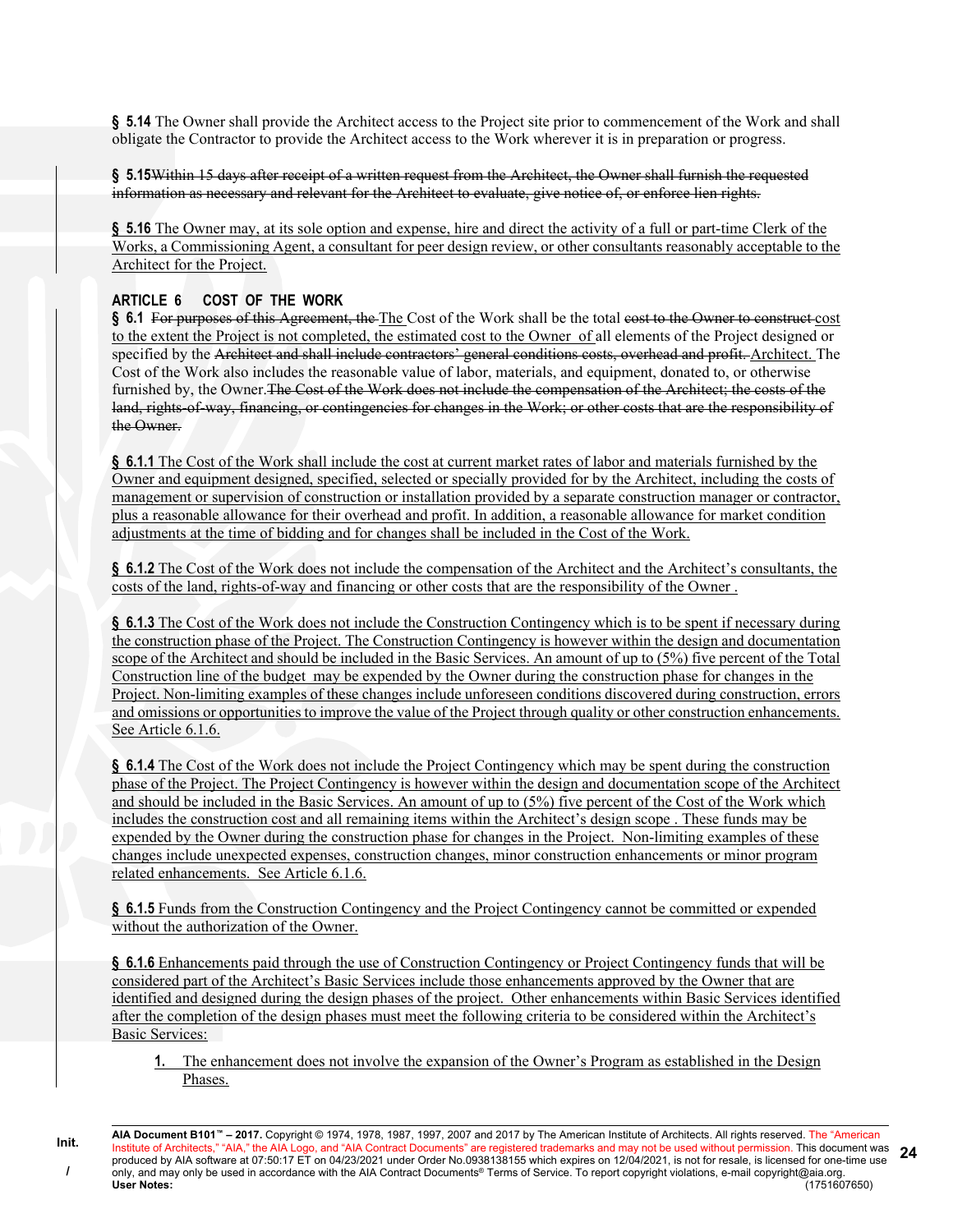**2.** The enhancement does not involve additional design, evaluation, or documentation by the Architect other than change order preparation and processing.

The Architects services required for enhancements made to the project in the construction phase and paid through the use of Construction Contingency or Project Contingency funds not meeting the above criteria will be compensated as a change in service as described in 3.3 and 6.2.

§ 6.1.7 The Architect shall prepare one estimate of the Cost of the Work. As the design process progresses through the end of the preparation of the Construction Documents, the Architect shall update and refine the estimate of the Cost of the Work. The Architect shall advise the Owner of any adjustments to previous estimates of the Cost of the Work indicated by changes in Project requirements or general market conditions. If at any time the Architect's estimate of the Cost of the Work exceeds the Owner's budget, the Architect shall make appropriate recommendations to the Owner to adjust the Project's size, quality or budget, and the Owner shall cooperate with the Architect in making such adjustments.

**§ 6.2** The Owner's budget for the Cost of the Work is provided in Initial Information, and shall be adjusted throughout the Project as required under Sections 5.2, 6.4 and 6.5. Evaluations of the Owner's budget for the Cost of the Work, and the preliminary estimate of the Cost of the Work and updated estimates of the Cost of the Work, prepared by the Architect, represent the Architect's judgment as a design professional. It is recognized, however, that neither the Architect nor the Owner has control over the cost of labor, materials, or equipment; the Contractor's methods of determining bid prices; or competitive bidding, market, or negotiating conditions. Accordingly, the Architect cannot and does not warrant or represent that bids or negotiated prices will not vary from the Owner's budget for the Cost of the Work, or from any estimate of the Cost of the Work, or evaluation, prepared or agreed to by the Architect.

**§ 6.3** In preparing estimates of the Cost of Work, the Architect shall be permitted to include contingencies for design, bidding, and price escalation; to determine what materials, equipment, component systems, and types of construction are to be included in the Contract Documents; to recommend reasonable adjustments in the program and scope of the Project; and to include design alternates as may be necessary to adjust the estimated Cost of the Work to meet the Owner's budget. The Architect's estimate of the Cost of the Work shall be based on current area, volume or similar conceptual estimating techniques.If the Owner requires a detailed estimate of the Cost of the Work, the Architect shall provide such an estimate, if identified as the Architect's responsibility in Section 4.1.1, as a Supplemental Service.

**§ 6.4** If, through no fault of the Architect, the Procurement Phase has not commenced within 90 days after the Architect submits the Construction Documents to the Owner, the Owner's Project Control budget for the Cost of the Work shall be adjusted to reflect changes in the general level of prices in the applicable construction market.industry between the date of submission of the Construction Documents to the Owner and the date on which proposals or bids are sought.

**§ 6.5**If at any time the Architect's estimate of the Cost of the Work exceeds the Owner's budget for the Cost of the Work, the Architect shall make appropriate recommendations to the Owner to adjust the Project's size, quality, or budget for the Cost of the Work, and the Owner shall cooperate with the Architect in making such adjustments.

**§ 6.6** If the Owner's Project Control budget for the Cost of the Work at the conclusion of the Construction Documents Phase Services is exceeded by the lowest bona fide bid or negotiated proposal, the Owner shall

- **.1** give written approval of an increase in the budget for the Cost of the Work;of the Work. If the budget is supplemented by the Owner to the extent necessary to fund a cost overrun of the design provided by the Architect and no expansion of project scope has occurred, then the Architect will not be compensated as additional services for this supplemental budget funding;
- **.2** authorize rebidding or renegotiating of the Project within a reasonable time;
- **.3** terminate in accordance with Section 9.5;
- **.4** in consultation with the Architect, revise the Project program, scope, or quality as required to reduce the Cost of the Work; Work. Cooperate in revising the Project scope and quality as required to reduce the Cost of the Work to be within the maximum budget constraints of the Project Control Budget but not less than eighty percent (80%) of the Project Control Budget. The redesign must then be mutually agreed upon by the Owner and Architect; or,
- **.5** implement any other mutually acceptable alternative.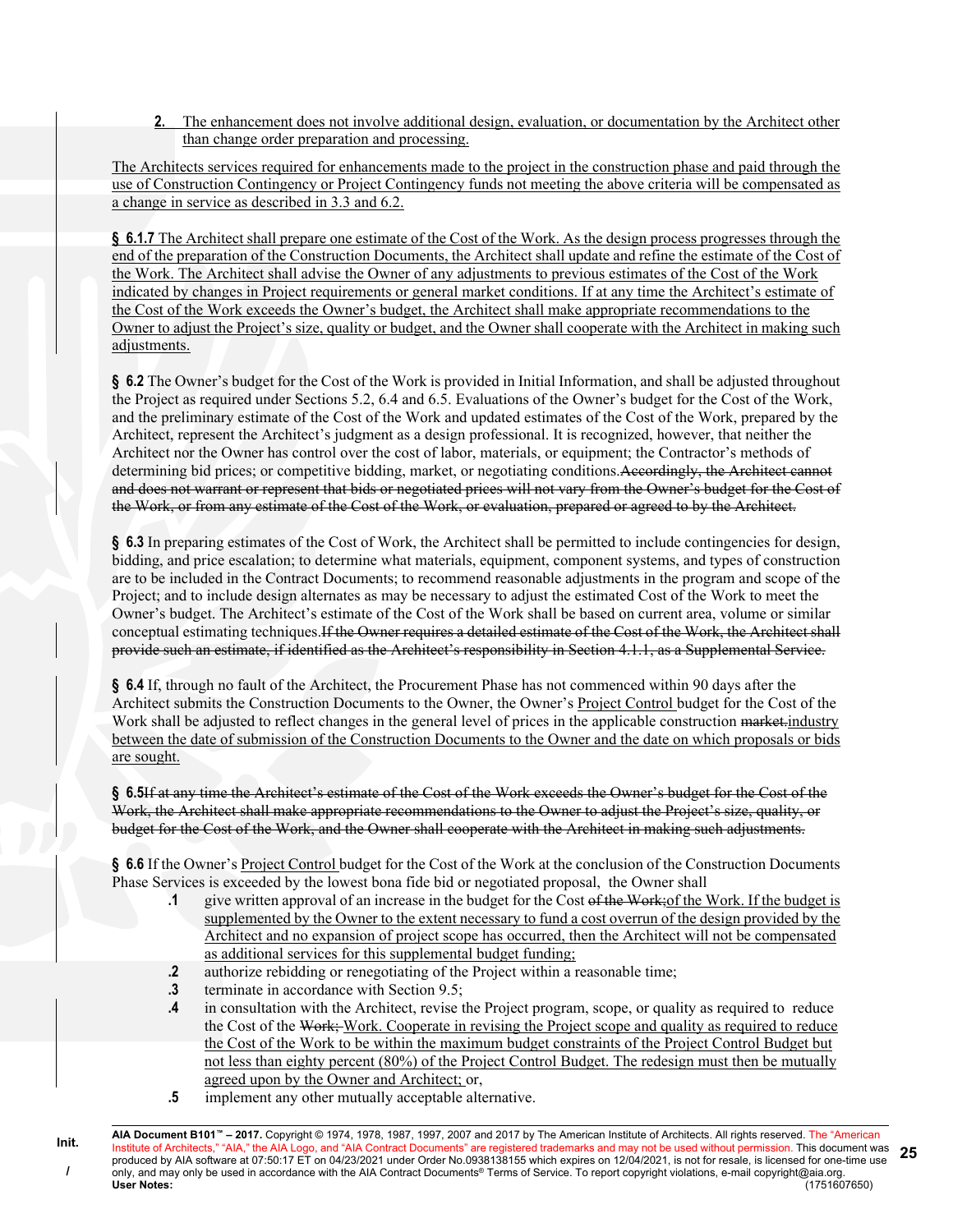**§ 6.7** If the Owner chooses to proceed under Section 6.6.4, the Architect shall modify the Construction Documents as necessary to comply with the Owner's budget for the Cost of the Work at the conclusion of the Construction Documents Phase Services, or the budget as adjusted under Section 6.6.1. If the Owner requires the Architect to modify the Construction Documents because the lowest bona fide bid or negotiated proposal exceeds the Owner's budget for the Cost of the Work due to market conditions the Architect could not reasonably anticipate, the Owner shall compensate the Architect for the modifications as an Additional Service pursuant to Section 11.3; otherwise the Work, the Architect's services for modifying the Construction Documents shall be without additional compensation. In any event, the Architect's modification of the Construction Documents shall be the limit of the Architect's responsibility under this Article 6.

**§ 6.7.1** The Owner's Representative will compare and analyze the Reconciled Cost Estimate (required in Article 2.4. If the Reconciled Cost Estimate exceeds the Construction Budget, the Architect shall advise the Owner on ways to revise the Project so its cost is within the Construction Budget. The Architect shall recommend options for cost reduction for the Owner's approval.

#### **ARTICLE 7 COPYRIGHTS AND LICENSES**

**Init. /**

§ 7.1 The Architect and the Owner warrant that in transmitting Instruments of Service, or any other information, the transmitting party is the copyright owner of such information or has permission from the copyright owner to transmit such information for its use on the Project.

**§ 7.2** The Architect and the Architect's consultants shall be deemed the authors and owners of their respective Instruments of Service, including the Drawings and Specifications, and shall retain all common law, statutory and other reserved rights, including copyrights. Submission or distribution of Instruments of Service to meet official regulatory requirements or for similar purposes in connection with the Project is not to be construed as publication in derogation of the reserved rights of the Architect and the Architect's consultants.

**§ 7.3** The Architect grants to the Owner a nonexclusive license to use the Architect's Instruments of Service solely and exclusively for purposes of constructing, using, maintaining, altering and adding to the Project, provided that the Owner substantially performs its obligations under this Agreement, including prompt payment of all sums due pursuant to Article 9 and Article 11. The Architect shall obtain similar nonexclusive licenses from the Architect's consultants consistent with this Agreement. The license granted under this section permits the Owner to authorize the Contractor, Subcontractors, Sub-subcontractors, and suppliers, as well as the Owner's consultants and separate contractors, to reproduce applicable portions of the Instruments of Service, subject to any protocols established pursuant to Section 1.3, solely and exclusively for use in performing services or construction for the Project. If the Architect rightfully terminates this Agreement for cause as provided in Section 9.4, the license granted in this Section 7.3 shall terminate. If and upon the date the Architect is terminated by the Owner for any cause other than default by the Owner of this Agreement, the foregoing license shall be deemed terminated and replaced by a second, nonexclusive license permitting the Owner to authorize other similarly credentialed design professionals to reproduce and, where permitted by law, to make changes, corrections or additions to the Instruments of Service solely for purposes of completing, using and maintaining the Project. In the case where the parties are engaged in a good faith dispute, the Owner will retain the aforementioned nonexclusive license until or unless the Owner is deemed to be in default.

**§ 7.3.1** In the event the Owner uses the Instruments of Service without retaining the authors of the Instruments of Service, the Owner releases the Architect and Architect's consultant(s) from all claims and causes of action arising from such uses. The Owner, to the extent permitted by law, further agrees to indemnify and hold harmless the Architect and its consultants from all costs and expenses, including the cost of defense, related to claims and causes of action asserted by any third person or entity to the extent such costs and expenses arise from the Owner's use of the Instruments of Service under this Section 7.3.1. The terms of this Section 7.3.1 shall not apply if the Owner rightfully terminates this Agreement for cause under Section 9.4.

**§ 7.4** Except for the licenses granted in this Article 7, no other license or right shall be deemed granted or implied under this Agreement. The Owner shall not assign, delegate, sublicense, pledge or otherwise transfer any license granted herein to another party without the prior written agreement of the Architect. Any unauthorized use of the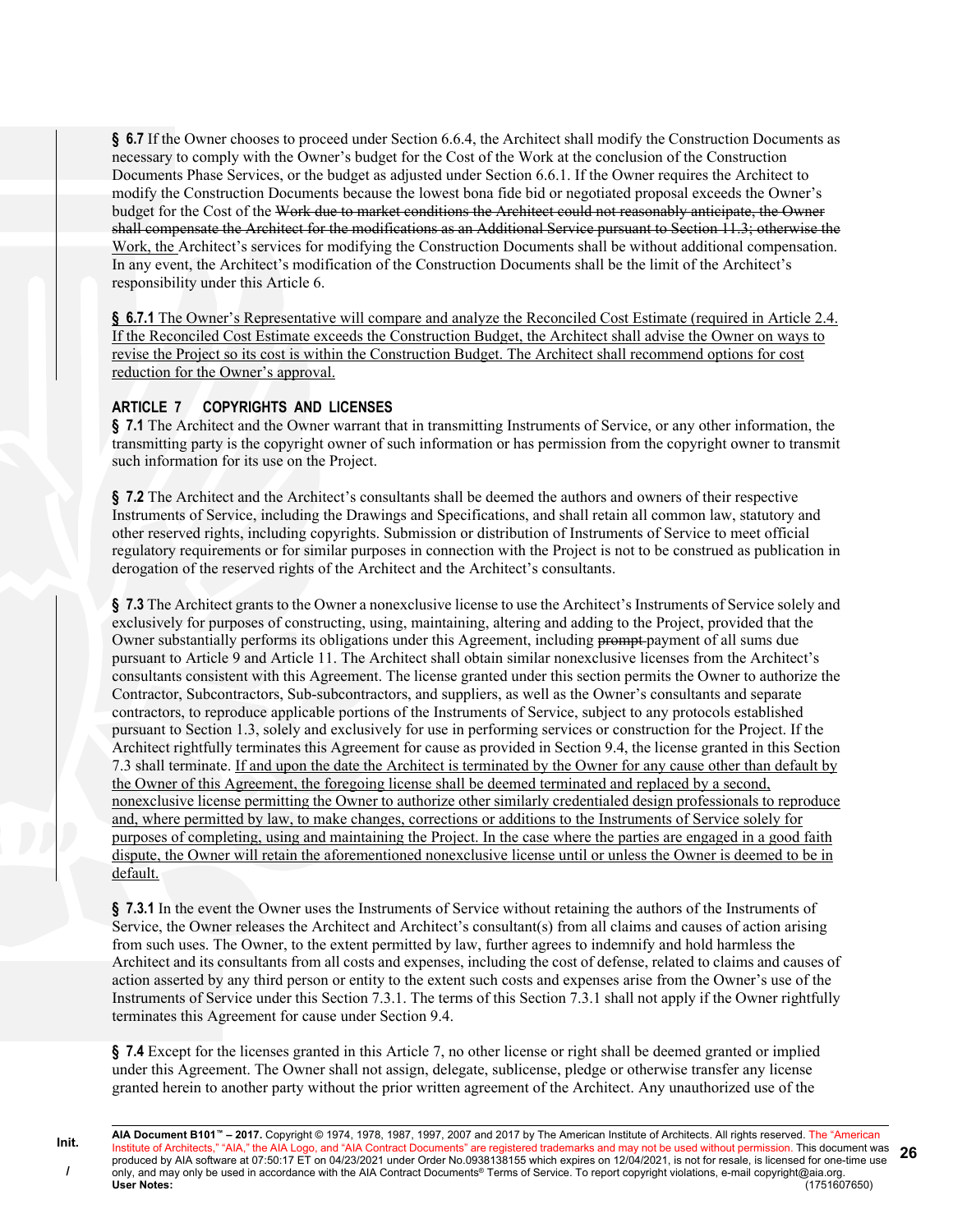Instruments of Service shall be at the Owner's sole risk and without liability to the Architect and the Architect's consultants.

**§ 7.5**Except as otherwise stated in Section 7.3, the provisions of this Article 7 shall survive the termination of this Agreement.

#### **ARTICLE 8 CLAIMS AND DISPUTES § 8.1 General**

**§ 8.1.1** The Owner and Architect shall commence all claims and causes of action against the other and arising out of or related to this Agreement, whether in contract, tort, or otherwise, in accordance with the requirements of the binding dispute resolution method selected in this Agreement and within the period specified by applicable law, but in any case not more than 10 years after the date of Substantial Completion of the Work. The Owner and Architect waive all claims and causes of action not commenced in accordance with this Section 8.1.1.

§ 8.1.2 To the extent damages are covered by property insurance, the Owner and Architect waive all rights against each other and against the contractors, consultants, agents, and employees of the other for damages, except such rights as they may have to the proceeds of such insurance as set forth in AIA Document A201–2017, General Conditions of the Contract for Construction. Construction, modified and incorporated into the Agreement. The Owner or the Architect, as appropriate, shall require of the contractors, consultants, agents, and employees of any of them, similar waivers in favor of the other parties enumerated herein.

**§ 8.1.3** The Architect and Owner waive consequential damages for claims, disputes, or other matters in question, arising out of or relating to this Agreement. This mutual waiver is applicable, without limitation, to all consequential damages due to either party's termination of this Agreement, except as specifically provided in Section 9.7. Agreement.

#### **§ 8.2 Mediation**

**§ 8.2.1** Any claim, dispute or other matter in question arising out of or related to this Agreement shall be subject to mediation as a condition precedent to binding dispute resolution. If such matter relates to or is the subject of a lien arising out of the Architect's services, the Architect or Owner's rights and obligations under this Agreement, the liened party may proceed in accordance with applicable law to comply with the lien notice or filing deadlines prior to resolution of the matter by mediation or by binding dispute resolution.

**§ 8.2.2** The Owner and Architect shall endeavor to resolve claims, disputes and other matters in question between them by mediation, which, unless the parties mutually agree otherwise, shall be administered by the American Arbitration Association in accordance with its Construction Industry Mediation Procedures in effect on the date of this Agreement. A request for mediation shall be made in writing, delivered to the other party to this Agreement, and filed with the person or entity administering the mediation. The request may be made concurrently with the filing of a complaint or other appropriate demand for binding dispute resolution but, in such event, mediation shall proceed in advance of binding dispute resolution proceedings, which shall be stayed pending mediation for a period of 60 days from the date of filing, unless stayed for a longer period by agreement of the parties or court order. If an arbitration proceeding is stayed pursuant to this section, the parties may nonetheless proceed to the selection of the arbitrator(s) and agree upon a schedule for later proceedings.

**§ 8.2.3** The parties shall share the mediator's fee and any filing fees equally. The mediation shall be held in the place where the Project is located, unless another location is mutually agreed upon. Agreements reached in mediation shall be enforceable as settlement agreements in any court having jurisdiction thereof.

**§ 8.2.3.1** At the request of the Owner, any claims between Owner and Contractor, Owner and Architect, Contractor and Architect, Contractor and its Surety, or Contractor and its Subcontractors or suppliers, shall be submitted for mediations as provided in this Section 8.2, and any or all of the parties named above shall, at the Owner's request, be joined or consolidated therein.

**§ 8.2.4** If the parties do not resolve a dispute through mediation pursuant to this Section 8.2, the method of binding dispute resolution shall be the following: *(Check the appropriate box.)*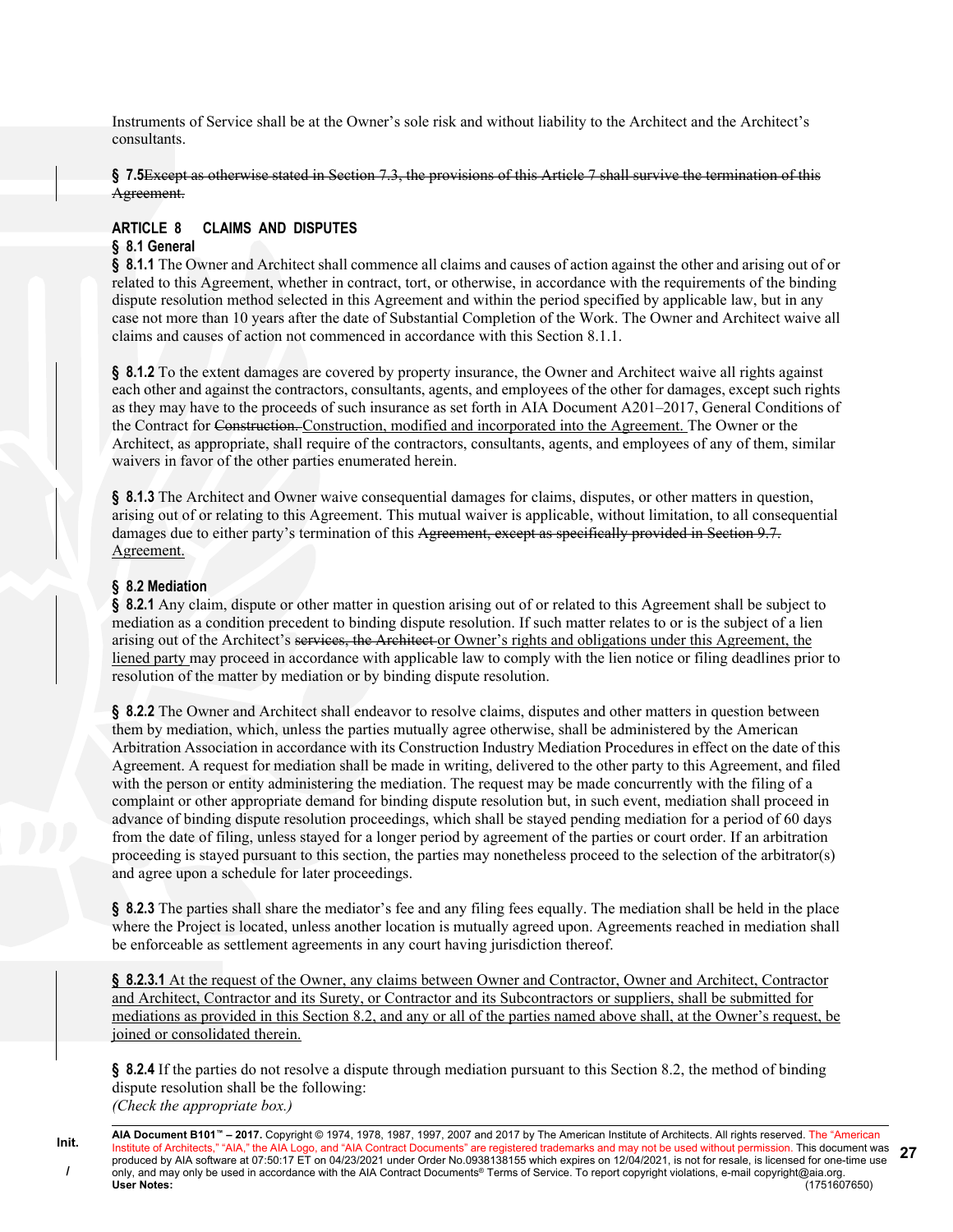- [ ] Arbitration pursuant to Section 8.3 of this Agreement
- [X] Litigation in a court of competent jurisdiction
- [ ] Other: *(Specify)* See Article 15 of the General Conditions

If the Owner and Architect do not select a method of binding dispute resolution, or do not subsequently agree in writing to a binding dispute resolution method other than litigation, the dispute will be resolved in a court of competent jurisdiction.

# **§ 8.3 Arbitration**

**§ 8.3.1** If the parties have selected arbitration as the method for binding dispute resolution in this Agreement, any claim, dispute or other matter in question arising out of or related to this Agreement subject to, but not resolved by, mediation shall be subject to arbitration, which, unless the parties mutually agree otherwise, shall be administered by the American Arbitration Association in accordance with its Construction Industry Arbitration Rules in effect on the date of this Agreement. Agreement and shall be conducted in a location local to the Project. A demand for arbitration shall be made in writing, delivered to the other party to this Agreement, and filed with the person or entity administering the arbitration.

**§ 8.3.1.1** A demand for arbitration shall be made no earlier than concurrently with the filing of a request for mediation, but in no event shall it be made after the date when the institution of legal or equitable proceedings based on the claim, dispute or other matter in question would be barred by the applicable statute of limitations. For statute of limitations purposes, receipt of a written demand for arbitration by the person or entity administering the arbitration shall constitute the institution of legal or equitable proceedings based on the claim, dispute or other matter in question.

**§ 8.3.2** The foregoing agreement to arbitrate, and other agreements to arbitrate with an additional person or entity duly consented to by parties to this Agreement, shall be specifically enforceable in accordance with applicable law in any court having jurisdiction thereof.Upon request of the Owner, any claims between Owner and Contractor, Owner and Architect, Contractor and Architect, Contractor and its Surety, or Contractor and its Subcontractors or suppliers, shall be submitted for arbitration or litigation as provided in this Section 8.3 and any or all of the parties named above shall, at the Owner's request, be joined or consolidated therein.

**§ 8.3.3** The award rendered by the arbitrator(s) shall be final, and judgment may be entered upon it in accordance with applicable law in any court having jurisdiction thereof.

#### **§ 8.3.4 Consolidation or Joinder**

**Init. /**

**§ 8.3.4.1** Either party, at its sole discretion, if mutually agreed, may consolidate an arbitration conducted under this Agreement with any other arbitration to which it is a party provided that (1) the arbitration agreement governing the other arbitration permits consolidation; (2) the arbitrations to be consolidated substantially involve common questions of law or fact; and (3) the arbitrations employ materially similar procedural rules and methods for selecting arbitrator(s).

**§ 8.3.4.2** Either party, at its sole discretion, may include by joinder persons or entities substantially involved in a common question of law or fact whose presence is required if complete relief is to be accorded in arbitration, provided that the party sought to be joined consents in writing to such joinder. Consent to arbitration involving an additional person or entity shall not constitute consent to arbitration of any claim, dispute or other matter in question not described in the written consent.

§ 8.3.4.3 The Owner and Architect grant to any person or entity made a party to an arbitration conducted under this Section 8.3, whether by joinder or consolidation, the same rights of joinder and consolidation as the Owner and Architect under this Agreement.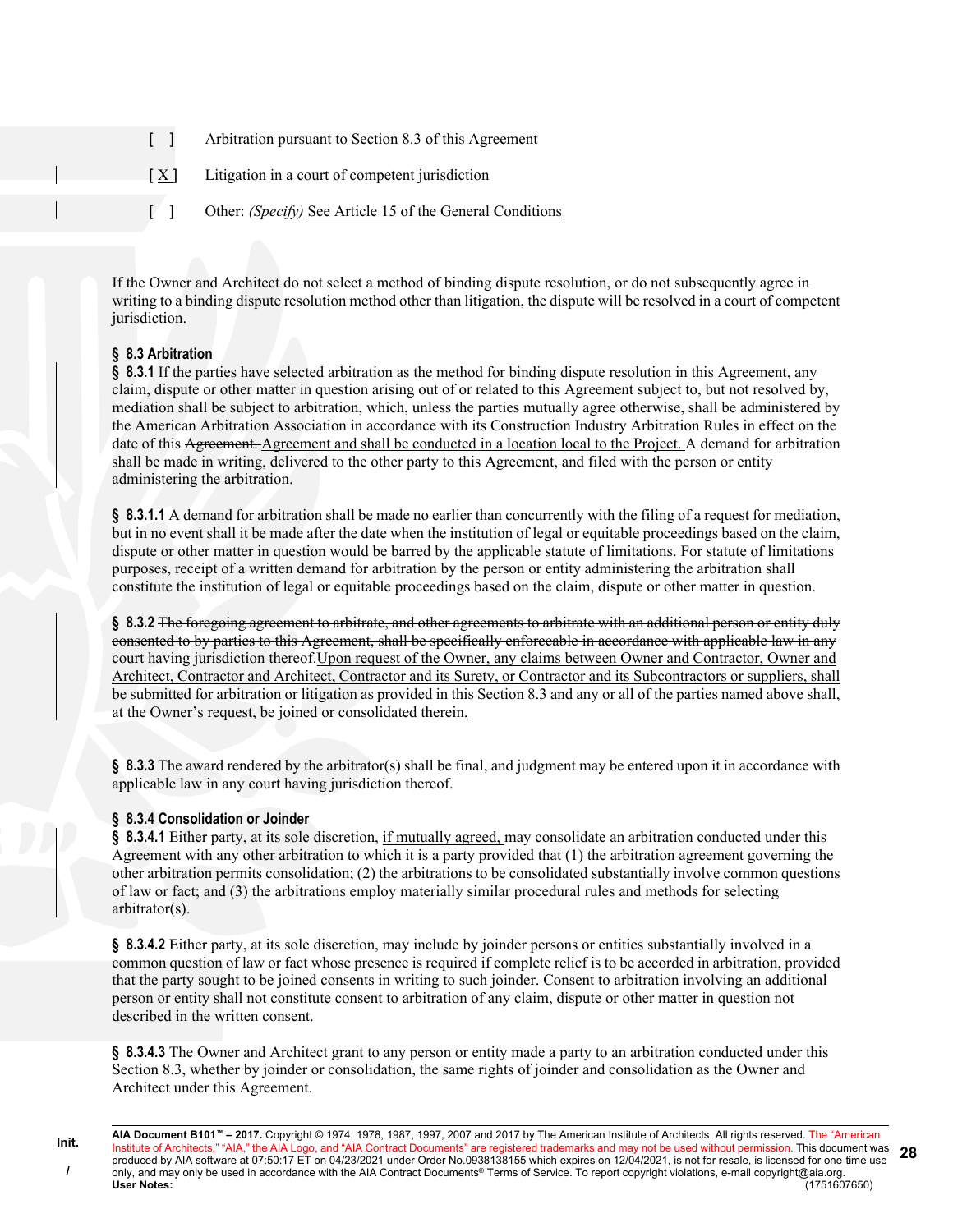**§ 8.4** The provisions of this Article 8 shall survive the termination of this Agreement.

#### **ARTICLE 9 TERMINATION OR SUSPENSION**

**§ 9.1** If the Owner fails to make payments to the Architect in accordance with this Agreement, such failure shall be considered substantial nonperformance and cause for termination or, at the Architect's option, cause for suspension of performance of services under this Agreement. The Owner will not be obligated to pay any sum disputed in good faith. However, pending resolution of any dispute or claim, the Architect will continue performance of the Agreement. If the Architect elects to suspend services, the Architect shall give seven days' written notice to the Owner before suspending services. In the event of a suspension of services, the Architect shall have no liability to the Owner for delay or damage caused the Owner because of such suspension of services. Before resuming services, the Owner shall pay the Architect all sums due prior to suspension and any expenses incurred in the interruption and resumption of the Architect's services. The Architect's fees for the remaining services and the time schedules shall be equitably adjusted.

**§ 9.2** If the Owner suspends the Project, Project for more than sixty (60) consecutive days, the Architect shall be compensated for services performed prior to notice of such suspension. When the Project is resumed, the Architect shall be compensated for reasonable expenses incurred in the interruption and resumption of the Architect's services. services as mutually agreed upon. The Architect's fees for the remaining services and the time schedules shall be equitably adjusted.

**§ 9.3** If the Owner suspends the Project for more than 90 cumulative days for reasons other than the fault of the Architect, the Project is suspended for any reason or the Architect's services are suspended for more than ninety (90) consecutive days, the Architect may terminate this Agreement by giving not less than seven thirty days' written notice.

§ 9.4 Either party may terminate this Agreement upon not less than seven thirty days' written notice should the other party fail substantially to perform in accordance with the terms of this Agreement through no fault of the party initiating the termination.

§ 9.5 The Owner may terminate this Agreement upon not less than seven thirty days' written notice to the Architect for the Owner's convenience and without cause.

**§ 9.6** If the Owner terminates this Agreement for its convenience pursuant to Section 9.5, or the Architect terminates this Agreement pursuant to Section 9.3, the Owner shall compensate the Architect for services performed prior to termination, Reimbursable Expenses incurred, and costs attributable to termination, including the costs attributable to the Architect's termination of consultant agreements.together with Reimbursable Expenses incurred.

**§ 9.7**In addition to any amounts paid under Section 9.6, if the Owner terminates this Agreement for its convenience pursuant to Section 9.5, or the Architect terminates this Agreement pursuant to Section 9.3, the Owner shall pay to the Architect the following fees:

*(Set forth below the amount of any termination or licensing fee, or the method for determining any termination or licensing fee.)*

**.1** Termination Fee:

**Init. /**

**.2** Licensing Fee if the Owner intends to continue using the Architect's Instruments of Service:

**§ 9.8**Except as otherwise expressly provided herein, this Agreement shall terminate one year from the date of Substantial Completion.

**§ 9.9** The Owner's rights to use the Architect's Instruments of Service in the event of a termination of this Agreement are set forth in Article 7 and Section 9.7.7.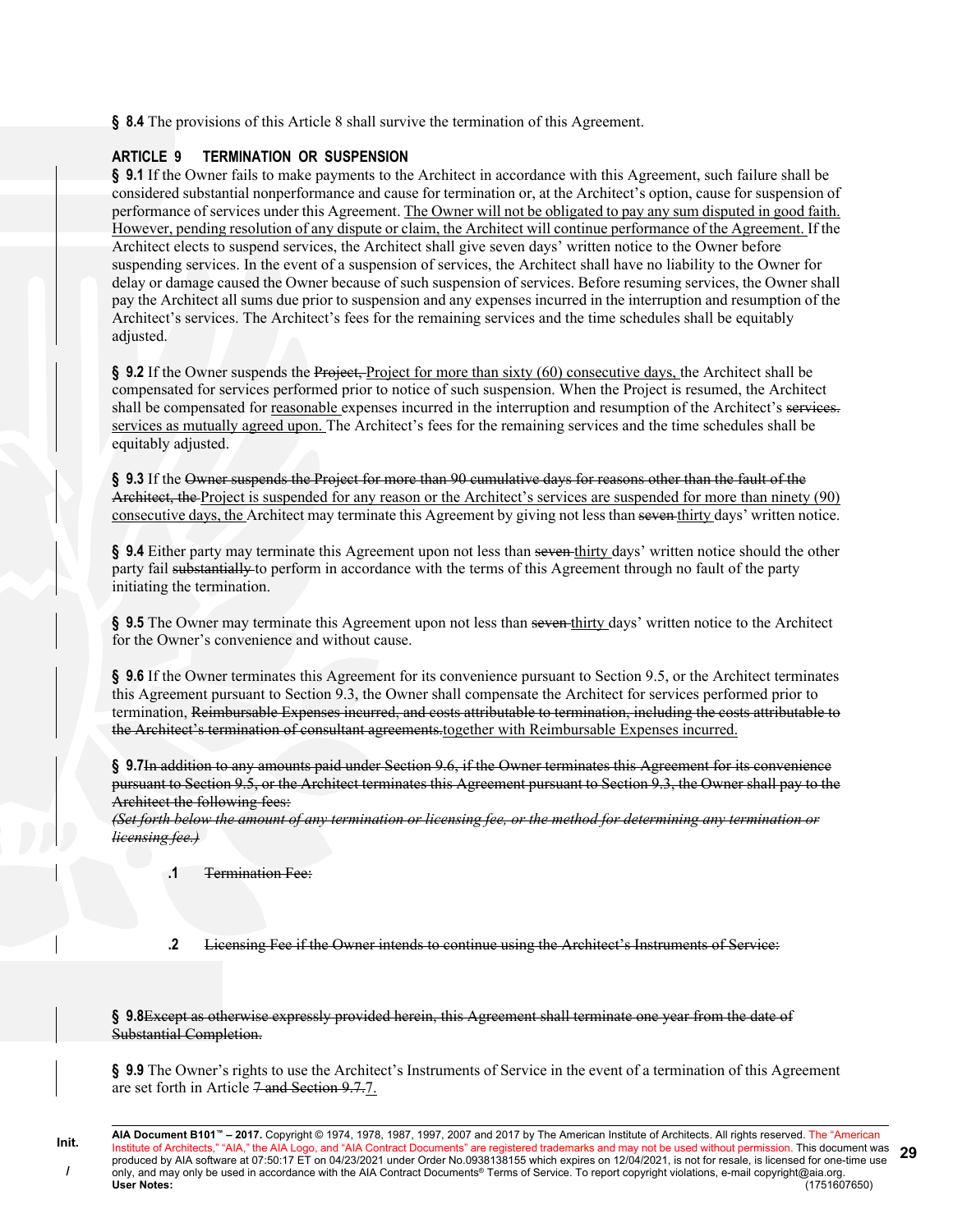#### **ARTICLE 10 MISCELLANEOUS PROVISIONS**

**§ 10.1** This Agreement shall be governed by the law of the place where the Project is located, excluding that jurisdiction's choice of law rules. If the parties have selected arbitration as the method of binding dispute resolution, the Federal Arbitration Act shall govern Section 8.3.

**§ 10.2** Terms in this Agreement shall have the same meaning as those in AIA Document A201–2017, General Conditions of the Contract for Construction.Construction, modified and incorporated into this Agreement.

**§ 10.3** The Owner and Architect, respectively, bind themselves, their agents, successors, assigns, and legal representatives to this Agreement. Neither the Owner nor the Architect shall assign this Agreement without the written consent of the other, except that the Owner may assign this Agreement to a lender providing financing for the Project if the lender agrees to assume the Owner's rights and obligations under this Agreement, including any payments due to the Architect by the Owner prior to the assignment.

**§ 10.4** If the Owner requests the Architect to execute certificates, the proposed language of such certificates shall be submitted to the Architect for review at least 14 days prior to the requested dates of execution. If the Owner requests the Architect to execute consents reasonably required to facilitate assignment to a lender, the Architect shall execute all such consents that are consistent with this Agreement, provided the proposed consent is submitted to the Architect for review at least 14 days prior to execution. The Architect shall not be required to execute certificates or consents that would require knowledge, services, or responsibilities beyond the scope of this Agreement.

**§ 10.5** Nothing contained in this Agreement shall create a contractual relationship with, or a cause of action in favor of, a third party against either the Owner or Architect.

**§ 10.6** Unless otherwise required in this Agreement, the Architect shall have no responsibility for the discovery, presence, handling, removal or disposal of, or exposure of persons to, hazardous materials or toxic substances in any form at the Project site.

**§ 10.7** The Architect shall have the right to include photographic or artistic representations of the design of the Project among the Architect's promotional and professional materials. The Architect shall be given reasonable access to the completed Project to make such representations. However, the Architect's materials shall not include the Owner's confidential or proprietary information if the Owner has previously advised the Architect in writing of the specific information considered by the Owner to be confidential or proprietary. any other information without the Owner's approval. The Owner shall provide professional credit for the Architect in the Owner's promotional materials for the Project. This Section 10.7 shall survive the termination of this Agreement unless the Owner terminates this Agreement for cause pursuant to Section 9.4.

**§ 10.8** Unless specifically requested by the Architect and authorized by the Owner in writing, the Architect shall maintain the confidentiality of information of the Project, unless withholding such information would violate the law, create the risk of significant harm to the public or prevent the Architect from establishing a claim or defense in an adjudicatory proceeding. The Architect shall require of the Architect's consultants similar agreements to maintain the confidentiality of information specifically designated as confidential by the Owner. If the Architect or Owner receives information specifically designated as "confidential" or "business proprietary," the receiving party shall keep such information strictly confidential and shall not disclose it to any other person except as set forth in Section 10.8.1. This Section 10.8 shall survive the termination of this Agreement.confidential.

**§ 10.8.1**The receiving party may disclose "confidential" or "business proprietary" information after 7 days' notice to the other party, when required by law, arbitrator's order, or court order, including a subpoena or other form of compulsory legal process issued by a court or governmental entity, or to the extent such information is reasonably necessary for the receiving party to defend itself in any dispute. The receiving party may also disclose such information to its employees, consultants, or contractors in order to perform services or work solely and exclusively for the Project, provided those employees, consultants and contractors are subject to the restrictions on the disclosure and use of such information as set forth in this Section 10.8.

**AIA Document B101™ – 2017.** Copyright © 1974, 1978, 1987, 1997, 2007 and 2017 by The American Institute of Architects. All rights reserved. The "American Institute of Architects," "AIA," the AIA Logo, and "AIA Contract Documents" are registered trademarks and may not be used without permission. This document was produced by AIA software at 07:50:17 ET on 04/23/2021 under Order No.0938138155 which expires on 12/04/2021, is not for resale, is licensed for one-time use only, and may only be used in accordance with the AIA Contract Documents® Terms of Service. To report copyright violations, e-mail copyright@aia.org. **User Notes:** (1751607650) **30**

**Init. /**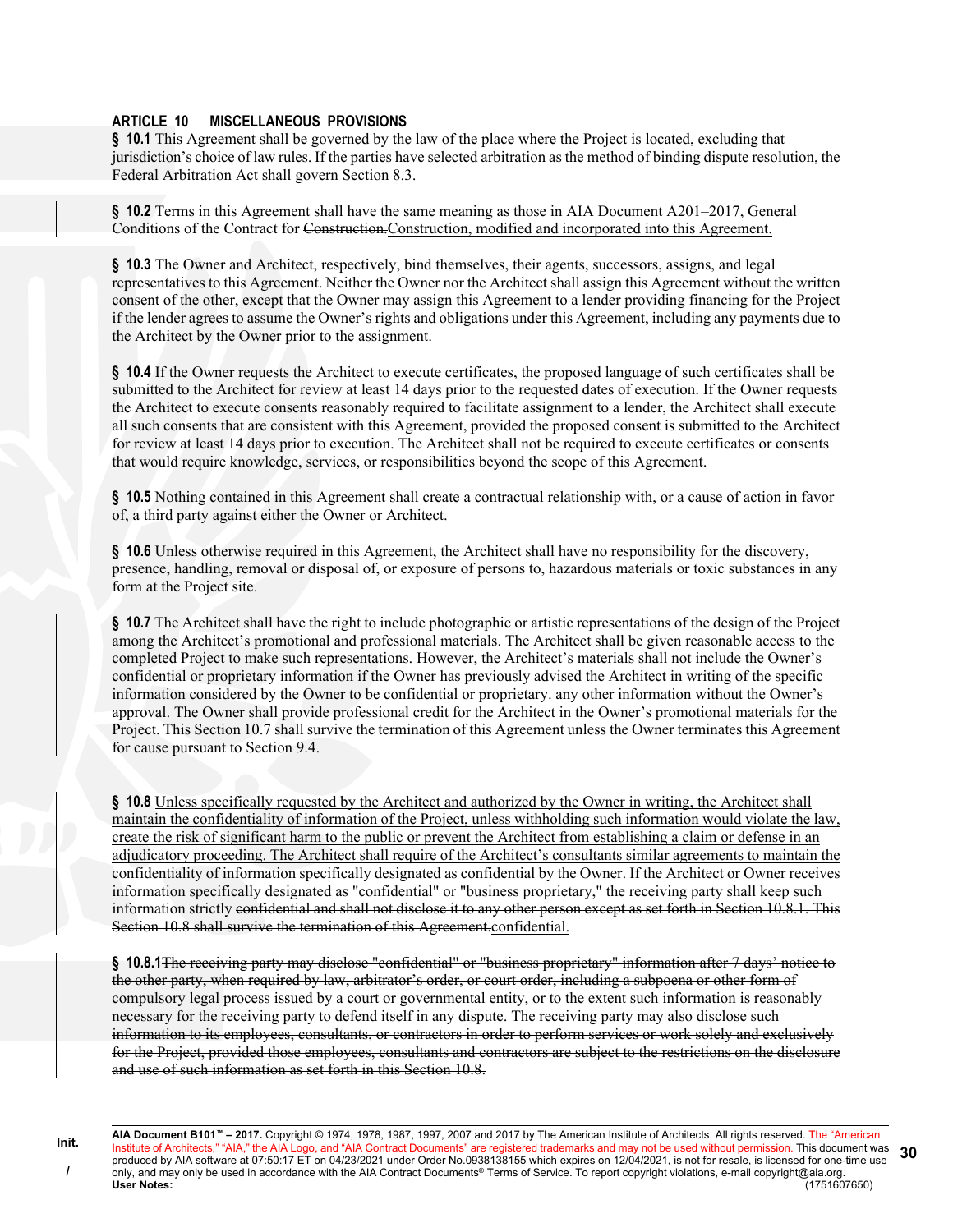**§ 10.9** The invalidity of any provision of the Agreement shall not invalidate the Agreement or its remaining provisions. If it is determined that any provision of the Agreement violates any law, or is otherwise invalid or unenforceable, then that provision shall be revised to the extent necessary to make that provision legal and enforceable. In such case the Agreement shall be construed, to the fullest extent permitted by law, to give effect to the parties' intentions and purposes in executing the Agreement.

**§ 10.10** The Architect may not use any drawings or specifications thereof for any purpose not related to the Project without the Owner's consent.

**§ 10.11** Upon completion of the Work or any earlier termination of the Agreement, the Architect will furnish the Owner with one complete set of reproducible record prints and one electronic copy of the documents, as they exist at that time, which may be used by the Owner without the Architect's permission for any proper purpose relating to the Project as determined by the Owner and per Article 3.

### **§ 10.12 Errors and Omissions by the Architect:**

Construction Change Orders, or individual portions thereof made necessary by errors or omissions of the Architect and its consultants calculated at full value of the Change Order or portion thereof as a result of the error or omission will be paid through the Owner's budget without financial obligation of the Architect up to (1%) one percent of the "Total Construction Budget." The Change Orders, or individual portions thereof, within this contractual limit will accrue in order of Change Order approval date. In the case of any Change Orders, or individual portions thereof made necessary by the errors or omissions of the Architect and its consultants calculated at full value of the Change Order or portion thereof as a result of the error or omission in aggregate above (1%) one percent of the amount as shown in the "Total Construction Budget", the Architect shall compensate the Owner for the difference between the amount of the Change Order, or individual portions thereof, and what the Owner would have paid had the error or omission not occurred. This difference will include the entire cost of removing work if required to remedy the error or omission. The difference will also include the entire cost of any other extra work that is required because of the error or omission if the Owner receives no substantial benefit from the required extra work. If the error or omission is discovered after bids are received and the contracting team has been selected, the minimum assumed premium, and therefore reimbursement from the Architect, for not bidding the specific work, required as a result of the error or omission will be twenty percent (20%) of the amount of the Change Order, or individual portions thereof. Change Orders, or individual portions thereof, made necessary to various contractors or subcontractors for work reassigned from another contract or assignment within the complete set of construction documents will not be considered an error or omission for purposes of this paragraph. In any case, the Architect will not be additionally compensated for services related to any Change Order, or individual portions thereof, made necessary by the Architect or its consultants' error or omissions.

# **ARTICLE 11 COMPENSATION**

**§ 11.1** For the Architect's Basic Services described under Article 3, the Owner shall compensate the Architect as follows:

- **.1** Stipulated Sum *(Insert amount)*
- **.2** Percentage Basis

*(Insert percentage value)*

( ) % of the Owner's budget for the Cost of the Work, as calculated in accordance with Section 11.6.

**.3** Other

*(Describe the method of compensation)*



**AIA Document B101™ – 2017.** Copyright © 1974, 1978, 1987, 1997, 2007 and 2017 by The American Institute of Architects. All rights reserved. The "American Institute of Architects," "AIA," the AIA Logo, and "AIA Contract Documents" are registered trademarks and may not be used without permission. This document was produced by AIA software at 07:50:17 ET on 04/23/2021 under Order No.0938138155 which expires on 12/04/2021, is not for resale, is licensed for one-time use only, and may only be used in accordance with the AIA Contract Documents® Terms of Service. To report copyright violations, e-mail copyright@aia.org. **User Notes:** (1751607650) **31**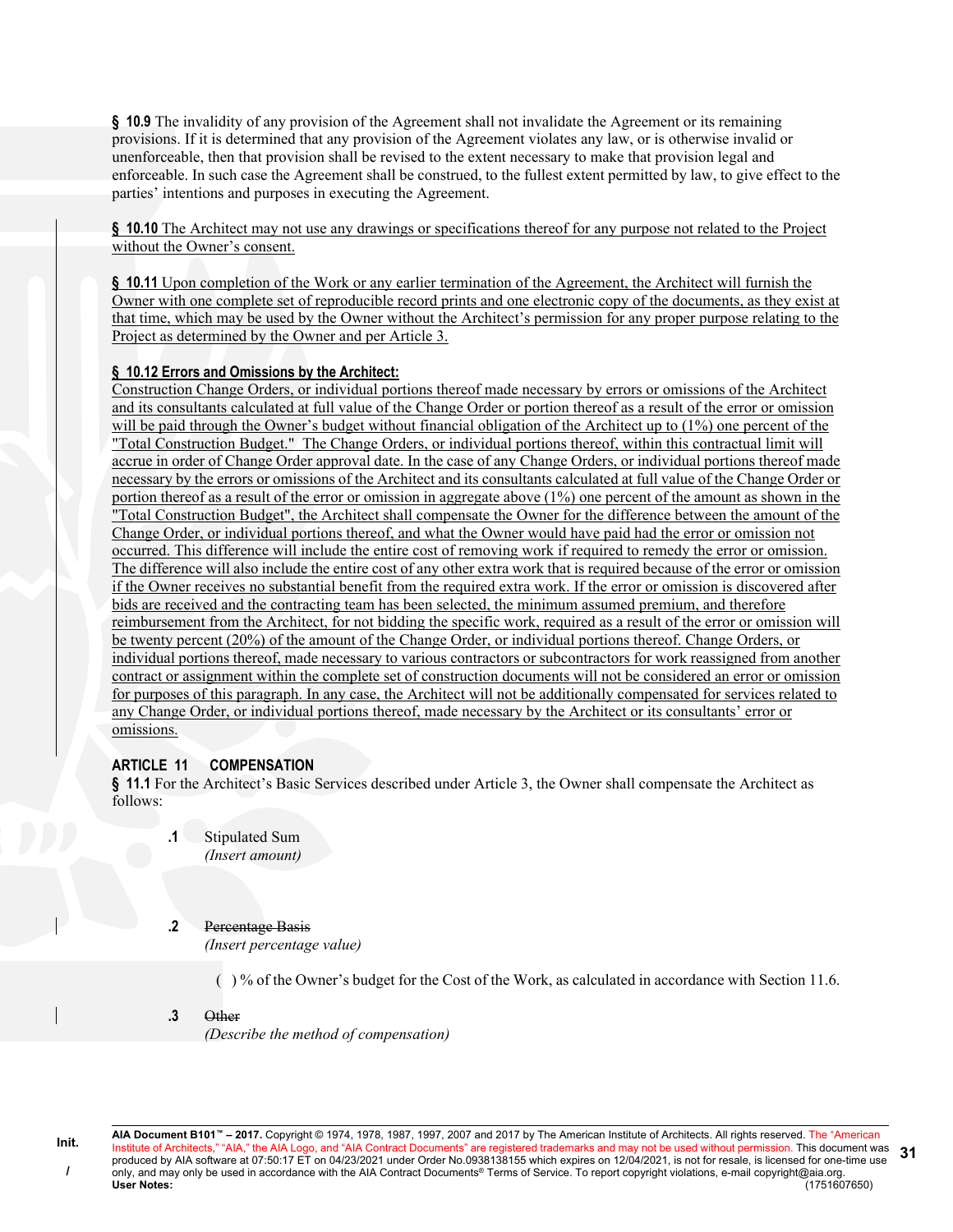**§ 11.2** For the Architect's Supplemental Services designated in Section 4.1.1 and for any Sustainability Services required pursuant to Section 4.1.3, the Owner shall compensate the Architect as follows: *(Insert amount of, or basis for, compensation. If necessary, list specific services to which particular methods of compensation apply.)*

**§ 11.3** For Additional Services that may arise during the course of the Project, including those under Section 4.2, the Owner shall compensate the Architect as follows: *(Insert amount of, or basis for, compensation.)*

Based on a written proposal mutually agreeable by both Owner and Architect.

§ 11.4 Compensation for Supplemental and Additional Services of the Architect's consultants when not included in Section 11.2 or 11.3, shall be the amount invoiced to the Architect plus ten percent ( $\frac{\omega_{0}}{\sqrt{10\%}}$ ), or as follows: *(Insert amount of, or basis for computing, Architect's consultants' compensation for Supplemental or Additional Services.)*

**§ 11.5** When compensation for Basic Services is based on a stipulated sum or a percentage basis, the proportion of compensation for each phase of services shall be as follows:

| <b>Schematic Design Phase</b><br><b>Design Development Phase</b> |             | <del>percent</del><br>percent- |     | $\frac{9}{0}$<br>$\frac{0}{0}$ |
|------------------------------------------------------------------|-------------|--------------------------------|-----|--------------------------------|
| <b>Construction Documents</b>                                    | eighty      | percent (                      | 80  | $\%$                           |
| Phase                                                            |             |                                |     |                                |
| <b>Procurement Phase</b>                                         | three       | percent (                      |     | $\%$                           |
| <b>Construction Phase</b>                                        | seventeen   | percent (                      |     | $\%$                           |
|                                                                  |             |                                |     |                                |
| <b>Total Basic Compensation</b>                                  | one hundred | percent                        | 100 | $\frac{0}{0}$                  |

**§ 11.6** When compensation identified in Section 11.1 is on a percentage basis, progress payments for each phase of Basic Services shall be calculated by multiplying the percentages identified in this Article by the Owner's most recent budget for the Cost of the Work. Compensation paid in previous progress payments shall not be adjusted based on subsequent updates to the Owner's budget for the Cost of the Work.

**§ 11.6.1** When compensation is on a percentage basis and any portions of the Project are deleted or otherwise not constructed, compensation for those portions of the Project shall be payable to the extent services are performed on those portions. The Architect shall be entitled to compensation in accordance with this Agreement for all services performed to the date of termination whether or not the Construction Phase is commenced.

§ 11.7 The hourly billing rates for services of the Architect and the Architect's consultants consultants, if any, are set forth below. The rates shall be adjusted in accordance with the Architect's and Architect's consultants' normal review practices.

*(If applicable, attach an exhibit of hourly billing rates or insert them below.)*

As provided in the Architect's proposal dated May , 2021.

**Employee or Category Rate (\$0.00)** 

# **§ 11.8 Compensation for Reimbursable Expenses**

**§ 11.8.1** Reimbursable Expenses are in addition to compensation for Basic, Supplemental, and Additional Services and include expenses incurred by the Architect and the Architect's consultants directly related to the Project, as follows:

**AIA Document B101™ – 2017.** Copyright © 1974, 1978, 1987, 1997, 2007 and 2017 by The American Institute of Architects. All rights reserved. The "American Institute of Architects," "AIA," the AIA Logo, and "AIA Contract Documents" are registered trademarks and may not be used without permission. This document was produced by AIA software at 07:50:17 ET on 04/23/2021 under Order No.0938138155 which expires on 12/04/2021, is not for resale, is licensed for one-time use only, and may only be used in accordance with the AIA Contract Documents® Terms of Service. To report copyright violations, e-mail copyright@aia.org. **User Notes:** (1751607650) **32**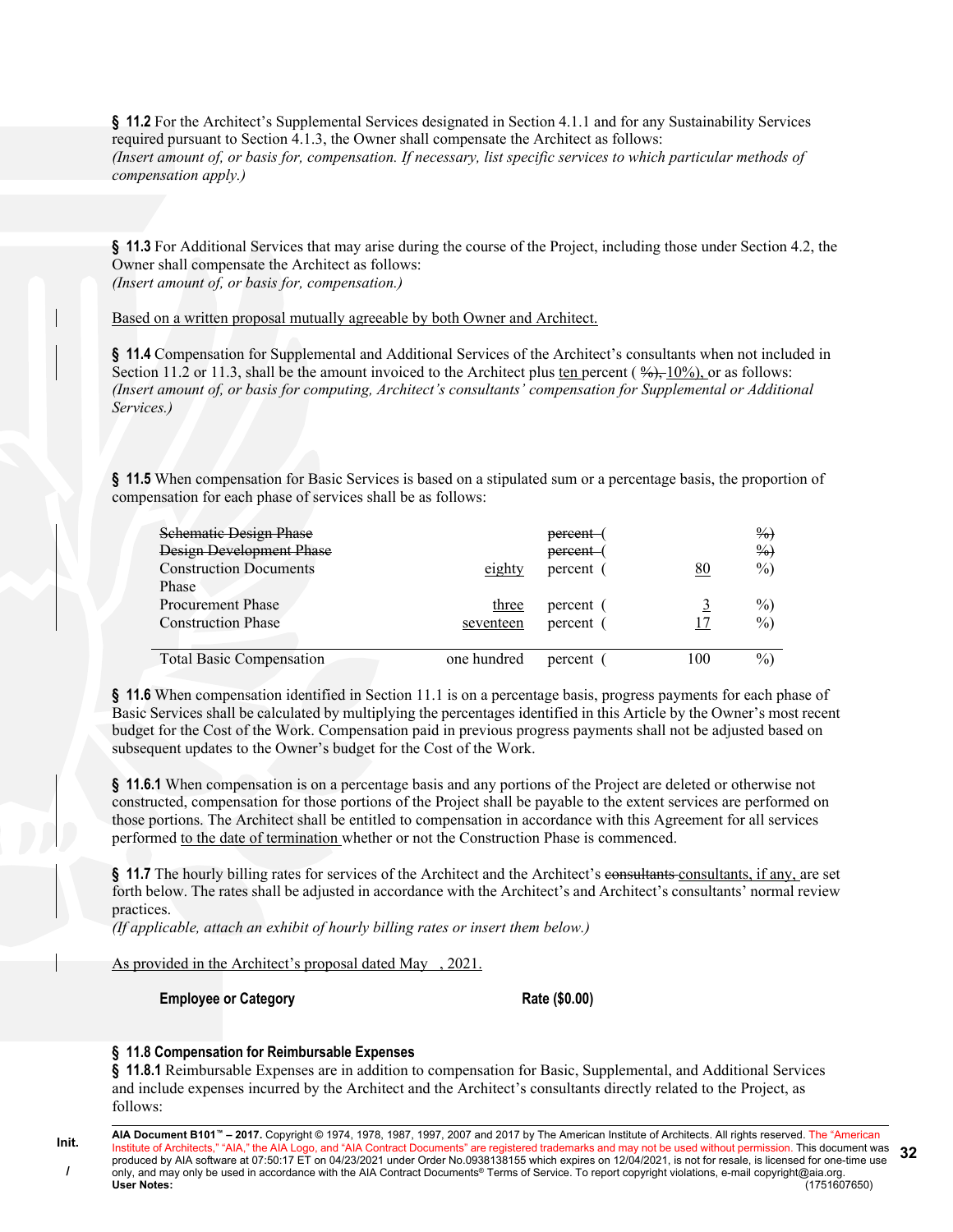- **.1** Transportation and authorized out-of-town travel and subsistence;
- **.2** Long distance services, dedicated data and communication services, teleconferences, Project web sites, and extranets;
- **.3** Permitting and other fees required by authorities having jurisdiction over the Project;
- **.4** Printing, reproductions, plots, and standard form documents;Bulk reproductions, and plotting of Design and Contract Documents for the Owner's review and bidding purposes;
- **.5** Postage, handling, and delivery;delivery of Instruments of Service;
- **.6** Expense of overtime work requiring higher than regular rates, if authorized in advance by the Owner;
- **.7** Renderings, physical models, mock-ups, professional photography, and presentation materials requested by the Owner or required for the Project; requested and authorized in advance as an additional service by the Owner;
- **.8** If required by the Owner, and with the Owner's prior written approval, the Architect's consultants' expenses of professional liability insurance dedicated exclusively to this Project, or the expense of additional insurance coverage or limits in excess of that normally maintained by the Architect's consultants;
- **.9** All taxes levied on professional services and on reimbursable expenses;
- **.10** Site office expenses;
- **.11** Registration fees and any other fees charged by the Certifying Authority for the Project or by other entities as necessary to achieve the Sustainable Objective; Objective for the Project; and,
- **.12** Other similar Project-related expenditures.direct Project-related expenditures, if authorized by the Owner.

**§ 11.8.2** For Reimbursable Expenses the compensation shall be the expenses incurred by the Architect and the Architect's consultants plus zero percent ( 0 %) of the expenses incurred.

**§ 11.9Architect's Insurance.** If the types and limits of coverage required in Section 2.5 are in addition to the types and limits the Architect normally maintains, the Owner shall pay the Architect for the additional costs incurred by the Architect for the additional coverages as set forth below:

(Insert the additional coverages the Architect is required to obtain in order to satisfy the requirements set forth in Section 2.5, and for which the Owner shall reimburse the Architect.)

**§ 11.10 Payments to the Architect**

**§ 11.10.1 Initial Payments**

**§ 11.10.1.1**An initial payment of (\$ ) shall be made upon execution of this Agreement and is the minimum payment under this Agreement. It shall be credited to the Owner's account in the final invoice.

**§ 11.10.1.2**If a Sustainability Certification is part of the Sustainable Objective, an initial payment to the Architect of (\$ ) shall be made upon execution of this Agreement for registration fees and other fees payable to the Certifying Authority and necessary to achieve the Sustainability Certification. The Architect's payments to the Certifying Authority shall be credited to the Owner's account at the time the expense is incurred.

#### **§ 11.10.2 Progress Payments**

**§ 11.10.2.1** Unless otherwise agreed, thirty (30) days from the date the Owner receives the Architect's invoice, payments for services shall be made monthly in proportion to services performed. Payments are due and payable upon presentation of the Architect's invoice. Amounts unpaid ( -thirty (30) days after receipt of the Architect's invoice, except for amounts disputed in writing by the Owner. Amounts unpaid ninety ( 90 ) days after the invoice date shall bear interest at the rate entered below, or in the absence thereof at the legal rate prevailing from time to time at the principal place of business of the Architect.

*(Insert rate of monthly or annual interest agreed upon.)*

 $\frac{1}{2}$  of 1% per month

 $\frac{0}{0}$ 

When the contractual limit for Errors and Omission is exceeded per Section 10.11, the Owner may withhold payment to the Architect equal to the amount exceeding this limit without interest or penalty.

**AIA Document B101™ – 2017.** Copyright © 1974, 1978, 1987, 1997, 2007 and 2017 by The American Institute of Architects. All rights reserved. The "American Institute of Architects," "AIA," the AIA Logo, and "AIA Contract Documents" are registered trademarks and may not be used without permission. This document was produced by AIA software at 07:50:17 ET on 04/23/2021 under Order No.0938138155 which expires on 12/04/2021, is not for resale, is licensed for one-time use only, and may only be used in accordance with the AIA Contract Documents® Terms of Service. To report copyright violations, e-mail copyright@aia.org. **User Notes:** (1751607650) **33**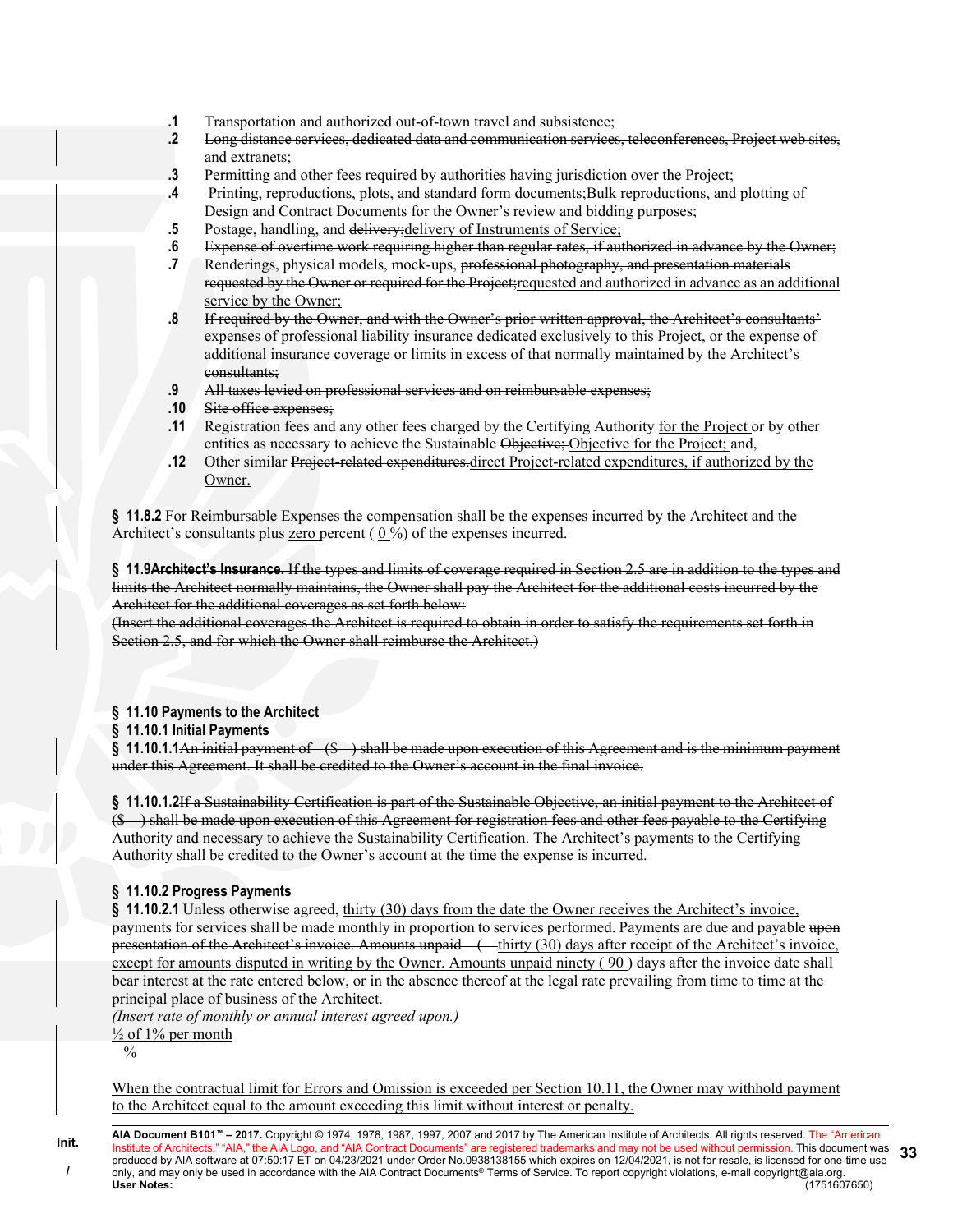**§ 11.10.2.2** The Owner shall not withhold amounts from the Architect's compensation to impose a penalty or liquidated damages on the Architect, or to offset sums requested by or paid to contractors for the cost of changes in the Work, unless the Architect agrees or has been found liable for the amounts in a binding dispute resolution proceeding.

**§ 11.10.2.3** Records of Reimbursable Expenses, expenses pertaining to Supplemental and Additional Services, and services performed on the basis of hourly rates shall be available to the Owner at mutually convenient times.

Expenses not reimbursed by the Owner and part of the fee for Basic Services include, but are not limited to, the following:

- **1**. Reproductions and plotting of Documents used by the Architect and the Architect's Subconsultants;
- **2.** Purchase, rental or use of computer hardware or software;
- **3**. Travel by the Architect and Subconsultants between their places of business;
- **4**. Local telephone and equipment charges and any other office expenses customarily considered overhead such as office supplies, rent, utilities, general clerical and secretarial services and depreciation; and
- **5**. Models produced by the Architect or the Architect's consultant for use in studying or illustrating the design or other aspects of the project not specifically requested and authorized by the Owner as an additional service.

#### **ARTICLE 12 SPECIAL TERMS AND CONDITIONS**

Special terms and conditions that modify this Agreement are as follows: *(Include other terms and conditions applicable to this Agreement.)*

#### **ARTICLE 13 SCOPE OF THE AGREEMENT**

**§ 13.1** This Agreement represents the entire and integrated agreement between the Owner and the Architect and supersedes all prior negotiations, representations or agreements, either written or oral. This Agreement may be amended only by written instrument signed by both the Owner and Architect.

**§ 13.2** This Agreement is comprised of the following documents identified below:

- **.1** AIA Document B101™–2017, Standard Form Agreement Between Owner and Architect
- **.2** AIA Document E203™–2013, Building Information Modeling and Digital Data Exhibit, dated as indicated below:

*(Insert the date of the E203-2013 incorporated into this agreement.)*

**.3** Exhibits:

*(Check the appropriate box for any exhibits incorporated into this Agreement.)*

- [ ] AIA Document E204™–2017, Sustainable Projects Exhibit, dated as indicated below: *(Insert the date of the E204-2017 incorporated into this agreement.)*
- $[X]$  Other Exhibits incorporated into this Agreement: *(Clearly identify any other exhibits incorporated into this Agreement, including any exhibits and scopes of services identified as exhibits in Section 4.1.2.)*

#### AIA Document A201-2017, modified, General Conditions of the Contract for Construction

**.4** Other documents: *(List other documents, if any, forming part of the Agreement.)*

**AIA Document B101™ – 2017.** Copyright © 1974, 1978, 1987, 1997, 2007 and 2017 by The American Institute of Architects. All rights reserved. The "American Institute of Architects," "AIA," the AIA Logo, and "AIA Contract Documents" are registered trademarks and may not be used without permission. This document was produced by AIA software at 07:50:17 ET on 04/23/2021 under Order No.0938138155 which expires on 12/04/2021, is not for resale, is licensed for one-time use only, and may only be used in accordance with the AIA Contract Documents® Terms of Service. To report copyright violations, e-mail copyright@aia.org.<br>User Notes: (1751607650) **User Notes:** (1751607650) **34**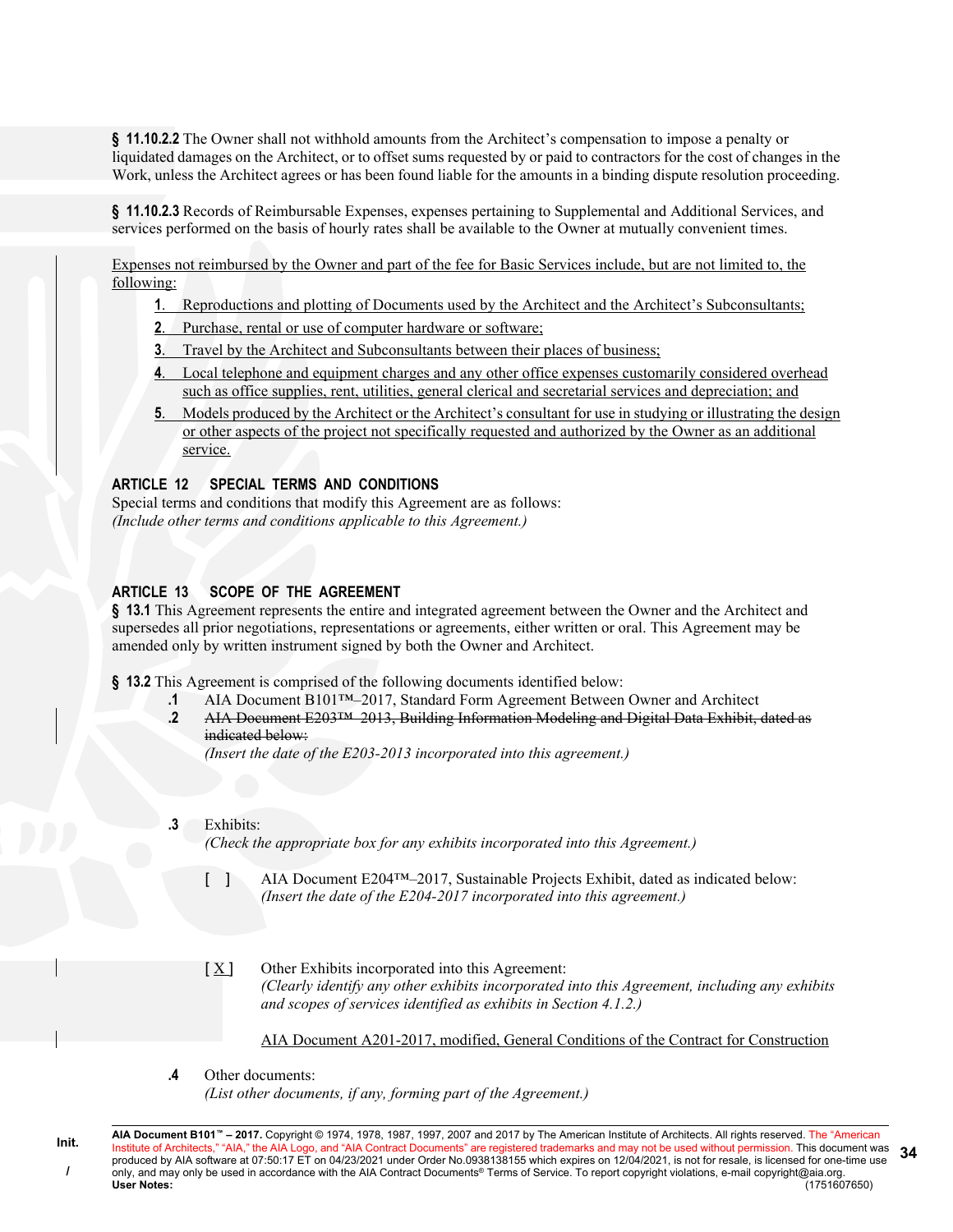1. Request for Qualifications/Proposal for Architectural Services for Staples High School Roof Replacement and Addenda thereto. 2. Architect's Proposal dated May , 2021

This Agreement entered into as of the day and year first written above.

**OWNER** *(Signature)* **ARCHITECT** *(Signature)* 

*(Printed name and title) (Printed name, title, and license number, if required)*